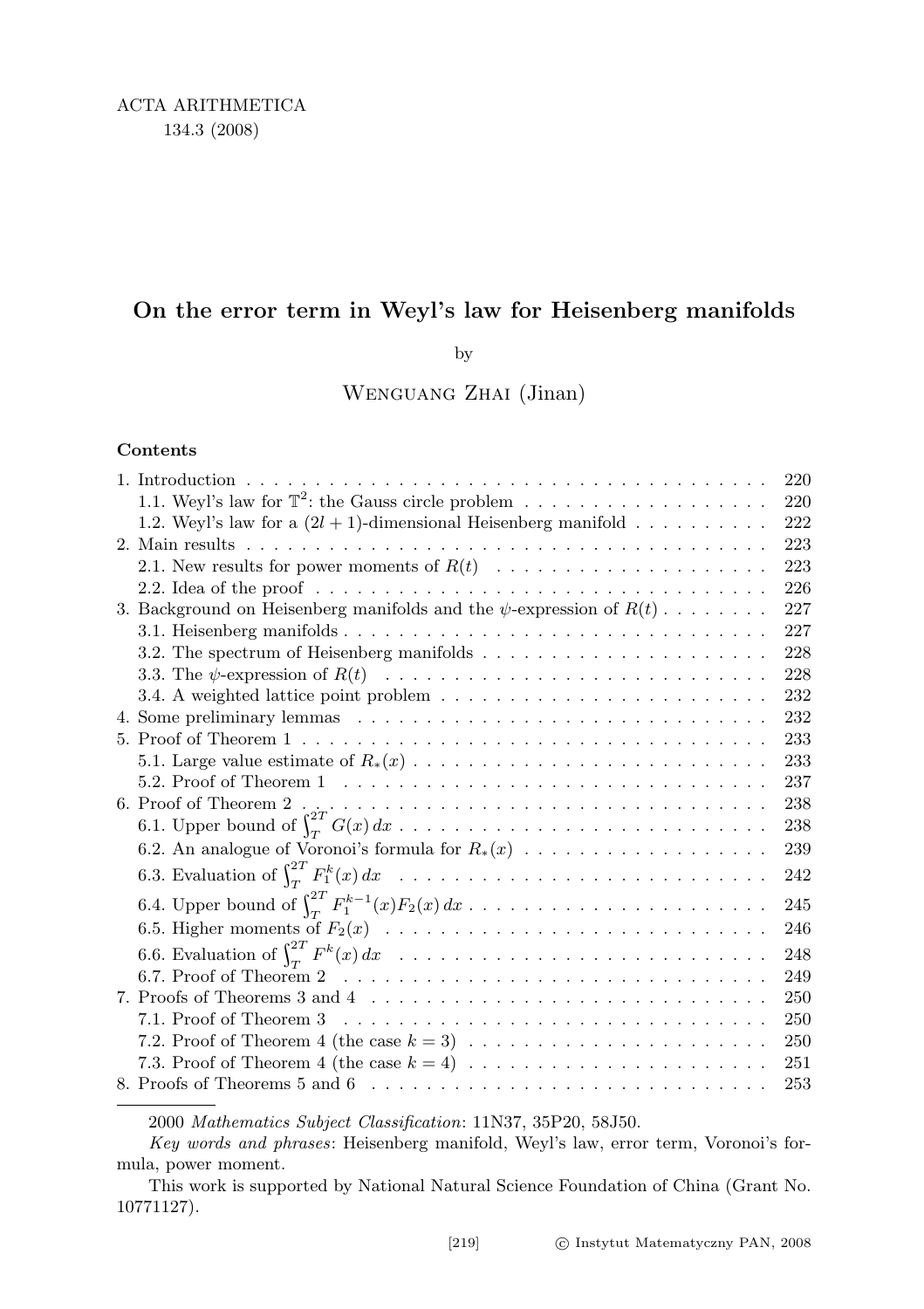220 W. G. Zhai

1. Introduction. Let  $(M, g)$  be a closed *n*-dimensional Riemannian manifold with metric g and Laplace–Beltrami operator  $\Delta$ . Let  $N(t)$  denote its spectral counting function, which is defined as the number of eigenvalues of  $\Delta$  not exceeding t. Hörmander [13] proved Weyl's law

(1.1) 
$$
N(t) = \frac{\text{vol}(B_n)\,\text{vol}(M)}{(2\pi)^n} t^{n/2} + O(t^{(n-1)/2}),
$$

where  $vol(B_n)$  is the volume of the *n*-dimensional unit ball.

Let

$$
R(t) = N(t) - \frac{\text{vol}(B_n) \text{ vol}(M)}{(2\pi)^n} t^{n/2}.
$$

Hörmander's estimate  $(1.1)$  is in general sharp, as the well-known example of the sphere  $S<sup>n</sup>$  with its canonical metric shows [13]. However, it is a difficult problem to determine the optimal bound of  $R(t)$  in any given manifold, which depends on the properties of the associated geodesic flow. Many improvements have been obtained for certain types of manifolds (see  $[1-4, 7, 9, 14, 16, 18, 24, 29]$ .

**1.1.** Weyl's law for  $\mathbb{T}^2$ : the Gauss circle problem. The simplest compact manifold with integrable geodesic flow is the 2-torus  $\mathbb{T}^2 = \mathbb{R}^2/\mathbb{Z}^2$ . The exponential functions  $e(mx + ny)$   $(m, n \in \mathbb{Z})$  form a basis of eigenfunctions of the Laplace operator  $\Delta = \partial_x^2 + \partial_y^2$ , which acts on functions on  $\mathbb{T}^2$ . The corresponding eigenvalues are  $4\pi^2(m^2+n^2), m, n \in \mathbb{Z}$ . The spectral counting function

$$
N_I(t) = \{\lambda_j \in \text{Spec}(\Delta) : \lambda_j \le t\}
$$

is equal to the number of lattice points of  $\mathbb{Z}^2$  inside a circle of radius  $\sqrt{t}/2\pi$ . The well-known Gauss circle problem is to study the properties of the error term of the function  $N_I(t)$ .

In this case, the formula (1.1) becomes

(1.2) 
$$
N_I(t) = \frac{t}{4\pi} + O(t^{1/2}),
$$

which is the classical result of Gauss. Let  $R_I(t)$  denote the error term in  $(1.2)$ . Many authors improved the upper bound estimate of  $R_I(t)$ . The latest result, due to Huxley [14], reads

(1.3) 
$$
R_I(t) \ll t^{131/416} \log^{26957/8320} t.
$$

Hardy [10] conjectured that

$$
(1.4) \t\t R_I(t) \ll t^{1/4+\varepsilon}.
$$

Cramér [5] proved that

$$
\lim_{T \to \infty} T^{-3/2} \int_{1}^{T} |R_I(t)|^2 dt = C, \quad C = \frac{1}{6\pi^3} \sum_{n=1}^{\infty} \frac{r^2(n)}{n^{3/2}},
$$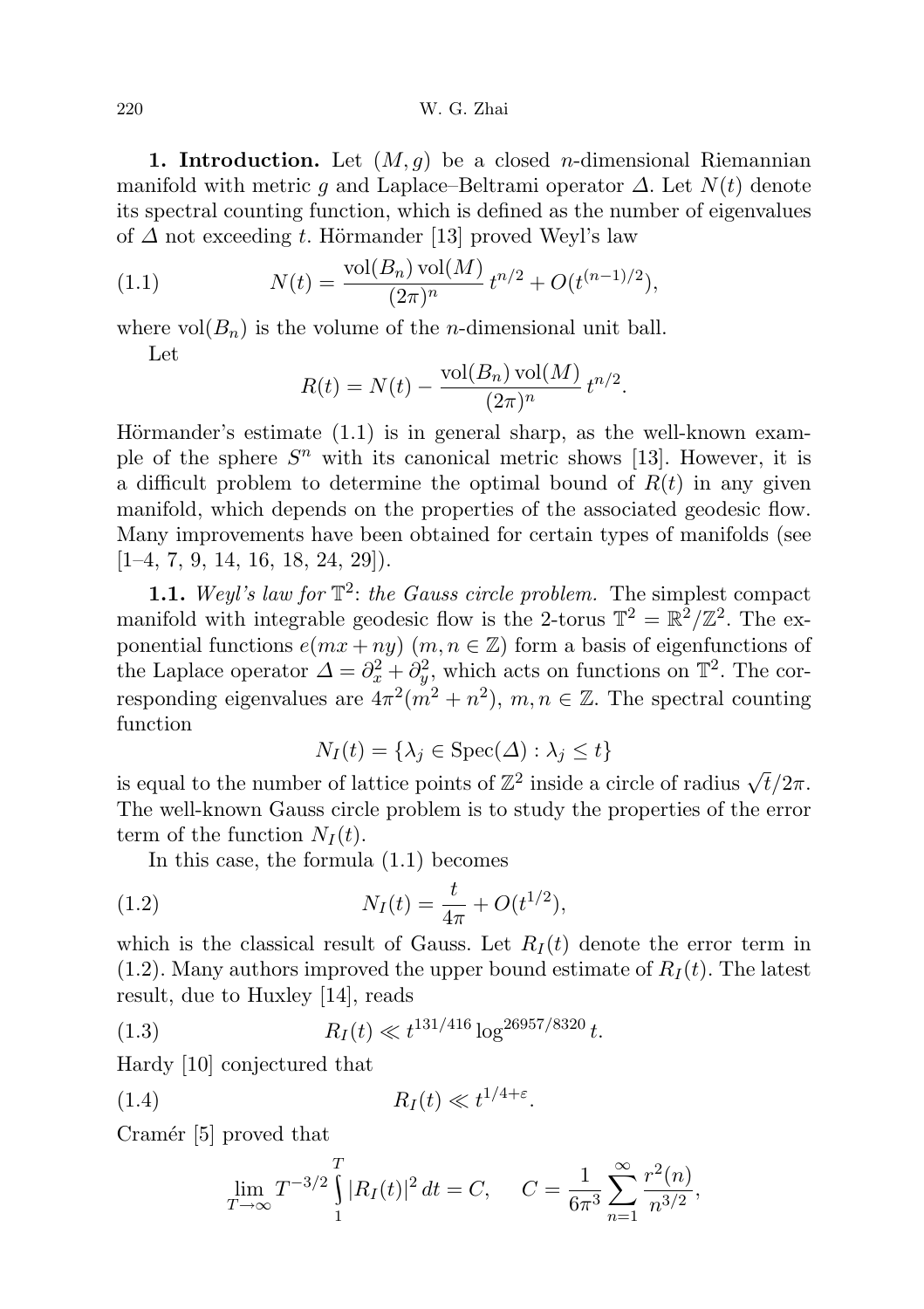which is consistent with Hardy's conjecture, where  $r(n)$  denotes the number of ways  $n$  can be written as a sum of two squares.

Ivic [15] first used the large value technique to study the higher power moments of  $R_I(t)$ . He proved the estimate

(1.5) 
$$
\int_{1}^{T} |R_I(t)|^A dt \ll T^{1+A/4+\varepsilon}
$$

for each fixed  $0 \leq A \leq 35/4$ . The value of A for which (1.5) holds is closely related to the upper bound of  $R_I(t)$ . If we insert the estimate (1.3) into Ivić's machinery, we see that (1.5) holds for  $0 \le A \le 262/27$ .

Tsang [26] studied the third and fourth moments of  $R_I(t)$ . He proved the following two asymptotic formulas:

(1.6) 
$$
\int_{1}^{T} R_I^3(t) dt = c_3 T^{7/4} + O(T^{7/4-1/14+\epsilon}),
$$

(1.7) 
$$
\int_{1}^{T} R_{I}^{4}(t) dt = c_{4}T^{2} + O(T^{2-1/23+\epsilon}),
$$

where  $c_3$  and  $c_4$  are explicit constants.

Heath-Brown [11] proved that the function  $t^{-1/4}R_I(t)$  has a distribution function  $f(\alpha)$  in the sense that for any interval I we have

$$
T^{-1}\,\text{mes}\{t \in [1,T] : t^{-1/4}R_I(t) \in I\} \to \int\limits_I f(\alpha)\,d\alpha
$$

as  $T \to \infty$ . He also proved that for any real number  $k \in [0, 9]$  the mean value

$$
\lim_{T \to \infty} T^{-1-k/4} \int_{1}^{T} |R_I(t)|^k dt
$$

converges to a finite limit as  $T$  tends to infinity. Moreover, the same is true for

$$
\lim_{T \to \infty} T^{-1-k/4} \int_{1}^{T} R_I^k(t) dt
$$

with  $k = 3, 5, 7, 9$ .

In [30], the author proved the following result. Let  $A > 9$  be a real number such that (1.5) holds. Then for any integer  $3 \leq k < A$ , we have the asymptotic formula

(1.8) 
$$
\int_{1}^{T} R_{I}^{k}(t) dt = c_{k} T^{1+k/4} + O(T^{1+k/4-\delta_{k}+\varepsilon}),
$$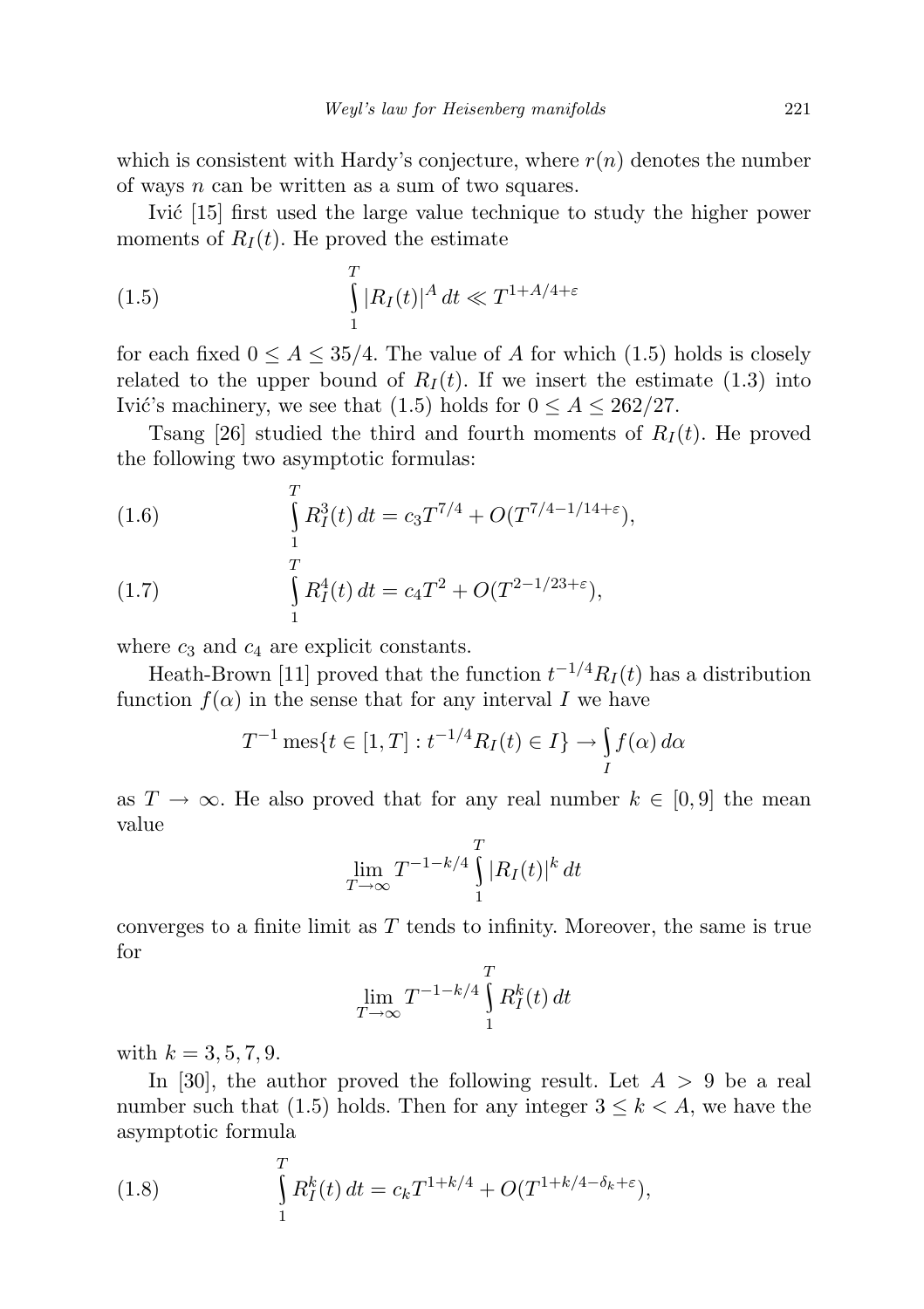where  $c_k$  and  $\delta_k > 0$  are explicit constants. In particular, the asymptotic formula (1.8) holds for  $k = 3, \ldots, 9$ .

We remark that we can take  $\delta_3 = 7/20$ , which is due to Tsang and comes from the third moment of the error term of the Dirichlet divisor problem. However, Tsang did not publish this result.

For the fourth moment of  $R_I(t)$ , the author [31] proved that we can take  $\delta_4 = 3/28.$ 

**1.2.** Weyl's law for a  $(2l+1)$ -dimensional Heisenberg manifold. Let  $l \geq 1$ be a fixed integer and  $(H_l/\Gamma, g)$  be a  $(2l + 1)$ -dimensional Heisenberg manifold with a metric g. When  $l = 1$ , in [24] Petridis and Toth proved that  $R(t) = O(t^{5/6} \log t)$  for a special metric. Later in [4] this bound was improved to  $O(t^{119/146+\epsilon})$  for all left-invariant Heisenberg metrics. For  $l > 1$  Khosravi and Petridis [18] proved that  $R(t) = O(t^{1-7/41})$  for rational Heisenberg manifolds. Both in [4] and [18], first a  $\psi$ -expression of  $R(t)$  was established and then the van der Corput method of exponential sums was used. Substituting Huxley's result of [14] into the arguments of [4] and [18], we can get the estimate

(1.9) 
$$
R(t) = O(t^{l-77/416} (\log t)^{26957/8320})
$$

for all rational  $(2l + 1)$ -dimensional Heisenberg manifolds.

It was conjectured that for rational Heisenberg manifolds, the pointwise estimate

$$
(1.10)\t\t R(t) \ll t^{l-1/4+\varepsilon}
$$

holds (see Petridis and Toth [24] for  $l = 1$  and in Khosravi and Petridis [18] for  $l > 1$ ]. As an evidence supporting this conjecture, Petridis and Toth proved the following  $L^2$  result for  $H_1$ :

$$
\int_{I^3} \left| N(t;u) - \frac{1}{6\pi^2} \operatorname{vol}(M(u)) t^{3/2} \right|^2 du \le C_{\delta} t^{3/2+\delta},
$$

where  $I = [1 - \varepsilon, 1 + \varepsilon]$ . They also proved

$$
\frac{1}{T} \int_{T}^{2T} \left| N(t) - \frac{1}{6\pi^2} \operatorname{vol}(M) t^{3/2} \right| dt \gg T^{3/4}.
$$

Now let  $M = (H_l/\Gamma, g_l)$  be a  $(2l + 1)$ -dimensional Heisenberg manifold with the metric

$$
g_l := \begin{pmatrix} I_{2l \times 2l} & 0 \\ 0 & 2\pi \end{pmatrix},
$$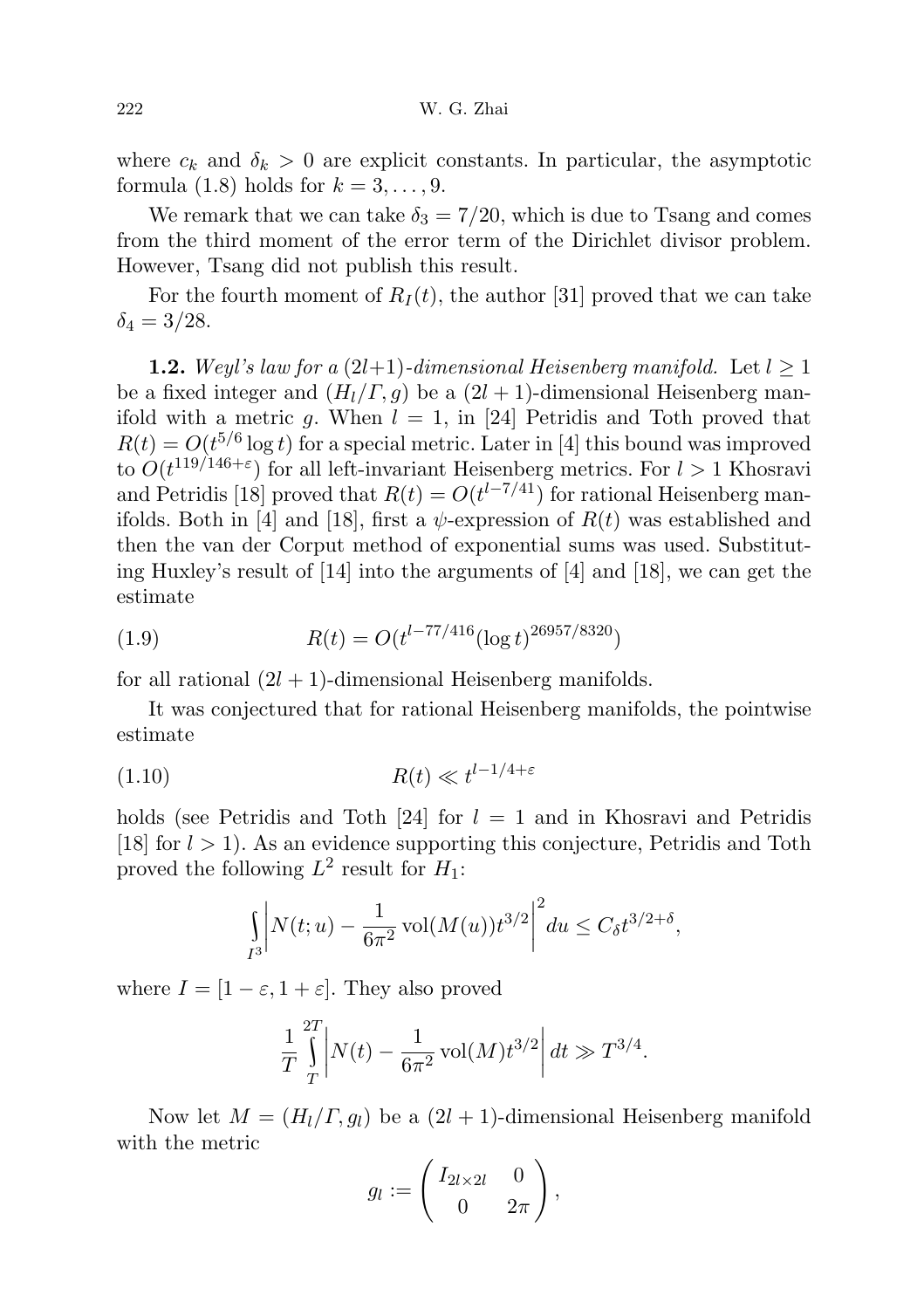where  $I_{2l\times2l}$  is the identity matrix. M. Khosravi and J. A. Toth [19] proved

(1.11) 
$$
\int_{1}^{T} |R(t)|^2 dt = C_{2,l} T^{2l+1/2} + O(T^{2l+1/4+\epsilon}),
$$

where  $C_{2,l}$  is an explicit constant.

M. Khosravi [17] proved the asymptotic formula

(1.12) 
$$
\int_{1}^{T} R^{3}(t) dt = C_{3,l} T^{3l+1/4} + O(T^{3l+3/14+\epsilon})
$$

for some explicit constant  $C_{3,l}$ .

The aim of this paper is to prove some power moment results for  $R(t)$ , analogous to the results for  $R_I(t)$  stated in Section 1.1. The plan of this paper is as follows. In Section 2 we state our main results. In Section 3 we give some background on Heisenberg manifolds and a new  $\psi$ -expression of  $R(t)$ . In Section 4 we quote some preliminary lemmas. We shall prove our theorems in Sections 5–7.

*Notations.* For a real number t, let [t] denote the integer part of  $t$ ,  $\{t\}$  =  $t - [t], \psi(t) = \{t\} - 1/2, \|t\| = \min(\{t\}, 1 - \{t\}), \ e(t) = e^{2\pi i t}.$  By  $\varepsilon$  we always denote a sufficiently small positive constant.  $\mathbb{C}, \mathbb{R}, \mathbb{Z}, \mathbb{N}$  denote the set of complex numbers, of real numbers, of integers, and of positive integers, respectively;  $n \sim M$  means that  $N < n \leq 2N$ ;  $d(n)$  denotes the Dirichlet divisor function,  $r(n)$  the number of ways n can be written as a sum of two squares, and  $\mu(n)$  the Möbius function. Throughout this paper,  $\mathcal L$  always denotes log T.

**2. Main results.** From now on,  $R(t)$  always denotes the error term in Weyl's law for the  $(2l + 1)$ -dimensional Heisenberg manifold  $(H_l/\Gamma, g_l)$ .

**2.1.** New results for power moments of  $R(t)$ . Our first result is an analogue of  $(1.5)$  for  $R_I(t)$ .

THEOREM 1. Suppose  $A \geq 0$  is a fixed real number. Then

(2.1) 
$$
\int_{1}^{T} |R(t)|^A dt \ll T^{1+A(l-1/4)} \mathcal{L}^{41} \qquad (0 \leq A \leq 262/27),
$$

$$
(2.2) \qquad \int_{1} |R(t)|^A \, dt \ll T^{A(l-1) + \frac{154 + 339A}{416}} \mathcal{L}^{4A+1} \qquad (A > 262/27).
$$

REMARK 2.1. Let  $A_0 > 1$  be a positive constant such that

(2.3) 
$$
\int_{1}^{T} |R(t)|^{A_0} dt \ll T^{1 + A_0(l - 1/4) + \varepsilon}.
$$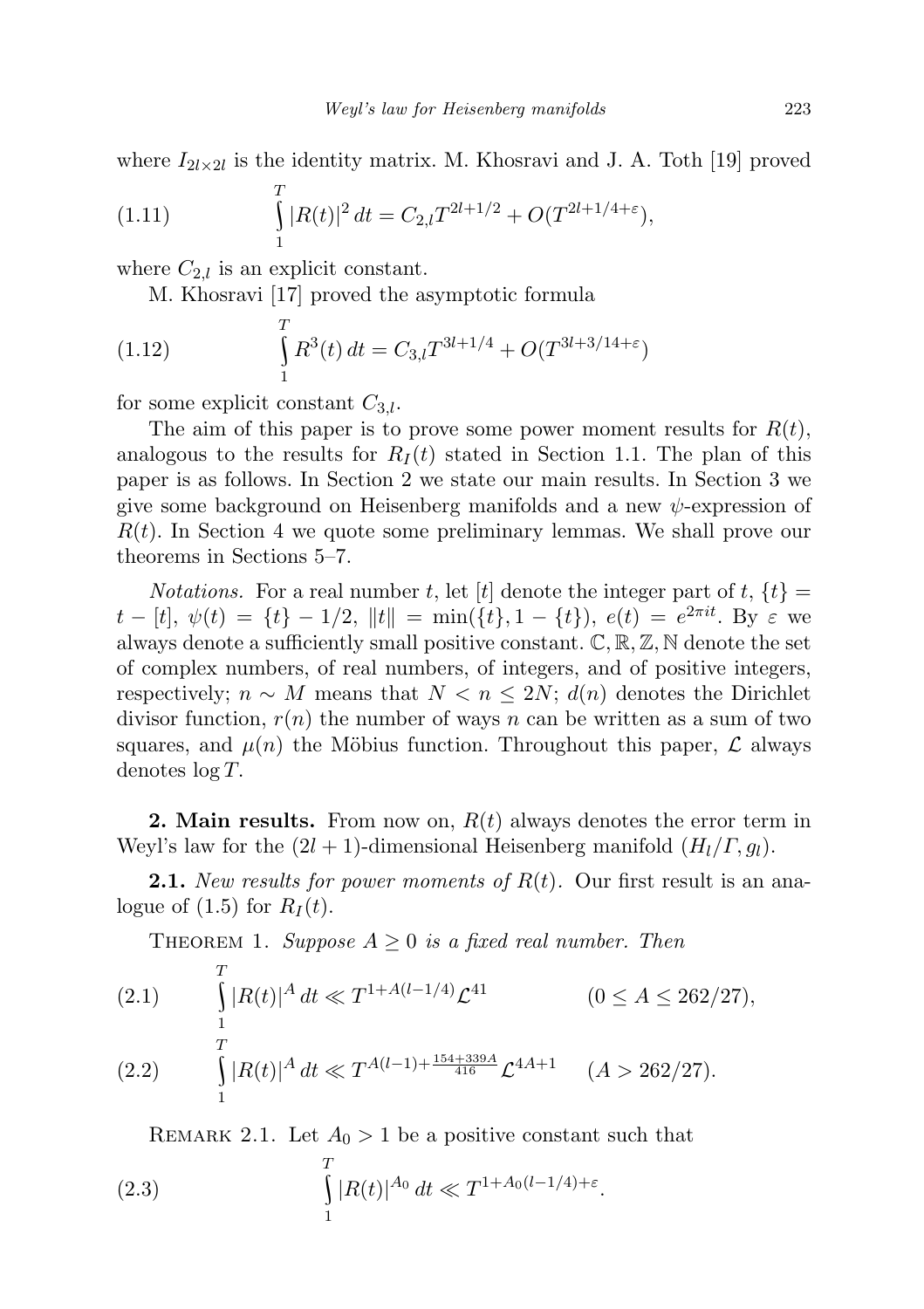Then Theorem 1 states that we can take  $A_0 = 262/27$ . The value of  $A_0$ for which  $(2.3)$  holds is closely related to the upper bound of  $R(t)$ . The exponent 262/27 follows from (1.9). If the conjecture (1.10) would be true, then obviously (2.3) would be true for any  $A_0 > 0$ . Conversely, if (2.3) were true for any  $A_0 > 0$ , then we could show (1.10) as follows. The estimate (2.3) implies

$$
\int_{T/2}^{T} |R(2\pi x)|^{A_0} dx \ll T^{1 + A_0(l - 1/4) + \varepsilon}.
$$

Suppose  $|R(2\pi x)|$  reaches its largest value  $V_0$  at some  $x_0 \in [T/2, T]$ . According to the formula (5.11), we have

$$
V_0^{A_0+1}(x_0^{l-1/2}\log x_0)^{-1} \ll \int\limits_{T/2}^T |R(2\pi x)|^{A_0} dx \ll T^{1+A_0(l-1/4)+\varepsilon},
$$

which implies that

$$
V_0 \ll T^{\frac{l+1/2 + A_0(l-1/4) + 2\varepsilon}{A_0 + 1}}.
$$

Now the conjecture  $(1.10)$  follows by choosing  $A_0$  large.

Before stating our next theorem, we introduce some notations.

Suppose  $f : \mathbb{N} \to \mathbb{R}$  is any function such that  $f(n) \ll n^{\varepsilon}$ , and  $k \geq 2$  is a fixed integer. Define

$$
(2.4) \quad s_{k;v}(f) := \sum_{\substack{\sqrt{n_1} + \dots + \sqrt{n_v} = \sqrt{n_{v+1}} + \dots + \sqrt{n_k} \\ k-1 \quad (1, \quad 1)} \frac{f(n_1) \cdots f(n_k)}{(n_1 \cdots n_k)^{3/4}} \quad (1 \le v < k),
$$

(2.5) 
$$
B_k(f) := \sum_{v=1}^{k-1} {k-1 \choose v} s_{k;v}(f) \cos(\pi(k-2v)/4),
$$

$$
(2.6) \qquad \tau_l(n) := \sum_{n=h(2r-h)} \frac{e(lh/2)h^{1/2}}{(2r-h)^{1/2}} \left(1 - \frac{h}{2r-h}\right)^{l-1}.
$$

We shall use  $s_{k;v}(f)$  to denote both the series (2.4) and its value. The convergence of  $s_{k;v}(f)$  was already proved in [30]. It is obvious that  $|\tau_l(n)| \leq d(n)$ .

Suppose  $A_0 > 2$  is a real number, and define

$$
K_0 := \min\{n \in \mathbb{N} : n \ge A_0, 2 | n\},\
$$

$$
s(k) := 2^{k-2} + (k-6)/4, \quad \sigma(k, A_0) := \frac{A_0 - k}{2(A_0 - 2)},\
$$

$$
\delta_1(k, A_0) := \frac{\sigma(k, A_0)}{2s(K_0)}, \quad \delta_2(k, A_0) := \frac{\sigma(k, A_0)}{2s(k) + 2\sigma(k, A_0)}.
$$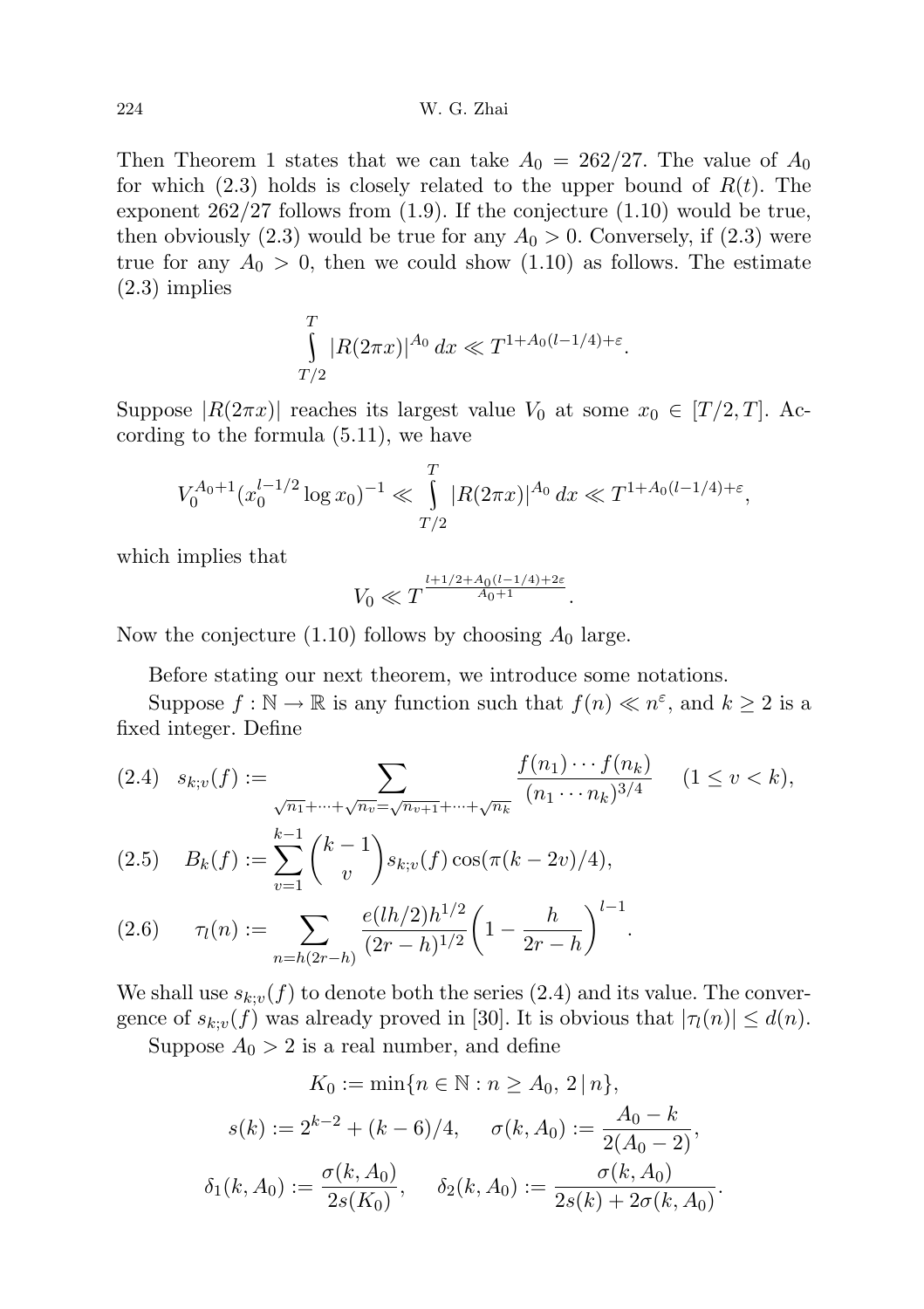THEOREM 2. Let  $A_0 > 9$  be such that (2.3) holds. Then for any integer  $3 \leq k < A_0$ , we have the asymptotic formula

(2.7) 
$$
\int_{1}^{T} R^{k}(t) dt = \frac{2^{3+5k/4-2kl} l^{k} B_{k}(\tau_{l})}{(l!)^{k} \pi^{3k/4+kl}(4+k(4l-1))} T^{1+k(l-1/4)} + O(T^{1+k(l-1/4)-\delta_{1}(k,A_{0})+\varepsilon}).
$$

REMARK 2.2. From Theorem 1 we see that for  $k \in \{3, \ldots, 9\}$ , we can get the asymptotic formula (2.7) with  $A_0 = 262/27$ . Moreover, (2.7) provides the exact form of the main term for  $\int_1^T R^k(t) dt$  with  $k \geq 10$ . From Theorem 2 we see that if the conjecture (1.10) were true, then for all  $k \geq 3$  we could get an asymptotic formula for  $\int_1^T R^k(t) dt$ .

When  $3 \leq k \leq 9$ , we have the following improvement of Theorem 2.

THEOREM 3. For  $3 \leq k \leq 9$ , the asymptotic formula (2.7) holds with  $\delta_1(k, A_0)$  replaced by  $\delta_2(k, 262/27)$ .

REMARK 2.3. Note that  $\delta_2(3, 262/27) = 181/1402$  and  $\delta_2(4, 262/27) =$ 11/230, which are small compared to the corresponding results for  $R_I(t)$ . The following Theorem 4 improves these two exponents.

THEOREM 4. We have

(2.8) 
$$
\int_{1}^{T} R^{3}(t) dt = \frac{2^{27/4 - 6l} l^{3} B_{3}(\tau_{l})}{(l!)^{3} \pi^{3l + 9/4} (1 + 12l)} T^{3l + 1/4} + O(T^{3l + \epsilon}),
$$

(2.9) 
$$
\int_{1}^{T} R^{4}(t) dt = \frac{2^{4-8l} \ell^{3} B_{4}(\tau_{l})}{(l!)^{4} \pi^{4l+3}} T^{4l} + O(T^{4l-3/28+\epsilon}).
$$

The following two theorems are analogous to Heath-Brown's results for  $R_I(t)$ .

THEOREM 5. The function  $t^{-(l-1/4)}R(t)$  has a distribution function  $f(\alpha)$ in the sense that for any interval  $I \subset \mathbb{R}$  we have

$$
T^{-1}\operatorname{mes}\{t \in [1, T] : t^{-(l-1/4)}R(t) \in I\} \to \int_{I} f(\alpha) d\alpha
$$

as  $T \to \infty$ . The function  $f(\alpha)$  and its derivatives satisfy

$$
\frac{d^k}{d\alpha^k} f(\alpha) \ll_{A,k} (1 + |\alpha|)^{-A}
$$

for  $k = 0, 1, 2, \ldots$  and  $f(\alpha)$  can be extended to an entire function.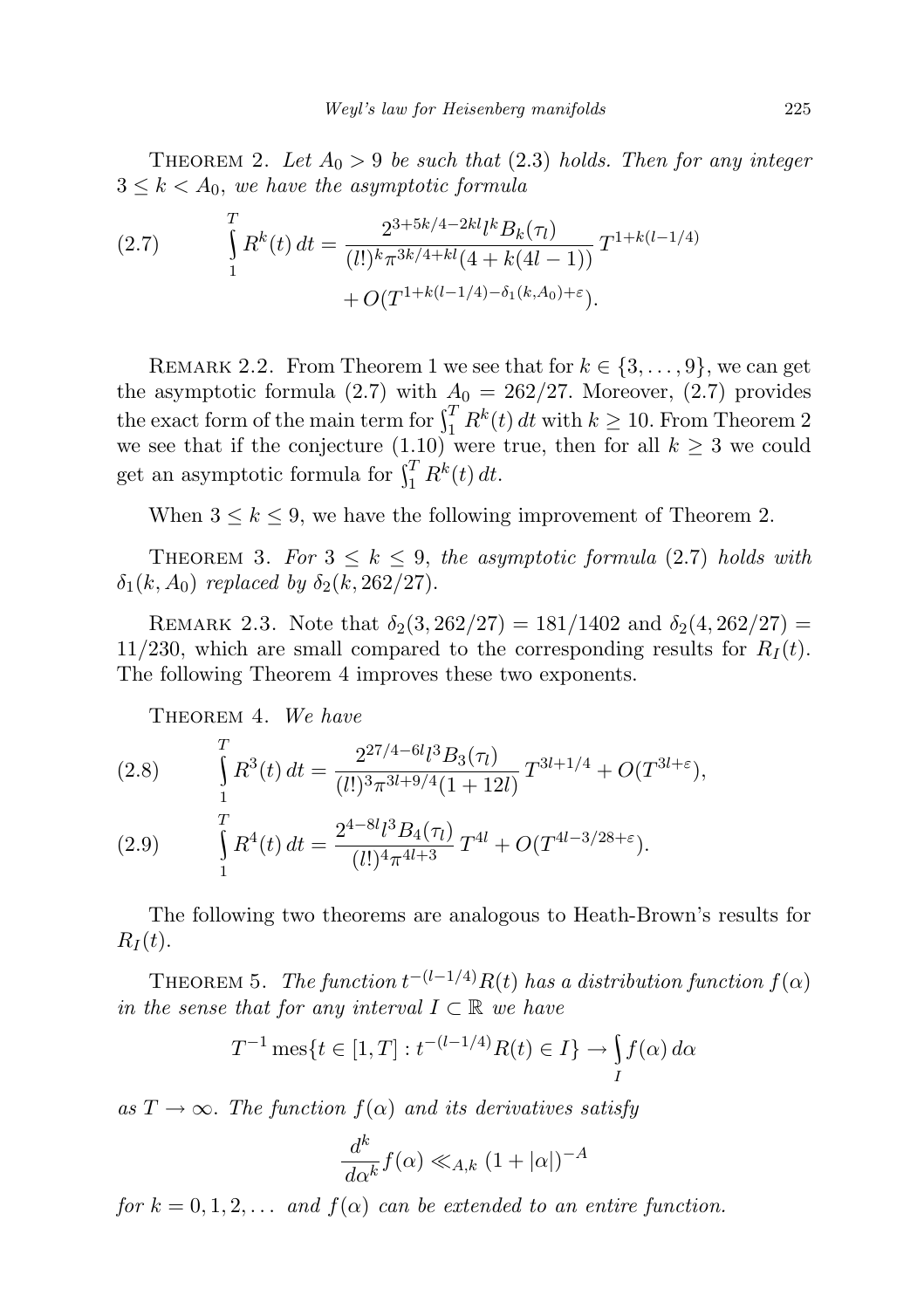THEOREM 6. For any real number  $k \in [0, 262/27)$  the mean value

$$
\lim_{T \to \infty} T^{-1 - k(l - 1/4)} \int_{1}^{T} |R(t)|^k dt
$$

converges to a finite limit as T tends to infinity.

REMARK 2.4. Our approach yields a different proof of the formula  $(1.11)$ , and the error term estimate  $O(T^{2l+1/4+\epsilon})$  therein can be improved slightly to  $O(T^{2l+1/4}\mathcal{L}^3)$ . However, it is difficult to improve the exponent  $2l + 1/4$ . For the constant  $C_{2,l}$  in (1.11), we have a new expression:

$$
C_{2,l} = \frac{2^{9/2 - 4l} l^2 B_2(\tau_l)}{(l!)^2 \pi^{2l+3/2} (4l+1)} = \frac{2^{9/2 - 4l} l^2}{(l!)^2 \pi^{2l+3/2} (4l+1)} \sum_{n=1}^{\infty} \frac{\tau_l^2(n)}{n^{3/2}},
$$

analogous to the expression of  $C$  in Cramér's result for the mean square of  $R_I(t)$ .

**2.2.** Idea of the proof. M. Khosravi and J. A. Toth [19] introduced an extra parameter and then used the Poisson summation formula to write the corresponding error term in a form which can be estimated by the method of stationary phase. Finally, they eliminated the parameter and got the asymptotic formula (1.11). This approach worked well for the mean square of  $R(t)$ . M. Khosravi [17] used the same approach for the third moment of  $R(t)$  and proved (1.12). But it is difficult to use this approach for the kth moment when  $k \geq 4$ .

In this paper we shall use a different approach. We establish an analogy between  $R_I(t)$  and  $R(t)$  and then prove our theorems by using this analogy.

It is well-known that  $R_I(t)$  has the following truncated Voronoi formula:

(2.10) 
$$
R_I(t) = -\frac{1}{2^{1/2}\pi^{3/2}} \sum_{n \le N} r(n)n^{-3/4}t^{1/4}\cos(2\sqrt{nt} + \pi/4) + O(t^{1/2+\epsilon}N^{-1/2})
$$

for  $1 \leq N \leq t$ , which follows from Lemma 3 of Müller [22]. The formula (2.10) plays an essential role in the proofs of all results stated in Section 1.1.

 $R(t)$  is a sum involving the row-teeth-function  $\psi(u)$  and does not have such a direct and easily usable Voronoi's formula at hand. However, by using the finite expression of  $\psi(u)$  (see Lemma 4.2) and van der Corput's B-process (see Lemma 4.3) we can prove a formula (see Proposition 6.1) analogous to (2.10). This formula, although weak in comparison to (2.10), is enough to prove all our results.

Nowak [23] and Kühleitner and Nowak [20] first studied mean squares of error terms involving  $\psi(u)$ , where they used another finite Fourier expansion of  $\psi(u)$ , much more precise than Lemma 4.1. However, in our paper, we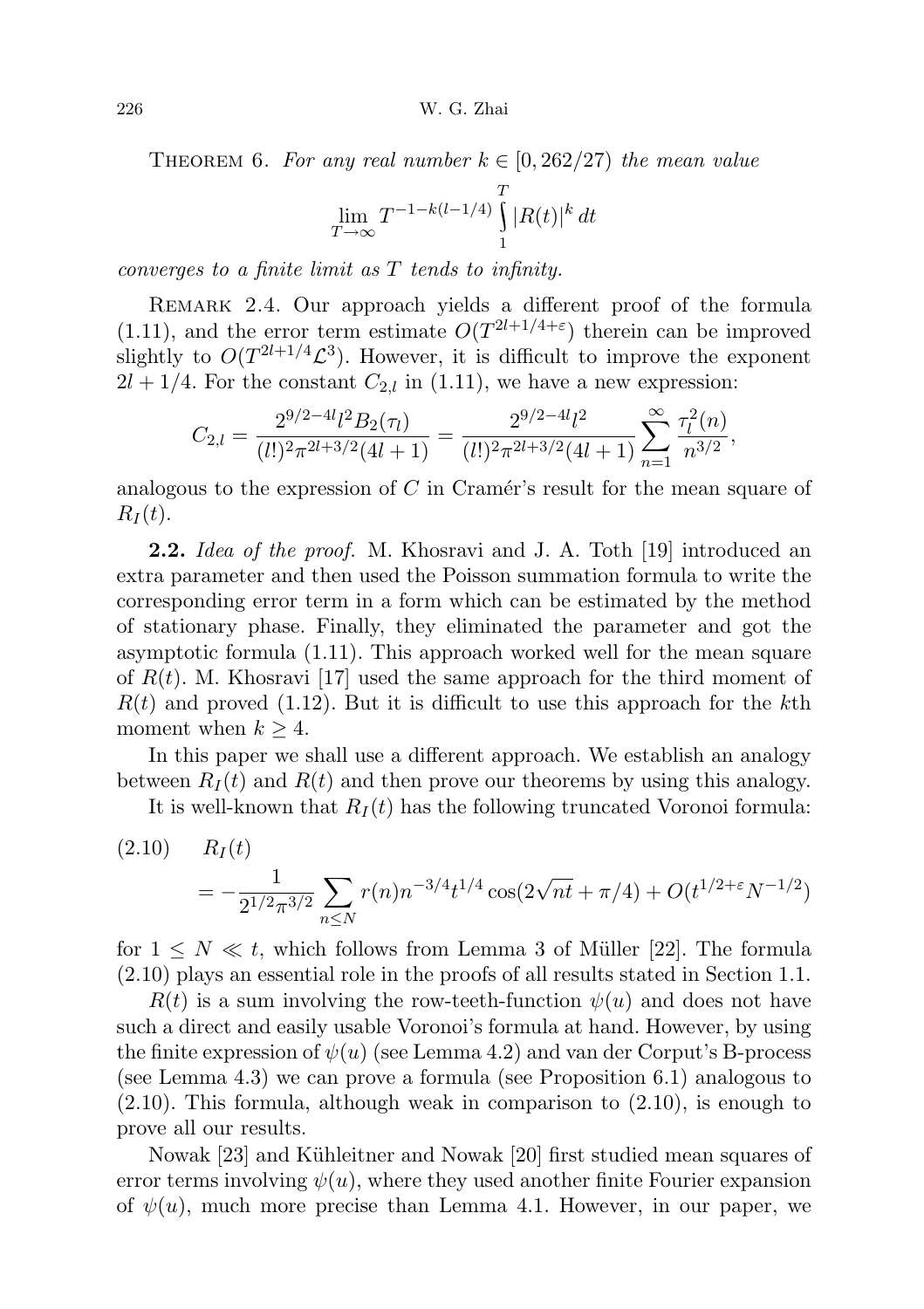only use Lemma 4.1 to study the upper bound of  $R(t)$ . For the asymptotic results for  $R(t)$ , we shall apply Lemma 4.2, which seems more convenient. The method of this paper can be used to study the power moments of other error terms involving the function  $\psi(u)$ .

3. Background on Heisenberg manifolds and the  $\psi$ -expression of  $R(t)$ . In this section, we first review some background on Heisenberg manifolds (see [6], [8], [25] for more details). Finally, we give a  $\psi$ -expression of  $R(t)$ .

**3.1.** Heisenberg manifolds. Suppose  $x \in \mathbb{R}^l$  is a row vector and  $y \in \mathbb{R}^l$ is a column vector. Define

$$
\gamma(x, y, t) = \begin{pmatrix} 1 & x & t \\ 0 & I_l & y \\ 0 & 0 & 1 \end{pmatrix}, \quad X(x, y, t) = \begin{pmatrix} 0 & x & t \\ 0 & 0 & y \\ 0 & 0 & 0 \end{pmatrix}.
$$

The  $(2l + 1)$ -dimensional Heisenberg group  $H_l$  is defined by

 $H_l = \{ \gamma(x,y,t) : x, y \in \mathbb{R}^l, t \in \mathbb{R} \},\$ 

its Lie algebra is

$$
\mathfrak{H}_l = \{ X(x, y, t) : x, y \in \mathbb{R}^l, t \in \mathbb{R} \}.
$$

We say that  $\Gamma$  is a uniform discrete subgroup of  $H_l$  if  $H_l/\Gamma$  is compact. A  $(2l + 1)$ -dimensional Heisenberg manifold is a pair  $(H_l/\Gamma, g)$ , where  $\Gamma$  is a uniform discrete subgroup of  $H_l$  and g is a left  $H_l$ -invariant metric.

For every *l*-tuple  $r = (r_1, \ldots, r_l) \in \mathbb{N}^l$  such that  $r_j | r_{j+1}$   $(j = 1, \ldots, l-1)$ , let  $r\mathbb{Z}^l$  denote the *l*-tuples  $x = (x_1, \ldots, x_l)$  with  $x_j \in r_j\mathbb{Z}$ . Define

$$
\Gamma_r = \{ \gamma(x, y, t) : x, y \in r\mathbb{Z}^l, t \in \mathbb{Z} \}.
$$

It is clear that  $\Gamma_r$  is a uniform discrete subgroup of  $H_l$ . According to Theorem 2.4 of [8], the subgroup  $\Gamma_r$  classifies all the uniform discrete subgroups of  $H_l$  up to automorphism. Thus (see [8, Corollary 2.5]) given any Riemannian Heisenberg manifold  $M = (H_l/\Gamma, g)$ , there exists a unique *l*-tuple r as before and a left-invariant metric  $\tilde{g}$  on  $H_l$  such that M is isometric to  $(H_l/\Gamma,\tilde{g})$ . So (see [8, 2.6(b)]) we can replace the metric g by  $\phi^*g$ , where  $\phi$  is an inner automorphism such that the direct sum split of the Lie algebra  $\mathfrak{H}_l = \mathbb{R}^{2l} \oplus \mathfrak{Z}$ is orthogonal. Here  $\mathfrak{Z}$  is the center of the Lie algebra and

$$
\mathbb{R}^{2l} = \left\{ \begin{pmatrix} 0 & x & 0 \\ 0 & 0 & y \\ 0 & 0 & 0 \end{pmatrix} : x, y \in \mathbb{R}^l \right\}.
$$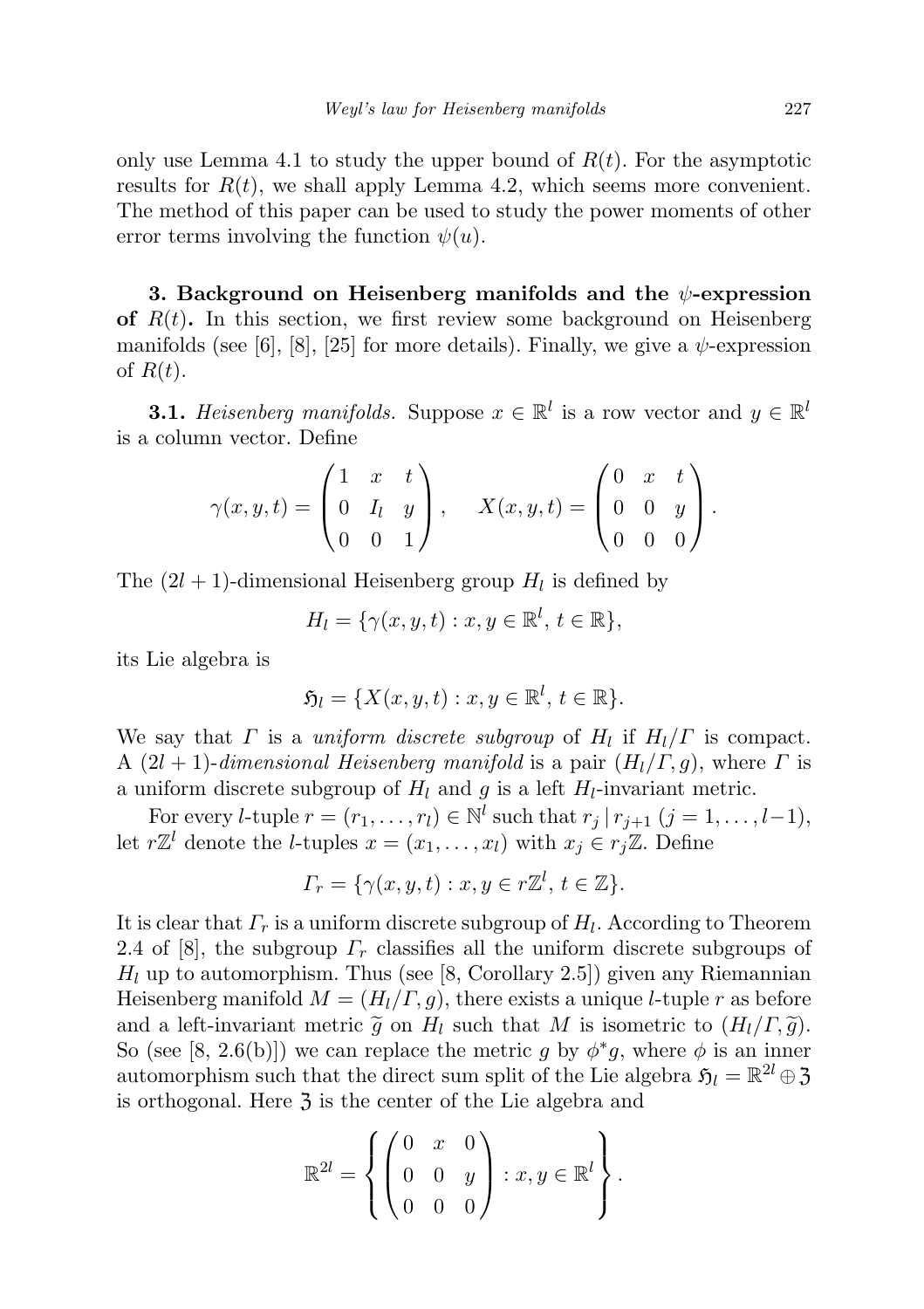With respect to this orthogonal split of  $\mathfrak{H}_l$  the metric g has the form

$$
\begin{pmatrix} h & 0 \\ 0 & g_{2l+1} \end{pmatrix},
$$

where h is a positive-definite  $2l \times 2l$  matrix and  $g_{2l+1} > 0$  is a real number.

The volume of the Heisenberg manifold is given by

$$
\text{vol}(H_l/\Gamma,g)=|\Gamma_r|\sqrt{\det(g)}
$$

with  $| \Gamma_r | = r_1 \cdots r_l$  for  $r = (r_1, \ldots, r_l)$ .

**3.2.** The spectrum of Heisenberg manifolds. Let  $\Sigma$  be the spectrum of the Laplacian on  $M = (H_l / \Gamma, g_l)$ , where the eigenvalues are counted with multiplicities. According to [8, p. 258],  $\Sigma$  can be divided into two parts  $\Sigma_1$  and  $\Sigma_2$ , where  $\Sigma_1$  is the spectrum of the 2l-dimensional torus and  $\Sigma_2$ contains all eigenvalues of the form

$$
2\pi m^2 + 2\pi m (2n_1 + \dots + 2n_l + l), \quad m \in \mathbb{N}, n_j \in \mathbb{N} \cup \{0\},
$$

each counted with multiplicity  $2m<sup>l</sup>$ .

**3.3.** The  $\psi$ -expression of  $R(t)$ . In this section we shall prove the following  $\psi$ -expression of  $R(t)$ .

Lemma 3.1. We have

(3.1) 
$$
R(2\pi x) = -\frac{4}{2^l(l-1)!} \sum_{1 \le m \le \sqrt{x}} m(x - m^2)^{l-1} \psi\left(\frac{x}{2m} - \frac{m}{2} - \frac{l}{2}\right) + O(x^{l-1/2}).
$$

Let

(3.2) 
$$
N(t) = N_I(t) + N_{II}(t),
$$

where

$$
N_I(t) := \#\{\lambda \in \Sigma_1 : \lambda \le t\}, \quad N_{II}(t) := \#\{\lambda \in \Sigma_2 : \lambda \le t\}.
$$

For  $N_I(t)$  by Hörmander's theorem we have

(3.3) 
$$
N_I(t) = \frac{1}{l!2^l} \left(\frac{t}{2\pi}\right)^l + O(t^{l-1/2}).
$$

**3.3.1.** Proof of Lemma 3.1 for  $l = 1$ . Suppose  $l = 1$ . It is easily seen that

(3.4) 
$$
N_{II}(t) = \sum_{\substack{m^2 + m(2n+1) \le t/2\pi \\ m \ge 1, n \ge 0}} 2m.
$$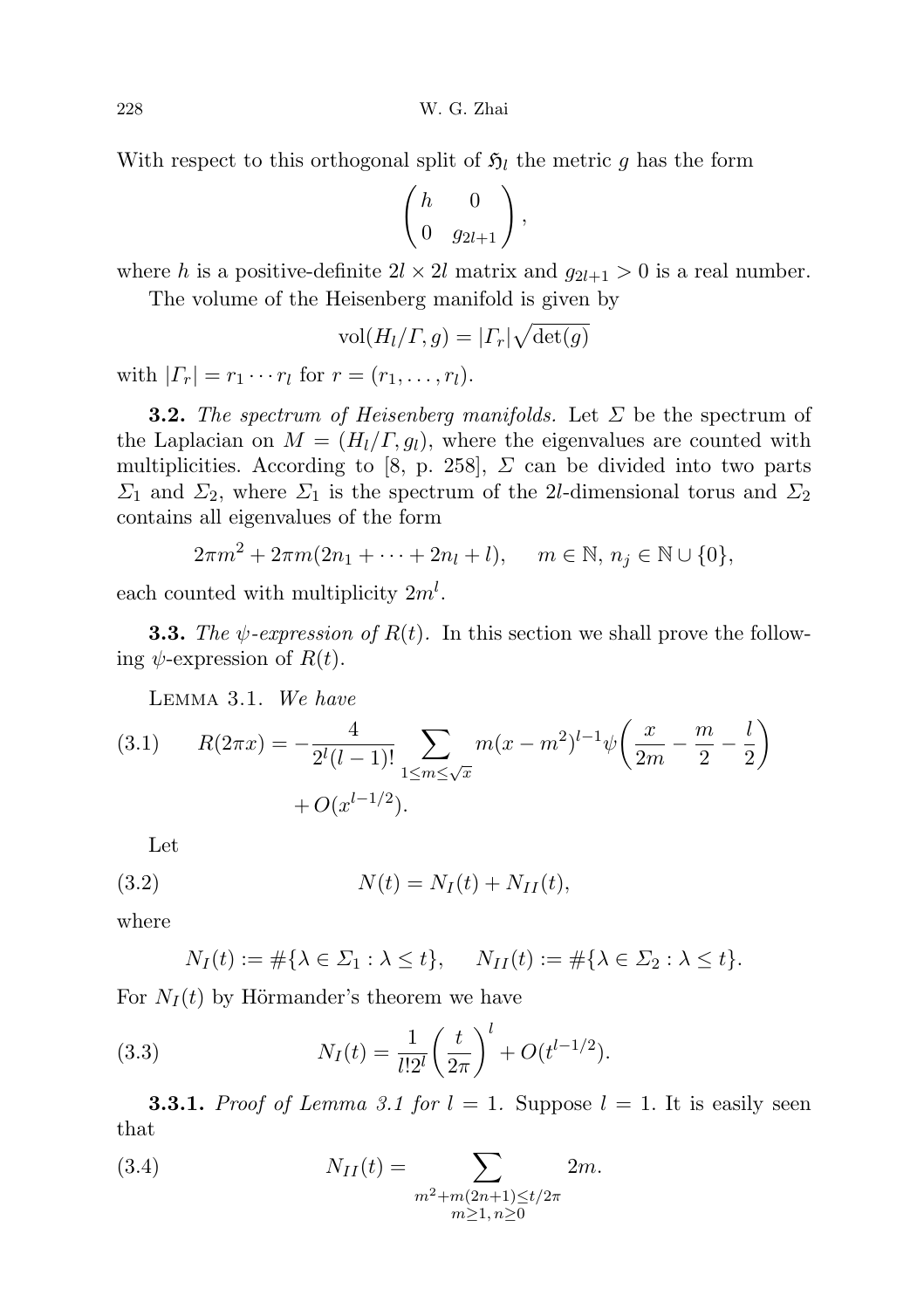Thus we get

$$
N_{II}(2\pi x) = \sum_{\substack{m^2 + m(2n+1) \le x \\ m \ge 1, n \ge 0}} 2m = \sum_{\substack{m^2 + m(2n+1) \le x \\ 1 \le m \le \sqrt{x}, n \ge 0}} 2m + O(\sqrt{x})
$$
  
\n
$$
= \sum_{1 \le m \le \sqrt{x}} 2m \sum_{0 \le n \le x/2m - m/2 - 1/2} 1 + O(\sqrt{x})
$$
  
\n
$$
= \sum_{1 \le m \le \sqrt{x}} 2m \left[ \frac{x}{2m} - \frac{m}{2} + \frac{1}{2} \right] + O(\sqrt{x})
$$
  
\n
$$
= \sum_{1 \le m \le \sqrt{x}} 2m \left( \frac{x}{2m} - \frac{m}{2} \right)
$$
  
\n
$$
- \sum_{1 \le m \le \sqrt{x}} 2m\psi \left( \frac{x}{2m} - \frac{m}{2} + \frac{1}{2} \right) + O(\sqrt{x})
$$
  
\n
$$
= \frac{2}{3} x^{3/2} - \frac{x}{2} - \sum_{1 \le m \le \sqrt{x}} 2m\psi \left( \frac{x}{2m} - \frac{m}{2} + \frac{1}{2} \right) + O(\sqrt{x}),
$$

which combined with (3.3) for  $l = 1$  proves Lemma 3.1 for the case  $l = 1$ .

**3.3.2.** Proof of Lemma 3.1 for  $l > 1$ . Suppose now  $l > 1$ . In this case for  $N_{II}(t)$  we have

$$
(3.5) \t N_{II}(t) = \sum_{\substack{m^2 + m(2n_1 + \dots + 2n_l + l) \le t/2\pi \\ m > 0, n_j \ge 0}} 2m^l
$$
  
\t
$$
= \sum_{\substack{m^2 + m(2n + l) \le t/2\pi \\ m > 0, n \ge 0}} 2m^l \sum_{\substack{n = n_1 + \dots + n_l \\ n_j \ge 0}} 1
$$
  
\t
$$
= \sum_{\substack{m^2 + m(2n + l) \le t/2\pi \\ m > 0, n \ge 0}} 2m^l {n + l - 1 \choose l - 1}
$$
  
\t
$$
= \frac{2}{(l - 1)!} \sum_{\substack{m^2 + m(2n + l) \le t/2\pi \\ m > 0, n \ge 0}} m^l n^{l - 1}
$$
  
\t
$$
+ \frac{l}{(l - 2)!} \sum_{\substack{m^2 + m(2n + l) \le t/2\pi \\ m > 0, n \ge 0}} m^l n^{l - 2} + O(t^{l - 1/2})
$$
  
\t
$$
= \sum_{1,l} (t) + \sum_{2,l} (t) + O(t^{l - 1/2}),
$$

say. In order to evaluate  $\Sigma_{1,l}(t)$  and  $\Sigma_{2,l}(t)$ , we need the following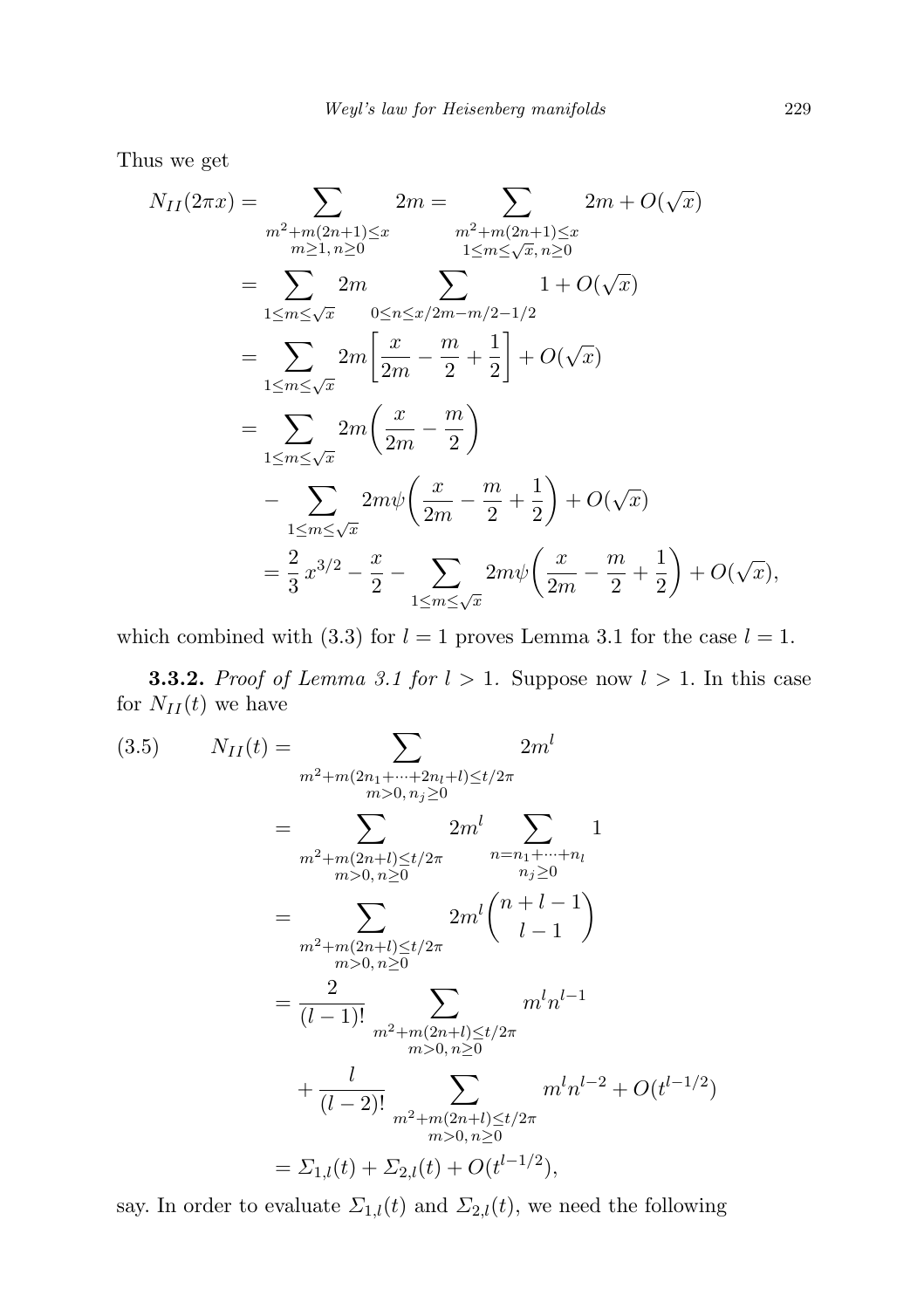LEMMA 3.2 (Euler–Maclaurin summation formula). If  $f \in C^1[a, y]$ ,  $a \in \mathbb{Z}$ , then

$$
\sum_{a \le n \le y} f(n) = \int_{a}^{y} (f(t) + \psi(t)f'(t)) dt - \psi(y)f(y) + f(a)/2.
$$

Suppose  $d \geq 0$  is a fixed integer. By Lemma 3.2 we get

(3.6) 
$$
\sum_{0 \le n \le y} n^d = \begin{cases} y - \psi(y) + 1/2 & \text{if } d = 0, \\ \frac{y^{d+1}}{d+1} - \psi(y)y^d + O(y^{d-1}) & \text{if } d \ge 1. \end{cases}
$$

By  $(3.6)$  we get

$$
(3.7) \qquad \Sigma_{1,l}(2\pi x) = \frac{2}{l!} \sum_{1 \le m \le \sqrt{x}} m^l \left(\frac{x}{2m} - \frac{m}{2} - \frac{l}{2}\right)^l
$$

$$
- \frac{2}{(l-1)!} \sum_{1 \le m \le \sqrt{x}} m^l \left(\frac{x}{2m} - \frac{m}{2} - \frac{l}{2}\right)^{l-1} \psi \left(\frac{x}{2m} - \frac{m}{2} - \frac{l}{2}\right)
$$

$$
+ O(x^{l-1/2})
$$

and

$$
(3.8) \qquad \Sigma_{2,l}(2\pi x) = \frac{l}{(l-1)!} \sum_{1 \le m \le \sqrt{x}} m^l \left(\frac{x}{2m} - \frac{m}{2} - \frac{l}{2}\right)^{l-1} + O(x^{l-1/2}).
$$

Write

$$
(3.9) \sum_{1 \le m \le \sqrt{x}} m^l \left( \frac{x}{2m} - \frac{m}{2} - \frac{l}{2} \right)^l = 2^{-l} \sum_{0 \le m \le \sqrt{x}} (x - m^2 - ml)^l - 2^{-l} x^l.
$$

Let  $u(t) = (x - t^2 - t)^l$ . It is easy to check that

$$
\int_{0}^{\sqrt{x}} u(t) dt = \frac{(l!)^2 2^{2l}}{(2l+1)!} x^{l+1/2} - \frac{l}{2} x^l + O(x^{l-1/2}), \quad \int_{0}^{\sqrt{x}} \psi(t) u'(t) dt \ll x^{l-1/2}.
$$

By Lemma 3.2 we have

(3.10) 
$$
\sum_{0 \le m \le \sqrt{x}} (x - m^2 - ml)^l
$$

$$
= \int_0^{\sqrt{x}} (u(t) + \psi(t)u'(t)) dt - \psi(\sqrt{x})u(\sqrt{x}) + u(0)/2
$$

$$
= \frac{(l!)^2 2^{2l}}{(2l+1)!} x^{l+1/2} - \frac{l-1}{2} x^l + O(x^{l-1/2}).
$$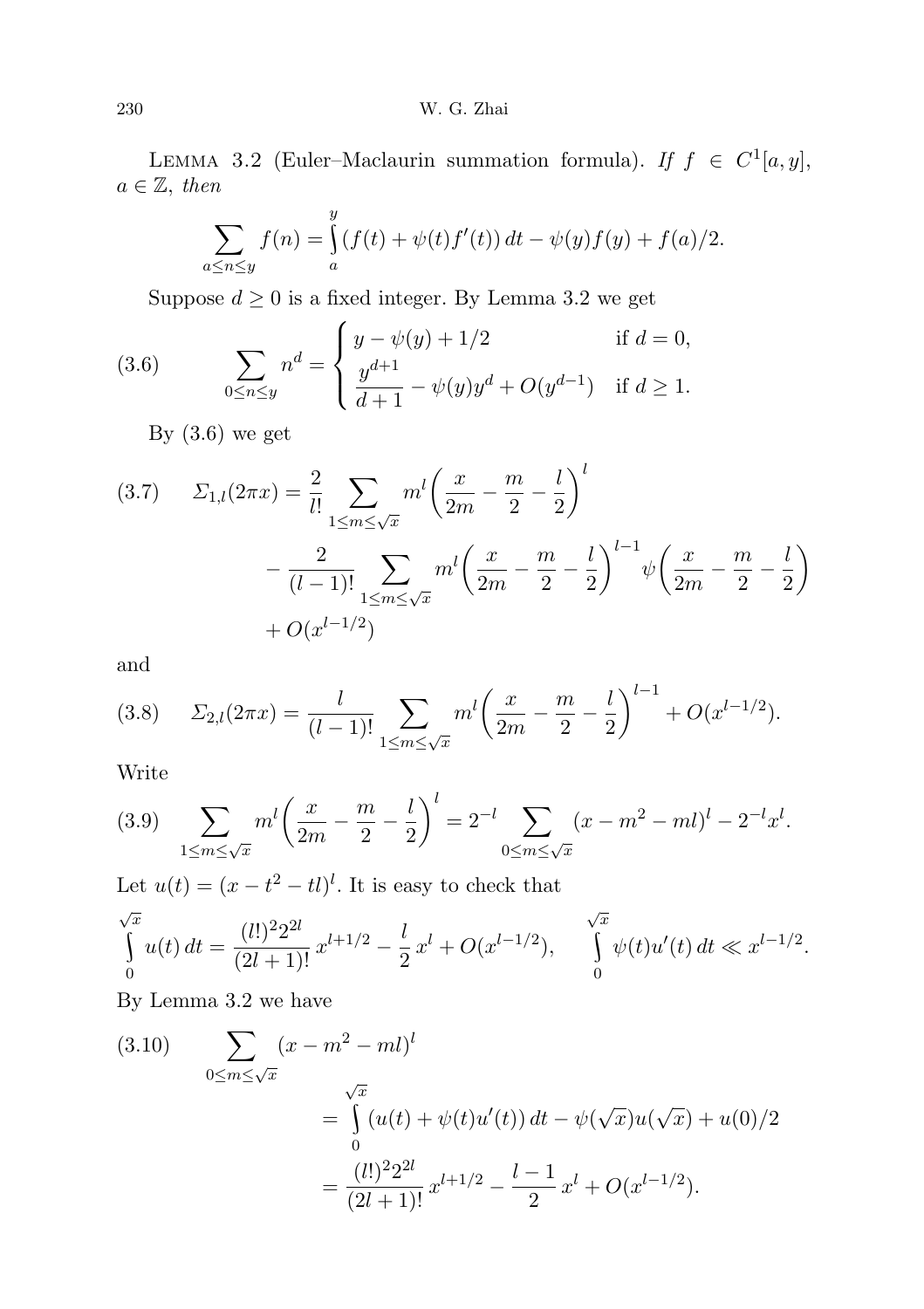From  $(3.9)$  and  $(3.10)$  we get

(3.11) 
$$
\sum_{1 \le m \le \sqrt{x}} m^l \left( \frac{x}{2m} - \frac{m}{2} - \frac{l}{2} \right)^l = \frac{(l!)^2 2^l}{(2l+1)!} x^{l+1/2} - \frac{l+1}{2^{l+1}} x^l + O(x^{l-1/2}).
$$

Write

$$
(3.12) \sum_{1 \le m \le \sqrt{x}} m^l \left(\frac{x}{2m} - \frac{m}{2} - \frac{l}{2}\right)^{l-1} = 2^{-l+1} \sum_{1 \le m \le \sqrt{x}} m(x - m^2 - ml)^{l-1}.
$$

Let  $v(t) = t(x - t^2 - t)^{l-1}$ . It is easy to check that

$$
\int_{1}^{\sqrt{x}} v(t) dt = \frac{1}{2l} x^{l} + O(x^{l-1/2}), \quad \int_{1}^{\sqrt{x}} \psi(t) v'(t) dt \ll x^{l-1}.
$$

By Lemma 3.2 we have

(3.13) 
$$
\sum_{1 \le m \le \sqrt{x}} m(x - m^2 - ml)^{l-1}
$$

$$
= \int_{1}^{\sqrt{x}} (v(t) + \psi(t)v'(t)) dt - \psi(\sqrt{x})v(\sqrt{x}) + v(1)/2 = \frac{1}{2l}x^l + O(x^{l-1/2}).
$$

From (3.12) and (3.13) we get

(3.14) 
$$
\sum_{1 \le m \le \sqrt{x}} m^l \left( \frac{x}{2m} - \frac{m}{2} - \frac{l}{2} \right)^{l-1} = \frac{1}{2^l l} x^l + O(x^{l-1/2}).
$$

Since

$$
\left(\frac{x}{2m} - \frac{m}{2} - \frac{l}{2}\right)^{l-1} - \left(\frac{x}{2m} - \frac{m}{2}\right)^{l-1} \ll \left(\frac{x}{m}\right)^{l-2}
$$

for  $m \ll \sqrt{x}$ , we have

$$
(3.15) \qquad \sum_{m^2 + ml \le x} m^l \left(\frac{x}{2m} - \frac{m}{2} - \frac{l}{2}\right)^{l-1} \psi\left(\frac{x}{2m} - \frac{m}{2} - \frac{l}{2}\right)
$$

$$
= \sum_{m^2 + ml \le x} m^l \left(\frac{x}{2m} - \frac{m}{2}\right)^{l-1} \psi\left(\frac{x}{2m} - \frac{m}{2} - \frac{l}{2}\right) + O(x^{l-1/2})
$$

$$
= \sum_{1 \le m \le \sqrt{x}} m^l \left(\frac{x}{2m} - \frac{m}{2}\right)^{l-1} \psi\left(\frac{x}{2m} - \frac{m}{2} - \frac{l}{2}\right) + O(x^{l-1/2}).
$$

Now Lemma 3.1 follows from (3.3), (3.5), (3.7), (3.8), (3.11), (3.14) and (3.15).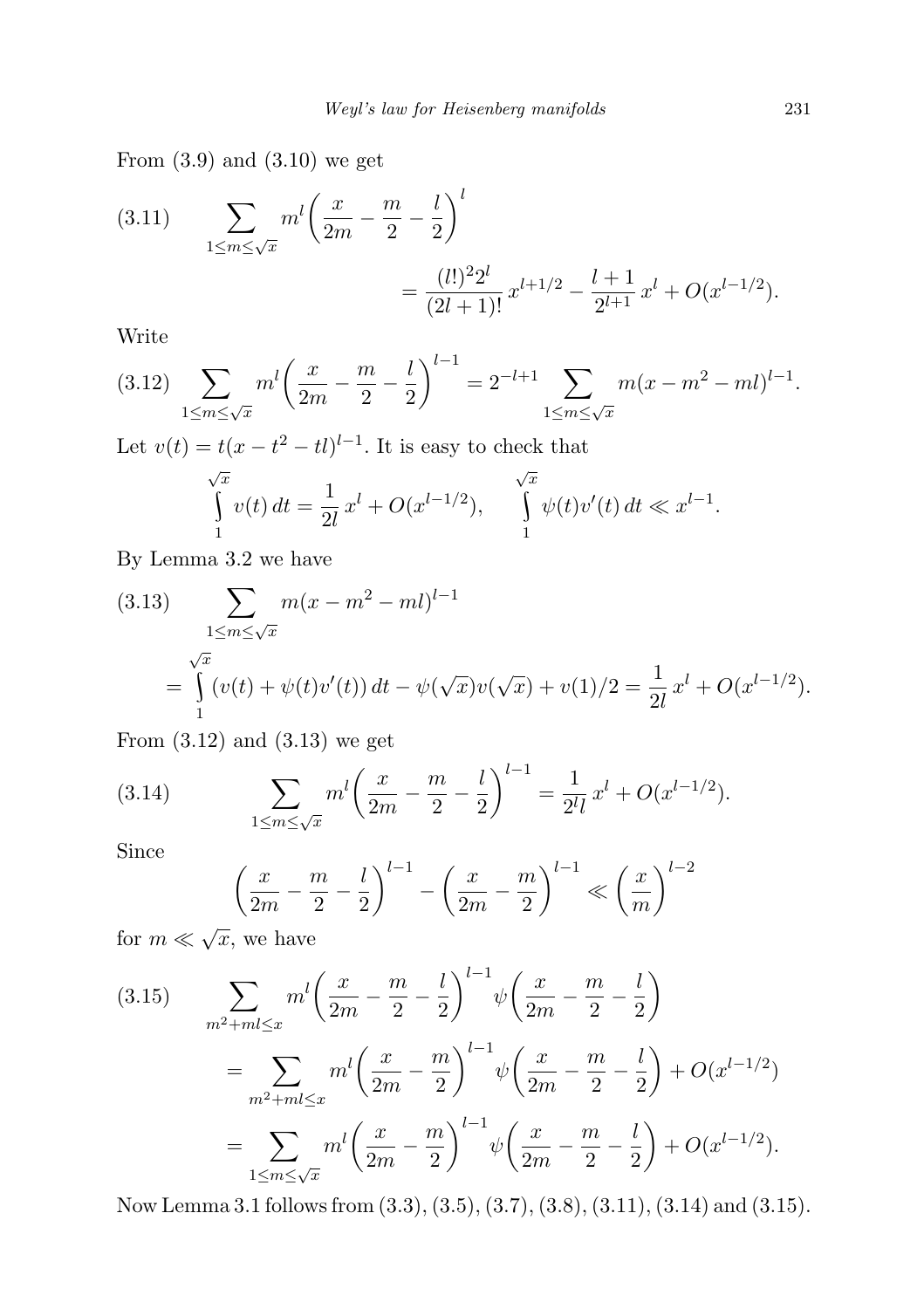**3.4.** A weighted lattice point problem. For any positive integer d, define

$$
f_R(d) := \sum_{\substack{d=m(m+2n+l) \\ m>0, n\geq 0}} m^l n^{l-1}.
$$

From the proof of Lemma 3.1 it is easy to see that

$$
(3.16)\ \ R(2\pi x) = \frac{2}{(l-1)!} \sum_{d \le x} f_R(d) - \frac{2^{l+1}l!}{(2l+1)!} x^{l+1/2} - \frac{l+1}{2^l l!} x^l + O(x^{l-1/2}).
$$

So evaluation of the counting function  $N(2\pi x)$  is equivalent to studying the asymptotic behavior of the mean value  $\sum_{d\leq x} f_R(d)$ .

4. Some preliminary lemmas. We need the following lemmas. Lemma 4.1 is due to Vaaler [27]. Lemma 4.2 is well-known; see for example, Heath-Brown [12]. Lemma 4.3 is Theorem 2.2 of Min [21] (see also Lemma 6 of Chapter 1 in [28]). A weaker version of Lemma 4.3 can be found in [20], which also suffices for our proof. Lemma 4.4 is Lemma 3.1 of [30]. Lemma 4.5 is the first derivative test. Lemma 4.6 is the famous Halász–Montgomery inequality (see for example, Ivic  $|15|$ ).

LEMMA 4.1. Let  $H \geq 2$  be any real number. Then

$$
\psi(u) = \sum_{1 \le |h| \le H} a(h)e(hu) + O\Big(\sum_{0 \le |h| \le H} b(h)e(hu)\Big),\,
$$

where  $a(h)$  and  $b(h)$  are functions such that  $a(h) \ll 1/h$  and  $b(h) \ll 1/H$ .

LEMMA 4.2. Let  $H \geq 2$  be any real number. Then

$$
\psi(u) = -\sum_{1 \le |h| \le H} \frac{e(hu)}{2\pi ih} + O\bigg(\min\bigg(1, \frac{1}{H||u||}\bigg)\bigg).
$$

LEMMA 4.3. Suppose  $A_1, \ldots, A_5$  are absolute positive constants,  $f(x)$ and  $g(x)$  are algebraic functions in [a, b] and

$$
\frac{A_1}{R} \le |f''(x)| \le \frac{A_2}{R}, \quad |f'''(x)| \le \frac{A_3}{RU}, \quad U \ge 1,
$$
  
 $|g(x)| \le A_4G, \quad |g'(x)| \le A_5GU_1^{-1}, \quad U_1 \ge 1,$ 

and  $[\alpha, \beta]$  is the image of  $[a, b]$  under the mapping  $y = f'(x)$ . Then

$$
\sum_{a < n \le b} g(n)e(f(n)) = e^{\pi i/4} \sum_{\alpha < u \le \beta} b_u \frac{g(n_u)}{\sqrt{f''(n_u)}} e(f(n_u) - un_u) + O(G \log(\beta - \alpha + 2) + G(b - a + R)(U^{-1} + U_1^{-1})) + O\left(G \min\left[\sqrt{R}, \max\left(\frac{1}{\langle \alpha \rangle}, \frac{1}{\langle \beta \rangle}\right)\right]\right),
$$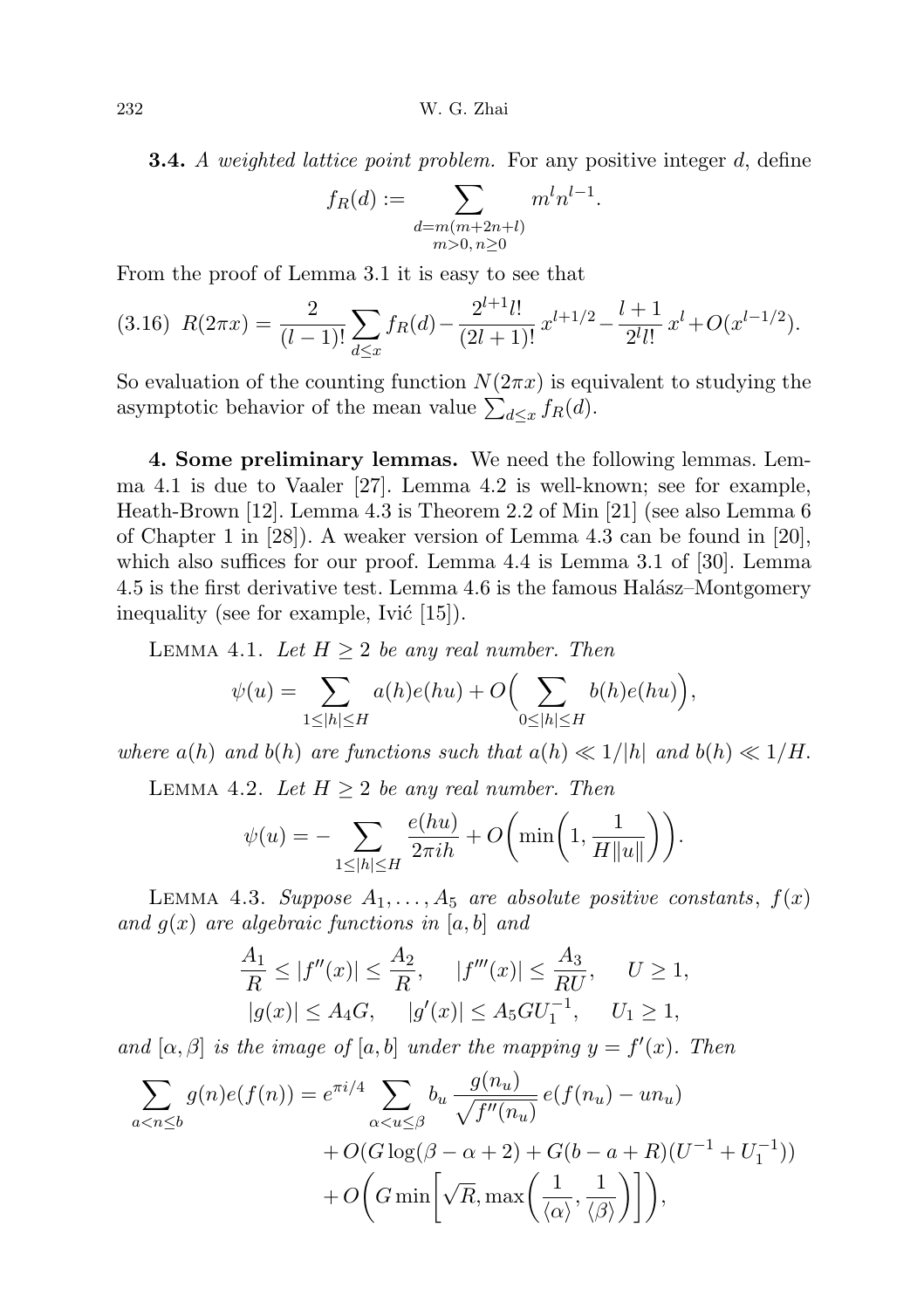where  $n_u$  is the solution of  $f'(n) = u$ ,

$$
\langle t \rangle = \begin{cases} ||t|| & \text{if } t \text{ is not an integer,} \\ \beta - \alpha & \text{if } t \text{ is an integer,} \end{cases}
$$
\n
$$
b_u = \begin{cases} 1 & \text{if } \alpha < u < \beta, \text{ or } \alpha, \beta \text{ are not integers,} \\ 1/2 & \text{if } \alpha \text{ or } \beta \text{ are integers,} \end{cases}
$$
\n
$$
\sqrt{f''} = \begin{cases} \sqrt{f''} & \text{if } f'' > 0, \\ i\sqrt{|f''|} & \text{if } f'' < 0. \end{cases}
$$

LEMMA 4.4. Suppose  $f(n)$  is an arithmetic function such that  $f(n) \ll n^{\varepsilon}$ ,  $1 \leq v < k$  are fixed integers,  $y > 1$  is a large parameter, and define

$$
s_{k;v}(f; y) := \sum_{\substack{\sqrt{n_1} + \dots + \sqrt{n_v} = \sqrt{n_{v+1}} + \dots + \sqrt{n_k} \\ n_1, \dots, n_k \le y}} \frac{f(n_1) \cdots f(n_k)}{(n_1 \cdots n_k)^{3/4}}, \quad 1 \le v < k.
$$

Then

$$
|s_{k;v}(f) - s_{k;v}(f; y)| \ll y^{-1/2 + \varepsilon}, \quad 1 \le v < k.
$$

LEMMA 4.5. Suppose  $A, B \in \mathbb{R}, A \neq 0$ . Then

$$
\int_{T}^{2T} \cos(A\sqrt{t} + B) dt \ll T^{1/2} |A|^{-1}.
$$

LEMMA 4.6. Let S be a vector space over  $\mathbb C$  with inner product  $(a, b)$ , and  $||a||_0 = \sqrt{(a, a)}$ . For any  $\xi, \varphi_1, \ldots, \varphi_R \in \mathcal{S}$ ,

$$
\sum_{l \leq R} |(\xi, \varphi_l)|^2 \leq ||\xi||_0^2 \max_{l_1 \leq R} \sum_{l_2 \leq R} |(\varphi_{l_1}, \varphi_{l_2})|.
$$

5. Proof of Theorem 1. In order to prove Theorem 1, we shall prove a large value estimate of  $R(x)$ . For simplicity and convenience, we consider the function  $R_*(x) := R(2\pi x)$ .

**5.1.** Large value estimate of  $R_*(x)$ . In this subsection, we shall prove the following

THEOREM 5.1. Suppose  $T \le x_1 < \cdots < x_M \le 2T$  satisfy  $|R_*(x_s)| \gg$  $VT^{l-1/2}$   $(s = 1, ..., M)$  and  $|x_j - x_i| \ge V \gg T^{7/32} \mathcal{L}^4$   $(i \ne j)$ . Then (5.1)  $M \ll TV^{-3} \mathcal{L}^9 + T^{15/4} V^{-12} \mathcal{L}^{41}.$ 

*Proof.* Let  $V < T_0$  be a parameter to be determined later. Let I be any subinterval of [T, 2T] of length not exceeding  $T_0$  and set  $G = I \cap$  ${x_1, \ldots, x_M}$ . Without loss of generality, suppose  $G = {x_1, \ldots, x_{M_0}}$ .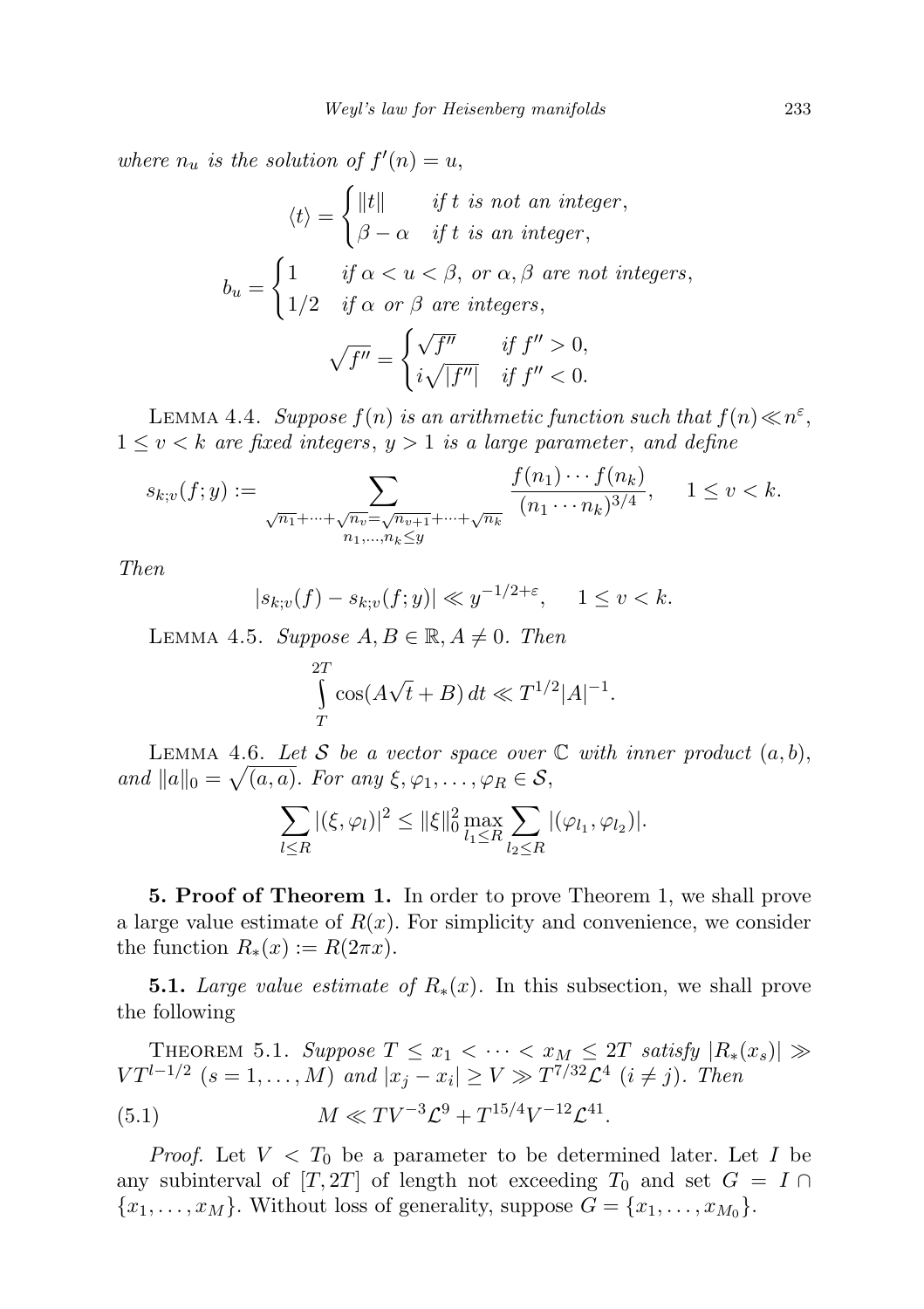Now let  $J = \left[\frac{\mathcal{L}/2 + \log \mathcal{L} - \log V}{2 \log 2}\right]$ . Then by Lemma 3.1 we have

$$
R_{*}(x) = -\frac{4}{2^{l}(l-1)!} \sum_{j=0}^{J} \sum_{m \sim x^{1/2}/2^{j+1}} m(x - m^{2})^{l-1} \psi\left(\frac{x}{2m} - \frac{m}{2} + \frac{1}{2}\right)
$$
  
+  $O\left(\frac{VT^{l-1/2}}{\mathcal{L}}\right)$   
=  $-\frac{4}{2^{l}(l-1)!} \sum_{j_1=0}^{l-1} (-1)^{j_1} {l-1 \choose j_1} \sum_{j=0}^{J} \sum_{m \sim x^{1/2}/2^{j+1}} x^{l-1-j_1} m^{2j_1+1}$   
 $\times \psi\left(\frac{x}{2m} - \frac{m}{2} + \frac{1}{2}\right) + O\left(\frac{VT^{l-1/2}}{\mathcal{L}}\right).$ 

By Cauchy's inequality we get

$$
R_*^2(x) \ll \mathcal{L} \sum_{j_1=0}^{l-1} \sum_{j=0}^J \left| \sum_{m \sim x^{1/2}/2^{j+1}} x^{l-1-j_1} m^{2j_1+1} \psi \left( \frac{x}{2m} - \frac{m}{2} + \frac{1}{2} \right) \right|^2 + \frac{V^2 T^{2l-1}}{\mathcal{L}^2}.
$$

Summing over the set  $G$  we get

$$
(5.2) \qquad M_0 V^2 T^{2l-1} \ll \sum_{s \le M_0} |R_*(x_s)|^2
$$
  

$$
\ll \mathcal{L} \sum_{j_1=0}^{l-1} \sum_{j=0}^J \sum_{s \le M_0} \left| \sum_{m \sim x_s^{1/2}/2^{j+1}} x^{l-1-j_1} m^{2j_1+1} \psi \left( \frac{x_s}{2m} - \frac{m}{2} + \frac{1}{2} \right) \right|^2
$$
  

$$
\ll \mathcal{L}^2 \sum_{s \le M_0} \left| \sum_{m \sim x_s^{1/2}/2^{j+1}} x^{l-1-j_1} m^{2j_1+1} \psi \left( \frac{x_s}{2m} - \frac{m}{2} + \frac{1}{2} \right) \right|^2
$$

for some fixed pair  $(j_1, j)$  with  $0 \le j_1 \le l - 1$  and  $0 \le j \le J$ . For this pair  $(j_1, j)$ , let  $N = T^{1/2} 2^{-j}$  and  $H = N^{2j_1+2} V^{-1} T^{-1/2-j_1} \mathcal{L}^2$ . By Lemma 4.1 we get

$$
(5.3) \tM_0 V^2 T^{2l-1}
$$
  
\$\ll \mathcal{L}^2 \sum\_{s \le M\_0} \left| \sum\_{1 \le h \le H} c(h) \sum\_{m \sim x\_s^{1/2}/2^{j+1}} x\_s^{l-1-j\_1} m^{2j\_1+1} e\left(-h \left(\frac{x\_s}{2m} - \frac{hm}{2}\right)\right)\right|^2,

where  $c(h)$  is some function such that  $c(h) \ll 1/h$ .

For any integer  $h > 0$ , define

$$
S(x; h, j_1, j) := \sum_{m \sim x^{1/2}/2^{j+1}} x^{l-1-j_1} m^{2j_1+1} e\left(-h\left(\frac{x}{2m} - \frac{hm}{2}\right)\right).
$$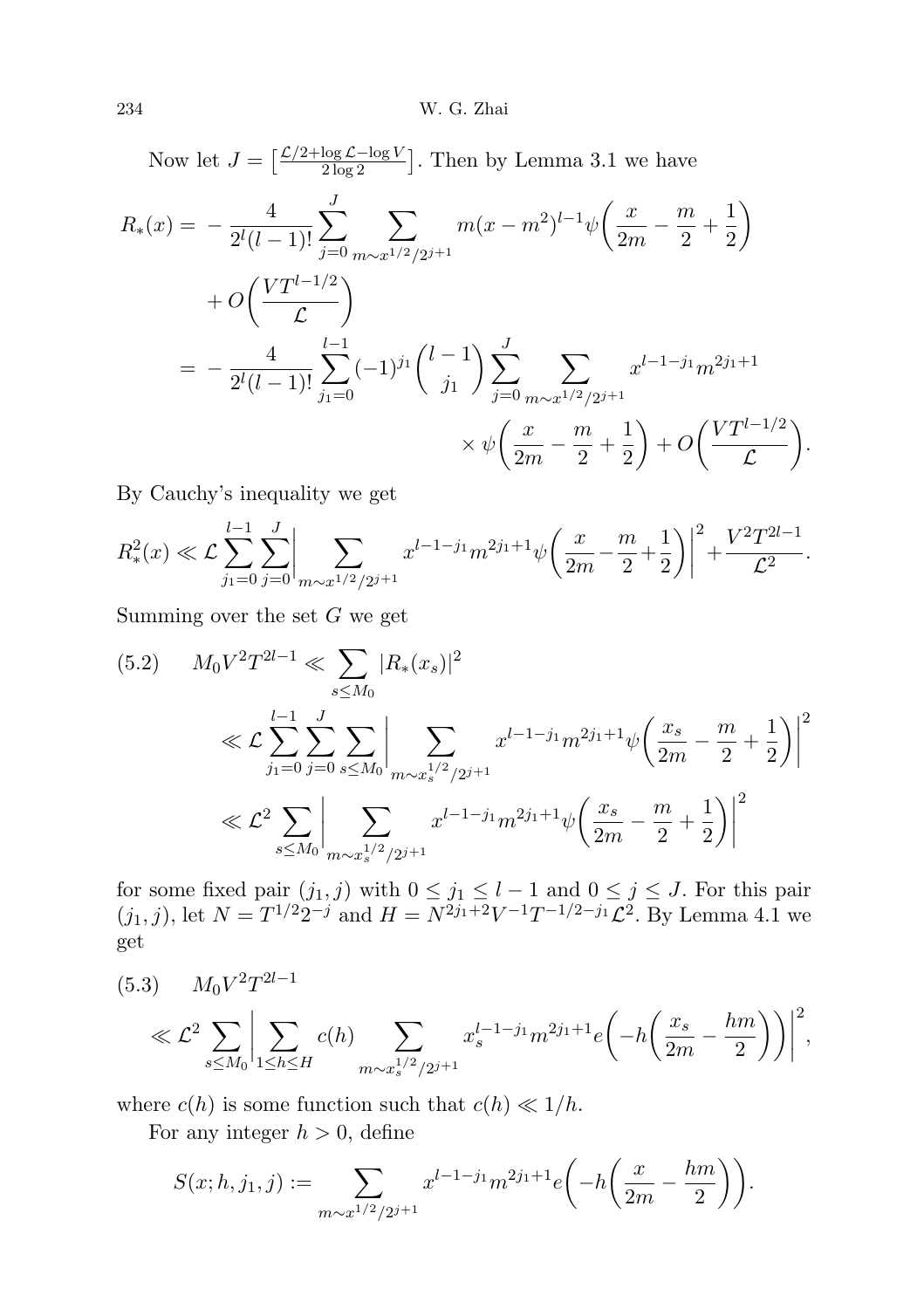Taking

$$
f(m) = -h\left(\frac{x}{2m} - \frac{hm}{2}\right), \quad g(m) = x^{l-1-j_1}m^{2j_1+1}
$$

in Lemma 4.3 we get

(5.4) 
$$
S(x; h, j_1, j)
$$
  
= 
$$
\frac{e^{\pi i/4}}{i} \sum_{h(2^{2j-1}+1/2) < r \le h(2^{2j+1}+1/2)} \frac{b_r x^{l-1/4} h^{j_1+3/4}}{(2r-h)^{j_1+5/4}} e(-\sqrt{xh(2r-h)}) + O(T^{l-1/2} \mathcal{L}).
$$

Insert  $(5.4)$  into  $(5.3)$  to get

(5.5) 
$$
M_0 V^2 T^{2l-1} \ll \mathcal{L}^2 \sum_{s \le M_0} |D(x_s; H, j_1, j)|^2 + M_0 T^{2l-1} \mathcal{L}^4
$$

$$
\ll \mathcal{L}^2 \sum_{s \le M_0} |D(x_s; H, j_1, j)|^2,
$$

where

$$
D(x; H, j_1, j)
$$
  
=  $\sum_{1 \le h \le H} c(h)$   

$$
\sum_{h(2^{2j-1}+1/2) < r \le h(2^{2j+1}+1/2)} b_r \frac{x^{l-1/4}h^{j_1+3/4}}{(2r-h)^{j_1+5/4}} e\left(-\sqrt{xh(2r-h)}\right).
$$

Let

$$
\gamma(n; H, j_1, j) = \sum_{\substack{n = h(2r - h), 1 \le h \le H \\ h(2^{2j-1} + 1/2) < r \le h(2^{2j+1} + 1/2)}} \frac{b_r c(h) h^{j_1 + 3/2}}{(2r - h)^{j_1 + 1/2}}
$$

and  $N_0 = H^2(2^{2j+1} + 1/2)$ . Then it is easy to see that  $\gamma(n; H, j_1, j) \ll d(n)$ and  $N_0 \ll TV^{-2} \mathcal{L}^4$ . Thus we have

$$
(5.6) \qquad M_0 V^2 \ll \mathcal{L}^2 T^{1/2} \sum_{s \le M_0} \left| \sum_{n \le N_0} \frac{\gamma(n; H, j_1, j)}{n^{3/4}} e(-\sqrt{n x_s}) \right|^2
$$
  

$$
\ll \mathcal{L}^2 T^{1/2} \sum_{s \le M_0} \left| \sum_v \sum_{n \sim N_0 2^{-v-1}} \frac{\gamma(n; H, j_1, j)}{n^{3/4}} e(-\sqrt{n x_s}) \right|^2
$$
  

$$
\ll \mathcal{L}^3 T^{1/2} \sum_v \sum_{s \le M_0} \left| \sum_{n \sim N_0 2^{-v-1}} \frac{\gamma(n; H, j_1, j)}{n^{3/4}} e(-\sqrt{n x_s}) \right|^2
$$
  

$$
\ll \mathcal{L}^4 T^{1/2} \sum_{s \le M_0} \left| \sum_{n \sim N_0 2^{-v-1}} \frac{\gamma(n; H, j_1, j)}{n^{3/4}} e(-\sqrt{n x_s}) \right|^2
$$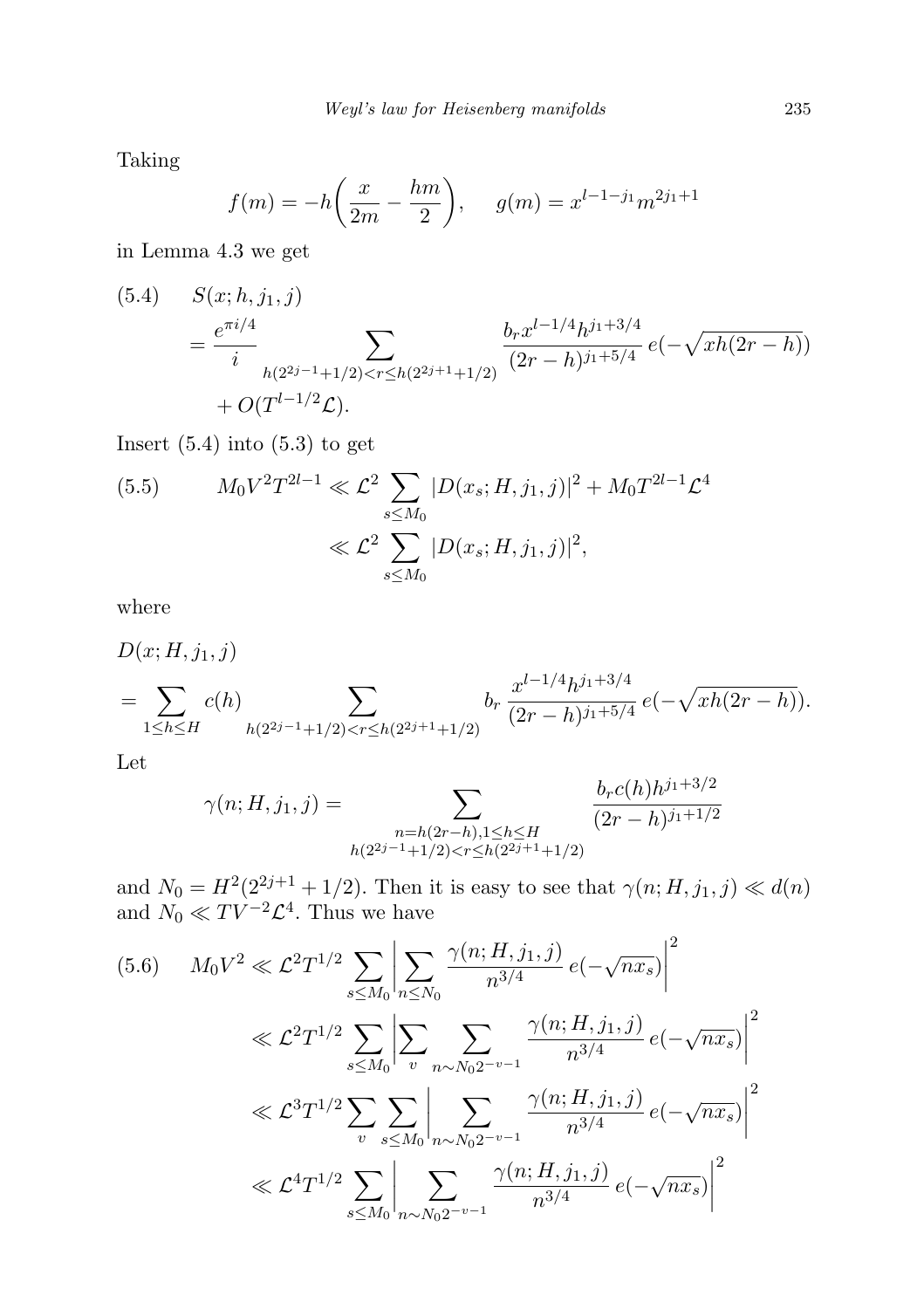for some  $0 \le v \ll \mathcal{L}$ , where in the third " $\ll$ " we used Cauchy's inequality again. Let  $N_1 = N_0 2^{-v-1}$ . Then  $N_1 \ll TV^{-2} \mathcal{L}^4$ .

The procedure below follows the proof of Theorem  $13.8$  in Ivić  $[15]$ , so we give only an outline. Take  $\xi = {\xi_n}_{n=1}^{\infty}$  with  $\xi_n = \gamma(n; H, j_1, j) n^{-3/4}$  for  $n \sim N_1$  and zero otherwise, and take  $\varphi_s = {\varphi_{s,n}}_{n=1}^{\infty}$  with  $\varphi_{s,n} = e(-\sqrt{nx_s})$ for  $n \sim N_1$  and zero otherwise. Then

$$
\begin{aligned}\n(\xi, \varphi_s) &= \sum_{n \sim N_1} \frac{\gamma(n; H, j_1, j)}{n^{3/4}} \, e\left(-\sqrt{nx_s}\right), \\
(\varphi_{l_1}, \varphi_{l_2}) &= \sum_{n \sim N_1} e\left(\sqrt{n}(\sqrt{x_{s_1}} - \sqrt{x_{s_2}})\right), \\
\|\xi\|_0^2 &= \sum_{n \sim N_1} \frac{|\gamma(n; H, j_1, j)|^2}{n^{3/2}} \ll N_1^{-3/2} \sum_{n \sim N_1} d^2(n) \ll N_1^{-1/2} \mathcal{L}^3.\n\end{aligned}
$$

By Lemma 4.6 we get

$$
(5.7) \quad M_0 V^2 \ll \mathcal{L}^7 T^{1/2} N_1^{-1/2} \max_{s_1 \le M_0} \sum_{s_2 \le M_0} \left| \sum_{n \sim N_1} e(\sqrt{n} (\sqrt{x_{s_1}} - \sqrt{x_{s_2}})) \right|
$$
  

$$
\ll \mathcal{L}^7 T^{1/2} N_1^{1/2} + \mathcal{L}^7 T^{1/2} N_1^{-1/2}
$$
  

$$
\times \max_{s_1 \le M_0} \sum_{s_2 \le M_0, s_2 \ne s_1} \left| \sum_{n \sim N_1} e(\sqrt{n} (\sqrt{x_{s_1}} - \sqrt{x_{s_2}})) \right|.
$$

By the Kuz'min–Landau inequality and the exponent pair (4/18, 11/18) we get

$$
\sum_{n \sim N_1} e(\sqrt{n}(\sqrt{x_{s_1}} - \sqrt{x_{s_2}})) \ll \frac{\sqrt{N_1}}{|\sqrt{x_{s_1}} - \sqrt{x_{s_2}}|} + \left(\frac{|\sqrt{x_{s_1}} - \sqrt{x_{s_2}}|}{\sqrt{N_1}}\right)^{4/18} N_1^{11/18}
$$

$$
\ll \frac{\sqrt{N_1T}}{|x_{s_1} - x_{s_2}|} + \left(\frac{|x_{s_1} - x_{s_2}|}{\sqrt{N_1T}}\right)^{4/18} N_1^{11/18}
$$

$$
\ll \frac{\sqrt{N_1T}}{|x_{s_1} - x_{s_2}|} + T^{-1/9} T_0^{2/9} N_1^{1/2},
$$

where we used the mean value theorem and the estimate  $|x_{s_1} - x_{s_2}| \leq T_0$ . Insert this estimate into (5.7) to get

$$
(5.8) \quad M_0 V^2 \ll \mathcal{L}^7 T^{1/2} N_1^{1/2} + \mathcal{L}^7 T^{1/2} N_1^{-1/2}
$$
\n
$$
\times \max_{s_1 \le M_0} \sum_{s_2 \le M_0, s_2 \ne s_1} \left( \frac{\sqrt{N_1 T}}{|x_{s_1} - x_{s_2}|} + T^{-1/9} T_0^{2/9} N_1^{1/2} \right)
$$
\n
$$
\ll \mathcal{L}^7 T^{1/2} N_1^{1/2} + \mathcal{L}^7 T V^{-1} + \mathcal{L}^7 M_0 T^{1/2 - 1/9} T_0^{2/9}
$$
\n
$$
\ll \mathcal{L}^9 T V^{-1} + \mathcal{L}^7 M_0 T^{7/18} T_0^{2/9},
$$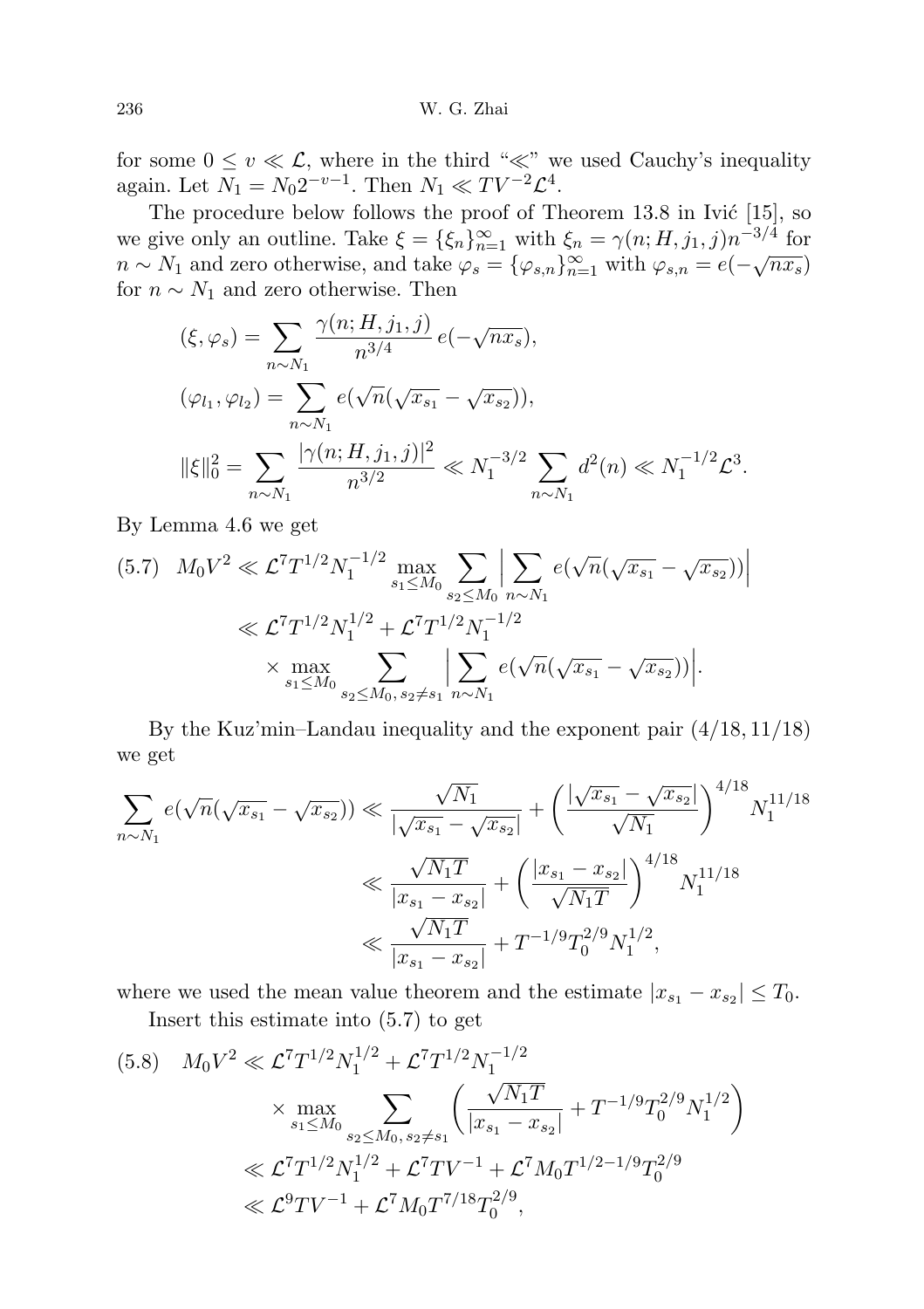where we used the facts that  $\{x_s\}$  is V-spaced and  $N_1 \ll TV^{-2} \mathcal{L}^4$ . Take  $T_0 = V^9 T^{-7/4} \mathcal{L}^{-32}$ . It is easy to check that  $T_0 \gg V$  if  $V \gg T^{7/32} \mathcal{L}^4$ . For this  $T_0$  we get

$$
M_0 \ll \mathcal{L}^9 T V^{-3}.
$$

Now we divide the interval  $[T, 2T]$  into  $O(1+T/T_0)$  subintervals of length not exceeding  $T_0$ . In each of them, the number of  $x_s$  is at most  $O(\mathcal{L}^9TV^{-3})$ . So we have

(5.9) 
$$
M \ll \mathcal{L}^9 T V^{-3} (1 + T/T_0) \ll \mathcal{L}^9 T V^{-3} + \mathcal{L}^{41} T^{15/4} V^{-12}.
$$

This completes the proof of Theorem 5.1.

**5.2.** Proof of Theorem 1. When  $A = 0$ , Theorem 1 is trivial. When  $0 < A < 2$ , it follows from  $(1.11)$  and Hölder's inequality. So later we always suppose  $A > 2$ . It suffices to prove the estimate

(5.10) 
$$
\int_{T}^{2T} |R_*(x)|^A dx
$$
  
\n
$$
\ll \begin{cases} T^{1+3A/4+A(l-1)} \log^{41} T & \text{if } 2 < A \le 262/27, \\ T^{\frac{154+339A}{416}+A(l-1)} \log^{4A+1} T & \text{if } A > 262/27. \end{cases}
$$

Suppose  $x^{\varepsilon} < y \leq x/2$ . By (3.16) we get

$$
|R_*(x+y) - R_*(x)|
$$
  
\n
$$
\ll \sum_{x < n \le x+y} f_R(n) + |(x+y)^{l+1/2} - x^{l+1/2}| + |(x+y)^l - x^l|
$$
  
\n
$$
\ll x^{l-1/2} \sum_{x < n \le x+y} d(n) + x^{l-1/2}y \ll x^{l-1/2}y \log x,
$$

where we used the well-known estimate

$$
\sum_{x < n \le x+y} d(n) \ll y \log x
$$

and the obvious bound  $f_R(n) \ll n^{l-1/2}d(n)$ . So there exists an absolute constant  $c_0$  such that

$$
|R_*(x+y) - R_*(x)| \le c_0 x^{l-1/2} y \log x,
$$

which implies that if  $|R_*(x)| \geq 2c_0x^{l-1/2}y \log x$ , then

$$
(5.11) \qquad |R_*(x+y)| \ge |R_*(x)| - |R_*(x+y) - R_*(x)| \ge c_0 x^{l-1/2} y \log x.
$$

From  $(5.11)$  and a similar argument to  $(13.70)$  of Ivic [15] we may write

(5.12) 
$$
\int_{T}^{2T} |R_*(x)|^A dx \ll T^{1+A(l-1/4)} \mathcal{L} + \sum_{V} V \sum_{r \le N_V} |R_*(x_r)|^A,
$$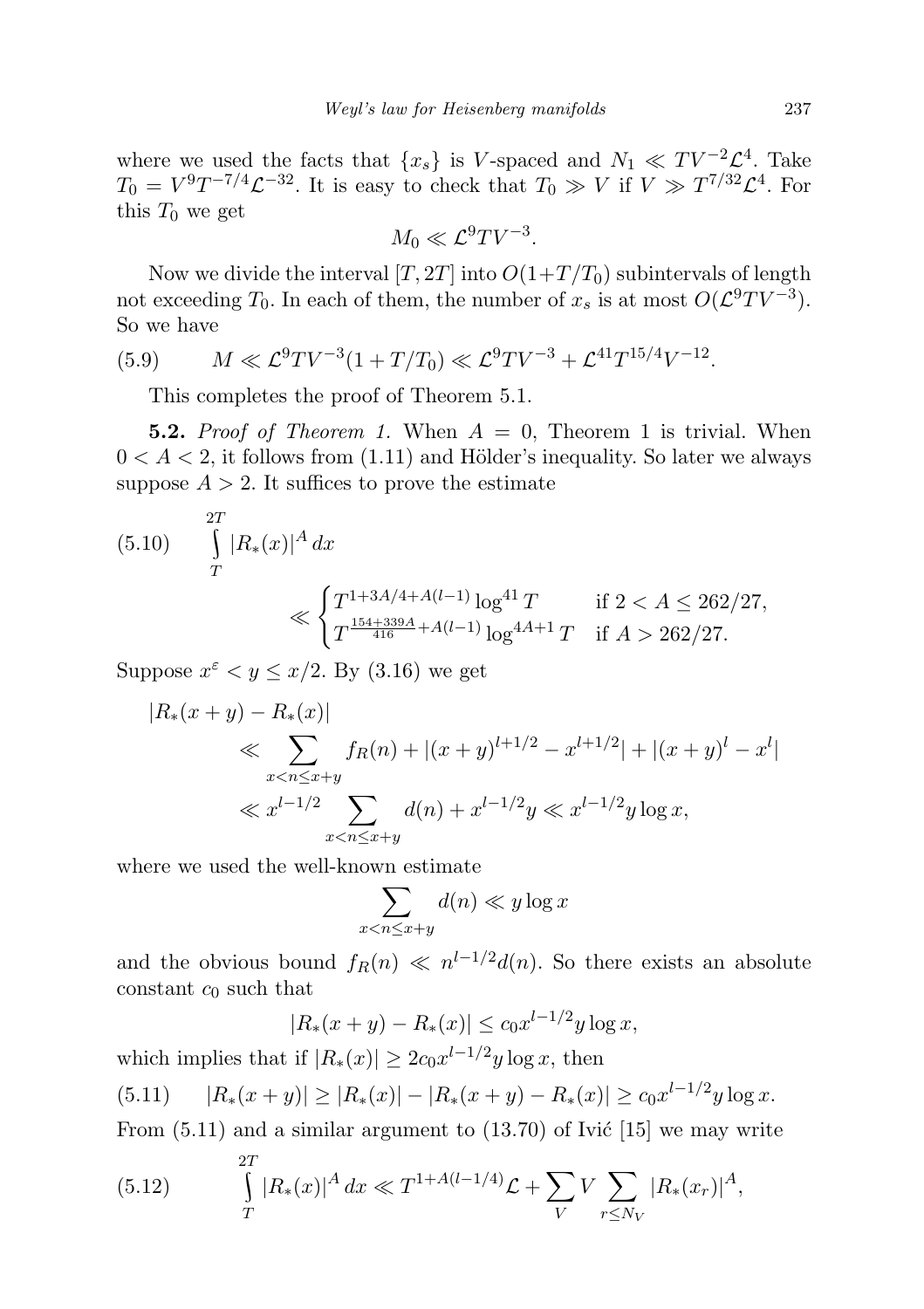where  $T^{1/4} \leq V = 2^m \leq T^{131/416}\mathcal{L}^4$ ,  $VT^{l-1/2} \leq |R_*(x_r)| \leq 2VT^{l-1/2}$  $(r = 1, \ldots, N_V)$  and  $|t_r - t_s| \geq V$  for  $r \neq s \leq N = N_V$ . If  $2 < A \leq 11$ , then by Theorem 5.1 we get (recall  $V \ll T^{131/416} \mathcal{L}^4$ )

(5.13) 
$$
V \sum_{r \le N_V} |R_*(x_r)|^A \ll T^{A(l-1/2)} N_V V^{A+1}
$$

$$
\ll T^{A(l-1/2)} (\mathcal{L}^9 T V^{A-2} + \mathcal{L}^{41} T^{15/4} V^{A-11})
$$

$$
\ll T^{A(l-1/2)} (T^{1 + \frac{131}{416}(A-2)} \mathcal{L}^{4A+1} + T^{1 + A/4} \mathcal{L}^{41})
$$

$$
\ll T^{A(l-1/2)} (T^{\frac{154+131A}{416}} \mathcal{L}^{4A+1} + T^{1 + A/4} \mathcal{L}^{41}).
$$

If  $A > 11$ , then by Theorem 5.1 we get

$$
(5.14) \quad V \sum_{r \le N_V} |R_*(x_r)|^A \ll T^{A(l-1/2)} N_V V^{A+1}
$$
  
\n
$$
\ll T^{A(l-1/2)} (\mathcal{L}^9 T V^{A-2} + \mathcal{L}^{41} T^{15/4} V^{A-11})
$$
  
\n
$$
\ll T^{A(l-1/2)} (T^{1 + \frac{131}{416}(A-2)} \mathcal{L}^{4A+1} + T^{15/4 + \frac{131}{416}(A-11)} \mathcal{L}^{4A-3})
$$
  
\n
$$
\ll T^{A(l-1/2) + \frac{154+131A}{416}} \mathcal{L}^{4A+1}.
$$

Now (5.10) follows from (5.12)–(5.14) by noting that  $(154 + 131A)/416 \le$  $1+A/4$  for  $2 < A \leq 262/27$  and  $(154+131A)/416 > 1+A/4$  for  $A > 262/27$ .

**6. Proof of Theorem 2.** Suppose that  $3 \leq k < A_0$ , where  $A_0 > 9$  is a fixed real number such that (2.3) holds. To prove Theorem 2, it suffices to evaluate the integral  $\int_T^{2T} R_*^k(x) dx$ , where T is a large real number.

Suppose  $H$  is a large parameter to be determined later. By Lemmas 3.1 and 4.2 we have

(6.1) 
$$
R_*(x) = F(x) + O(T^{l-1/2}G(x)),
$$

where

$$
F(x) = \frac{2^{1-l}}{(l-1)!\pi i} \sum_{1 \le |h| \le H} \frac{1}{h} \sum_{m \le \sqrt{x}} m(x-m^2)^{l-1} e\left(h\left(\frac{x}{2m} - \frac{m}{2} + \frac{l}{2}\right)\right),
$$
  

$$
G(x) = \sum_{m \le \sqrt{2T}} \min\left(1, \frac{1}{H\|x/2m - m/2 + l/2\|}\right).
$$

**6.1.** Upper bound of  $\int_{T}^{2T} G(x) dx$ . In this subsection we prove Lemma 6.1. We have

(6.2) 
$$
\int_{T}^{2T} G(x) dx \ll T^{3/2} H^{-1} \mathcal{L}.
$$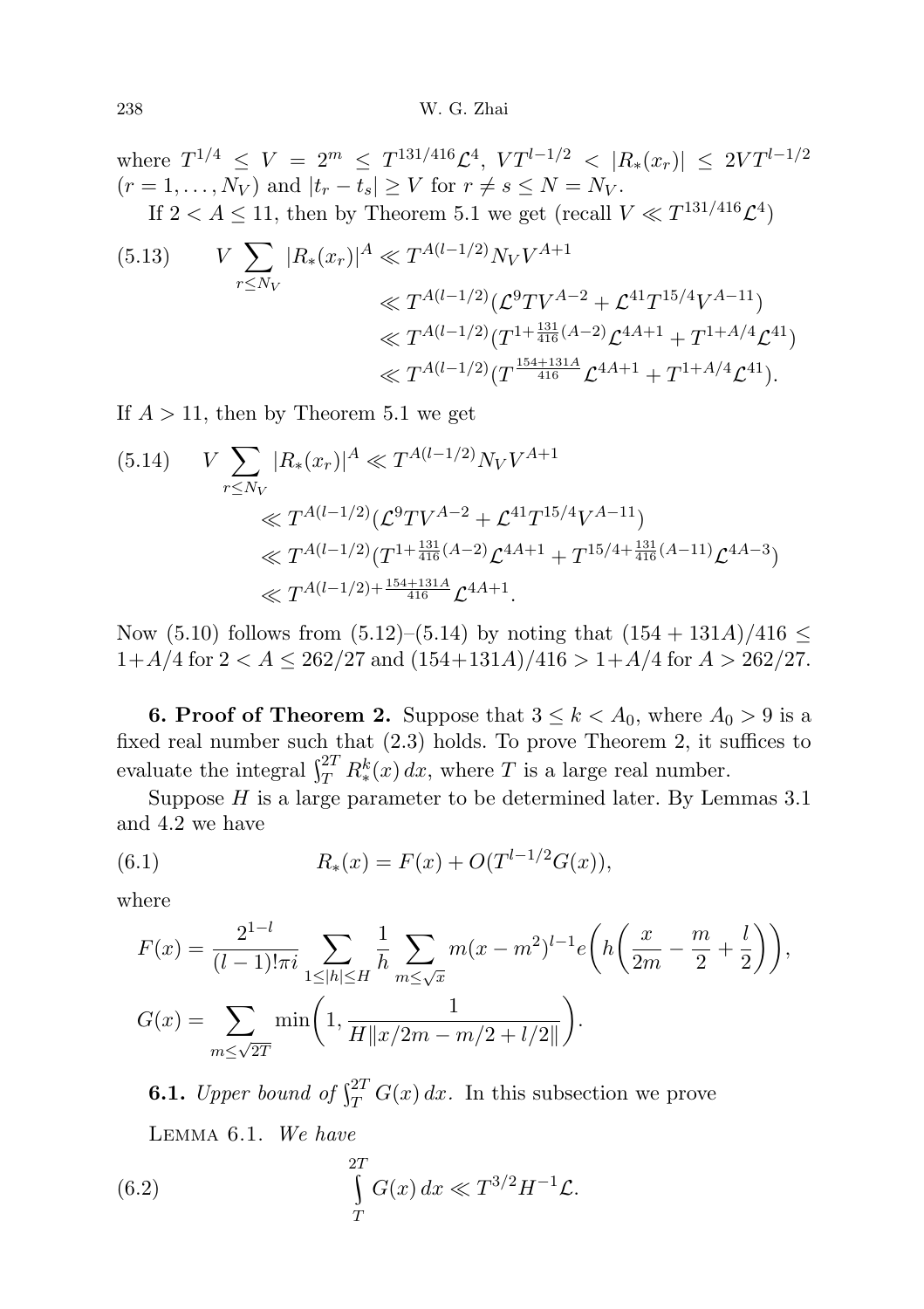Proof. Obviously we have

(6.3) 
$$
G(x) \ll \sum_{2m \leq \sqrt{2T}} \min\left(1, \frac{1}{H||x/4m + 1/2||}\right) + \sum_{2m-1 \leq \sqrt{2T}} \min\left(1, \frac{1}{H||x/2(2m-1)||}\right) \ll G_1(x) + G_2(x),
$$

where

$$
G_1(x) = \sum_{m \le 4\sqrt{T}} \min\left(1, \frac{1}{H||x/m + 1/2||}\right),
$$
  

$$
G_2(x) = \sum_{m \le 4\sqrt{T}} \min\left(1, \frac{1}{H||x/m||}\right).
$$

Thus

(6.4) 
$$
\int_{T}^{2T} G(x) dx \ll \int_{T}^{2T} G_1(x) dx + \int_{T}^{2T} G_2(x) dx.
$$

We have

$$
(6.5) \int_{T}^{2T} G_{1}(x) dx \ll \sum_{m \leq 4\sqrt{T}} \int_{T}^{2T} \min\left(1, \frac{1}{H||x/m + 1/2||}\right) dx
$$
  

$$
\ll \sum_{m \leq 4\sqrt{T}} m \int_{T/m}^{2T/m} \min\left(1, \frac{1}{H||x + 1/2||}\right) dx
$$
  

$$
\ll T \sum_{m \leq 4\sqrt{T}} \int_{0}^{1/2} \left(1, \frac{1}{H||x + 1/2||}\right) dx
$$
  

$$
\ll T^{3/2} \int_{0}^{1/2} \left(1, \frac{1}{H||x + 1/2||}\right) dx \ll T^{3/2} H^{-1} \mathcal{L}.
$$

Similarly,

(6.6) 
$$
\int_{T}^{2T} G_2(x) dx \ll T^{3/2} H^{-1} \mathcal{L}.
$$

Now Lemma 6.1 follows from  $(6.3)$ – $(6.6)$ .

**6.2.** An analogue of Voronoi's formula for  $R_*(x)$ . To prove an analogue of Voronoi's formula for  $R_*(x)$ , our main tools are Lemmas 4.2 and 4.3.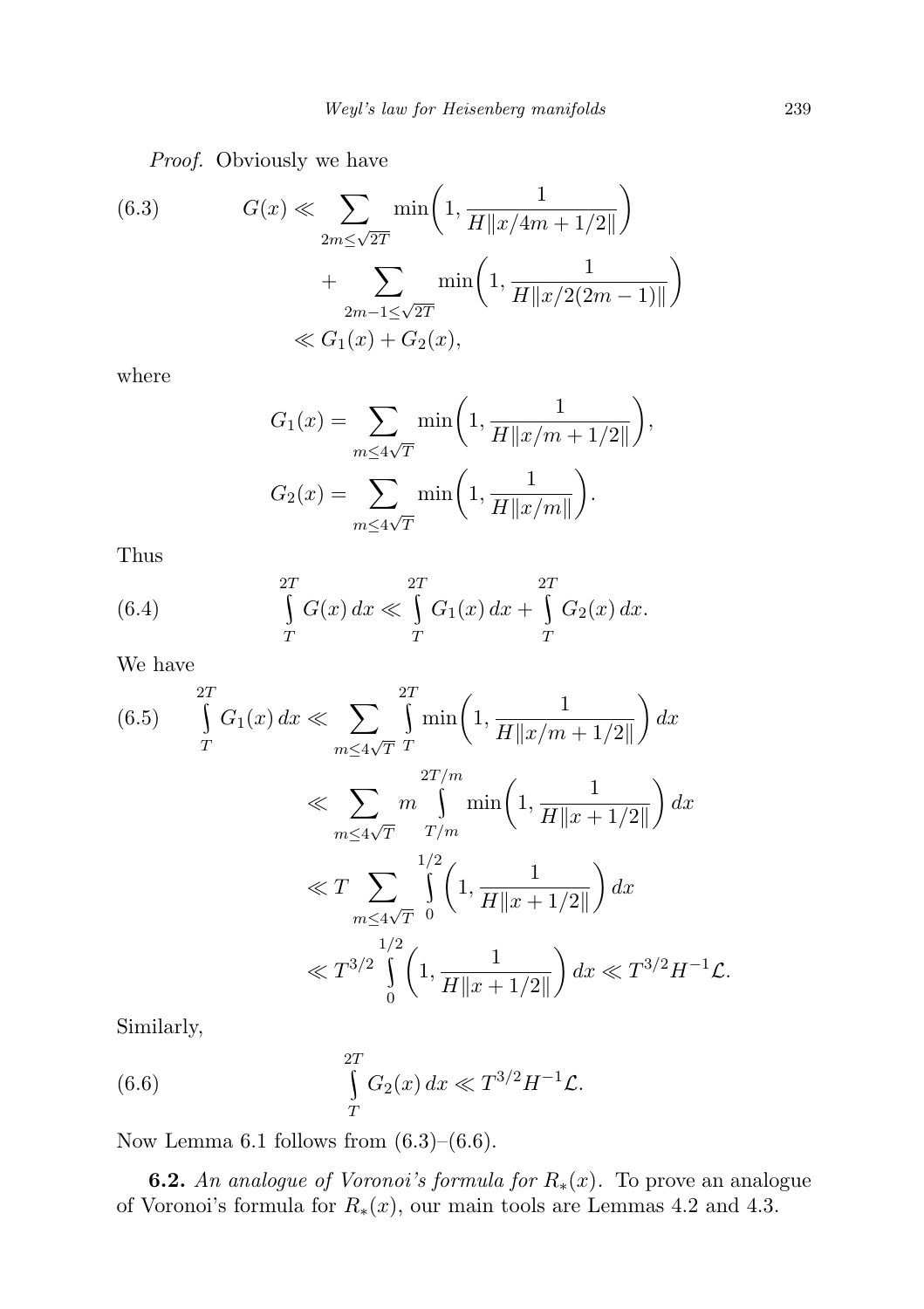From the definition of  $F(x)$  we have

$$
(6.7) \quad F(x) = \frac{2^{1-l}}{(l-1)!\pi i} \sum_{1 \le |h| \le H} \frac{1}{h} \sum_{m \le \sqrt{x}} m(x-m^2)^{l-1} e\left(h\left(\frac{x}{2m} - \frac{m}{2} - \frac{l}{2}\right)\right)
$$

$$
= \frac{2^{1-l}}{(l-1)!\pi i} \sum_{j_1=0}^{l-1} (-1)^{j_1} {l-1 \choose j_1} \sum_{1 \le |h| \le H} \frac{1}{h} \sum_{m \le \sqrt{x}} x^{l-1-j_1} m^{2j_1+1}
$$

$$
\times e\left(h\left(\frac{x}{2m} - \frac{m}{2} - \frac{l}{2}\right)\right)
$$

$$
= \frac{2^{1-l}}{(l-1)!} \sum_{j_1=0}^{l-1} (-1)^{j_1} {l-1 \choose j_1} F(x;j_1),
$$

say, where

$$
F(x;j_1) := \frac{1}{\pi i} \sum_{1 \le |h| \le H} \frac{1}{h} \sum_{m \le \sqrt{x}} x^{l-1-j_1} m^{2j_1+1} e\left(h\left(\frac{x}{2m} - \frac{m}{2} - \frac{l}{2}\right)\right).
$$
  
Let  $J = [(\mathcal{L} - \log \mathcal{L})/2 \log 2]$ . We get

$$
(6.8) \quad F(x; j_1)
$$
\n
$$
= \frac{1}{\pi i} \sum_{-H \le h \le -1} \frac{e(-lh/2)}{h} \sum_{j=0}^{J} \sum_{m \sim \sqrt{x}2^{-j-1}} x^{l-1-j} m^{2j+1} e\left(h\left(\frac{x}{2m} - \frac{m}{2}\right)\right)
$$
\n
$$
+ \frac{1}{\pi i} \sum_{1 \le h \le H} \frac{e(-lh/2)}{h} \sum_{j=0}^{J} \sum_{m \sim \sqrt{x}2^{-j-1}} x^{l-1-j} m^{2j+1} e\left(h\left(\frac{x}{2m} - \frac{m}{2}\right)\right)
$$
\n
$$
+ O(x^{l-1} \mathcal{L}^2)
$$
\n
$$
= -\frac{1}{\pi i} \sum_{1 \le h \le H} \frac{e(lh/2)}{h} \sum_{j=0}^{J} \sum_{m \sim \sqrt{x}2^{-j-1}} x^{l-1-j} m^{2j+1} e\left(-h\left(\frac{x}{2m} - \frac{m}{2}\right)\right)
$$
\n
$$
+ \frac{1}{\pi i} \sum_{1 \le h \le H} \frac{e(-lh/2)}{h} \sum_{j=0}^{J} \sum_{m \sim \sqrt{x}2^{-j-1}} x^{l-1-j} m^{2j+1} e\left(h\left(\frac{x}{2m} - \frac{m}{2}\right)\right)
$$
\n
$$
+ O(x^{l-1} \mathcal{L}^2)
$$
\n
$$
= -\frac{\Sigma_3}{\pi i} + \frac{\overline{\Sigma}_3}{\pi i} + O(x^{l-1} \mathcal{L}^2),
$$
\nwhere

where

$$
\Sigma_3 = \sum_{1 \le h \le H} \frac{e(lh/2)}{h} \sum_{j=0}^{J} S(x; h, j_1, j)
$$

with  $S(x; h, j_1, j)$  defined in Section 5.1.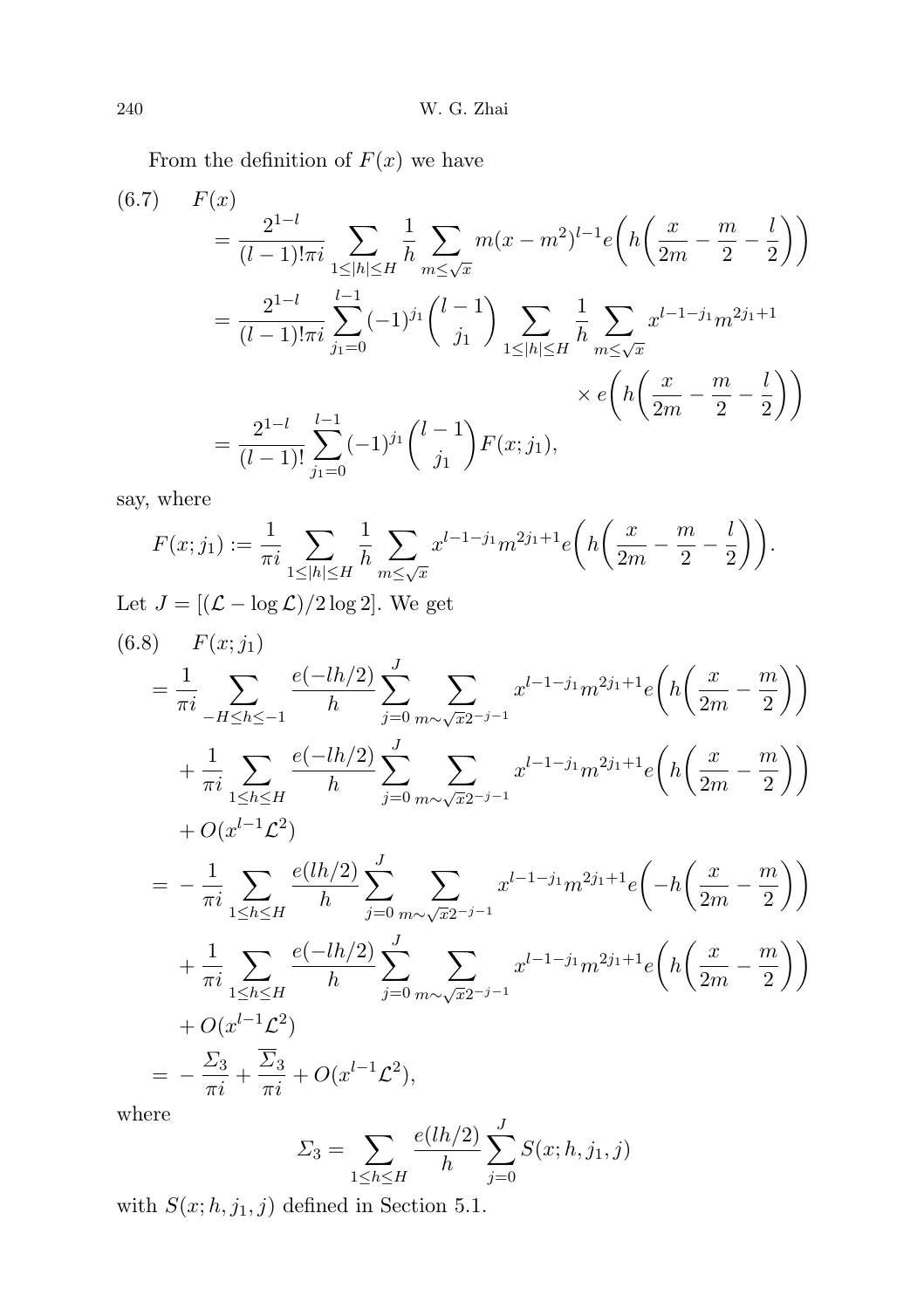Inserting the formula  $(5.4)$  into  $\Sigma_3$  we get

$$
(6.9) \qquad \Sigma_3 = e^{-\pi i/4} \sum_{1 \le h \le H} \frac{e(lh/2)}{h} \sum_{j=0}^J \sum_{h(2^{2j-1}+1/2) < r \le h(2^{2j+1}+1/2)} \sum_{\substack{(2r-h)^{j_1+3/4} \\ (2r-h)^{j_1+5/4}}} \sum_{e(-\sqrt{xh(2r-h)})} \frac{b_r x^{l-1/4} h^{j_1+3/4}}{(2r-h)^{j_1+5/4}} e(-\sqrt{xh(2r-h)}) + O(T^{l-1/2} \mathcal{L}^3) + O(T^{l-1/2} \mathcal{L}^3),
$$

where the prime on the last sum means that if  $h$  is an even integer, then the term  $r = h(2^{2J+1} + 1/2)$  should be halved.

Inserting (6.9) into (6.8) we get

$$
(6.10) \quad F(x;j_1)
$$
\n
$$
= \frac{1}{\pi i} \sum_{1 \le h \le H} \frac{e(lh/2)}{h} \sum_{h < r \le h(2^{2J+1}+1/2)} \frac{x^{l-1/4}h^{j_1+3/4}}{(2r-h)^{j_1+5/4}}
$$
\n
$$
\times (e(\sqrt{xh(2r-h)}+1/8) - e(\sqrt{xh(2r-h)}-1/8)) + O(x^{l-1/2}\mathcal{L}^3)
$$
\n
$$
= \frac{2x^{l-1/4}}{\pi} \sum_{1 \le h \le H} \frac{e(lh/2)}{h} \sum_{h < r \le h(2^{2J+1}+1/2)} \frac{h^{j_1+3/4}}{(2r-h)^{j_1+5/4}}
$$
\n
$$
\times \sin(2\pi\sqrt{xh(2r-h)} + \pi/4) + O(x^{l-1/2}\mathcal{L}^3)
$$
\n
$$
= \frac{2x^{l-1/4}}{\pi} \sum_{1 \le h \le H} \frac{e(lh/2)}{h} \sum_{h < r \le h(2^{2J+1}+1/2)} \frac{h^{j_1+3/4}}{(2r-h)^{j_1+5/4}}
$$
\n
$$
\times \cos(2\pi\sqrt{xh(2r-h)} - \pi/4) + O(x^{l-1/2}\mathcal{L}^3).
$$

From  $(6.7)$  and  $(6.10)$  we get

$$
F(x) = \frac{2^{2-l}x^{l-1/4}}{(l-1)!\pi} \sum_{1 \le h \le H} \sum_{h < r \le h(2^{2J+1}+1/2)} \cos(2\pi\sqrt{xh(2r-h)} - \pi/4)
$$
  

$$
\times \sum_{j_1=0}^{l-1} (-1)^{j_1} {l-1 \choose j_1} \frac{e(lh/2)h^{j_1-1/4}}{(2r-h)^{j_1+5/4}} + O(x^{l-1/2}\mathcal{L}^3)
$$
  

$$
= \frac{2^{2-l}x^{l-1/4}}{(l-1)!\pi} \sum_{1 \le h \le H} \sum_{h < r \le h(2^{2J+1}+1/2)} \frac{e(lh/2)}{h^{1/4}(2r-h)^{5/4}} \left(1 - \frac{h}{2r-h}\right)^{l-1}
$$
  

$$
\times \cos(2\pi\sqrt{xh(2r-h)} - \pi/4) + O(x^{l-1/2}\mathcal{L}^3).
$$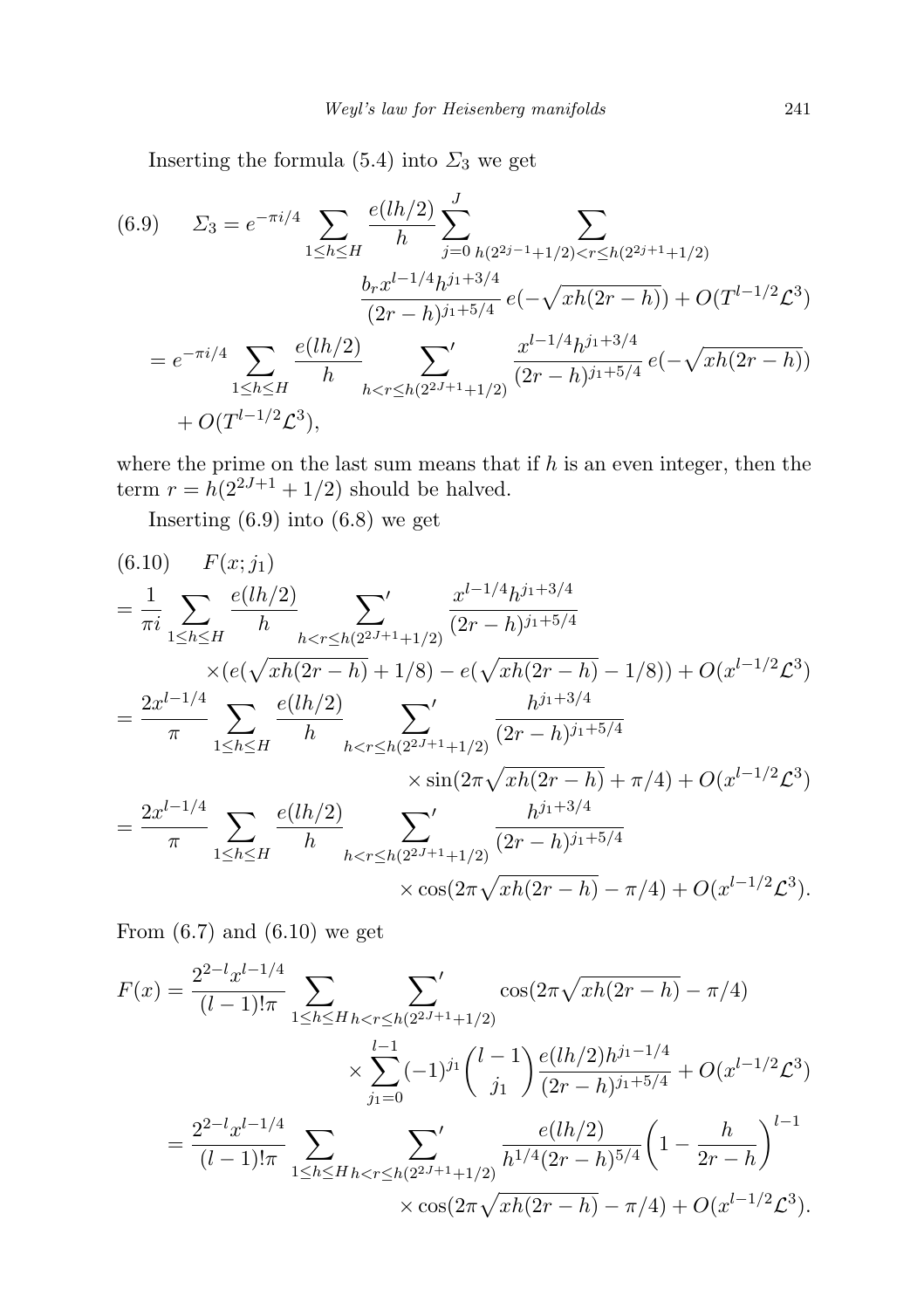Define

$$
\tau_l(n;H,T):=\sum_{\substack{n=h(2r-h),1\leq h\leq H\\ h
$$

We then have

(6.11) 
$$
F(x) = \frac{2^{2-l} x^{l-1/4}}{(l-1)! \pi} \sum_{1 \le n \le H^2(2^{2J+1}+1/2)} \frac{\tau_l(n; H, T)}{n^{3/4}} \cos(2\pi \sqrt{x n} - \pi/4) + O(x^{l-1/2} \mathcal{L}^3),
$$

where the "primed" terms for which  $2 | h$  and  $r = h(2^{2J+1}+1/2)$  are absorbed into the error term.

Obviously,  $|\tau_1(n; H, T)| \leq d(n)$ . By the definition of J we see that if  $n \leq \min(H, T\mathcal{L}^{-2}),$  then  $\tau_l(n; H, T) = \tau_l(n),$  where  $\tau_l(n)$  was defined in Section 2.1.

From  $(6.1)$  and  $(6.11)$  we get the following proposition, which is an analogue of Voronoi's formula.

PROPOSITION 6.1. Suppose  $T \le x \le 2T$ ,  $H \ge T$ ,  $J = [(\mathcal{L} - \log \mathcal{L})/2 \log 2]$ . Then

(6.12) 
$$
R_*(x) = \frac{2^{2-l} x^{l-1/4}}{(l-1)!\pi} \sum_{1 \le n \le H^2(2^{2J+1}+1/2)} \frac{\tau(n; H, T)}{n^{3/4}} \cos(2\pi \sqrt{x n} - \pi/4) + O(T^{l-1/2} G(x) + T^{l-1/2} \mathcal{L}^3),
$$

where  $\tau_l(n; H, T) = \tau_l(n)$  for  $n \leq T\mathcal{L}^{-2}$ .

Now suppose  $T^{\varepsilon} < y \leq T\mathcal{L}^{-2}$  is a parameter to be determined. Define

(6.13) 
$$
F_1(x) := \theta_l x^{l-1/4} \sum_{1 \le n \le y} \frac{\tau_l(n)}{n^{3/4}} \cos(2\pi \sqrt{xn} - \pi/4),
$$

$$
F_2(x) := F(x) - F_1(x),
$$

where  $\theta_l := 2^{2-l}/(l-1)!\pi$ .

**6.3.** Evaluation of  $\int_T^{2T} F_1^k(x) dx$ . The kth moment of  $F_1(x)$  provides the main term in Theorem 2, so in this subsection we shall evaluate  $\int_T^{2T} F_1^k(x) dx$ . For simplicity we set  $\mathbb{I} = \{0,1\}$ . For each  $\mathbf{i} = (i_1, \ldots, i_{k-1}) \in \mathbb{I}^{k-1}$ , put  $|i| = i_1 + \cdots + i_{k-1}$ . By the elementary formula

(6.14) 
$$
\cos a_1 \cdots \cos a_k = \frac{1}{2^{k-1}} \sum_{\mathbf{i} \in \mathbb{I}^{k-1}} \cos(a_1 + (-1)^{i_1} a_2 + (-1)^{i_2} a_3 + \cdots + (-1)^{i_{k-1}} a_k)
$$

we have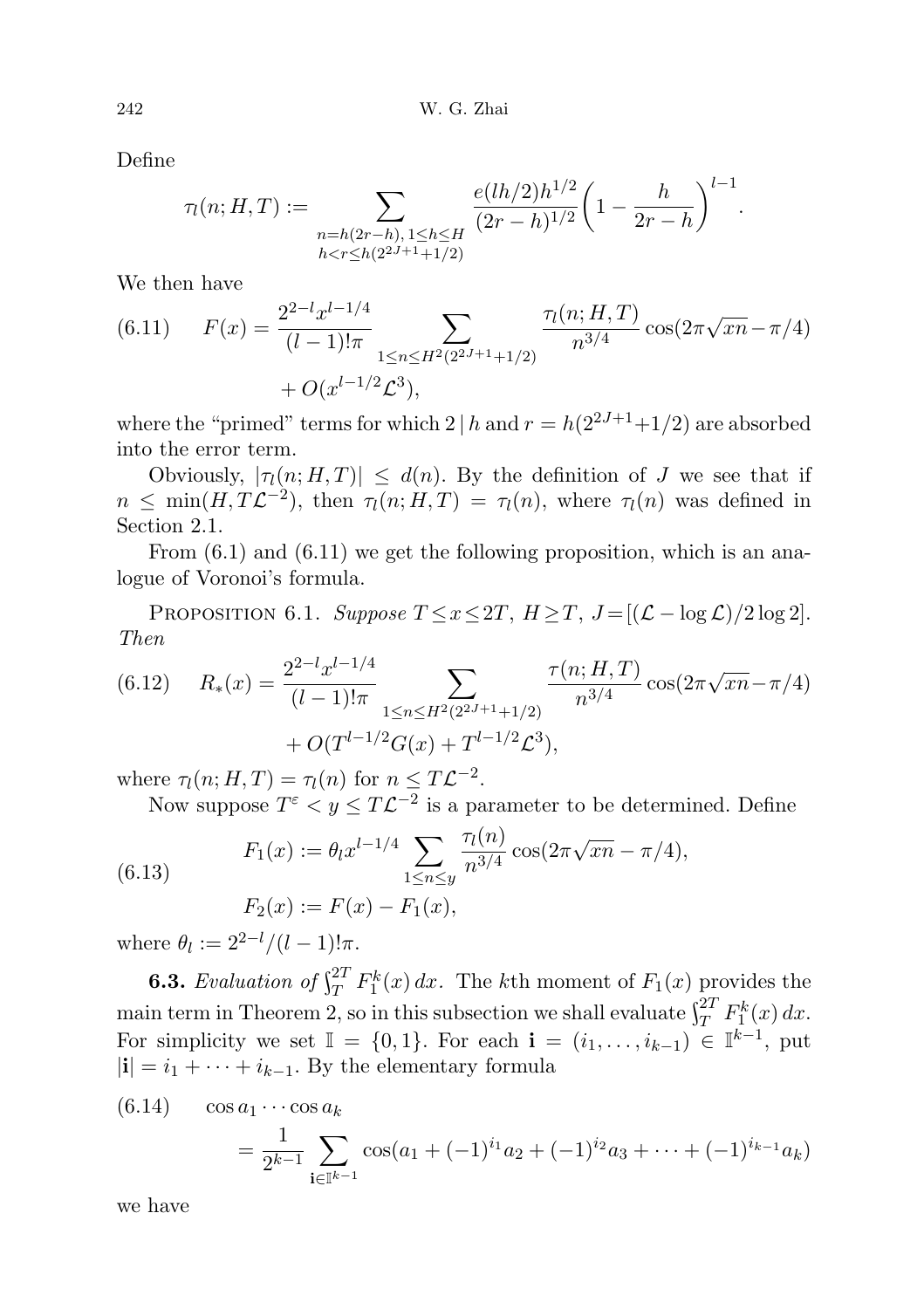$$
F_1^k(x) = \theta_l^k x^{k(l-1/4)} \sum_{n_1 \le y} \cdots \sum_{n_k \le y} \frac{\tau_l(n_1) \cdots \tau_l(n_k)}{(n_1 \cdots n_k)^{3/4}} \prod_{j=1}^k \cos(2\pi \sqrt{n_j x} - \pi/4)
$$
  
=  $\frac{\theta_l^k x^{k(l-1/4)}}{2^{k-1}} \sum_{\mathbf{i} \in \mathbb{I}^{k-1}} \sum_{n_1 \le y} \cdots \sum_{n_k \le y} \frac{\tau_l(n_1) \cdots \tau_l(n_k)}{(n_1 \cdots n_k)^{3/4}} \cos(2\pi \sqrt{x} \alpha(\mathbf{n}; \mathbf{i}) - \pi \beta(\mathbf{i})/4),$ 

where  $\mathbf{n} = (n_1, \dots, n_k) \in \mathbb{N}^k$  and  $\alpha(\mathbf{n}; \mathbf{i}) := \sqrt{n_1} + (-1)^{i_1} \sqrt{n_2} + \cdots + (-1)^{i_{k-1}} \sqrt{n_k},$ 

$$
\beta(\mathbf{i}) := 1 + (-1)^{i_1} + \dots + (-1)^{i_{k-1}}.
$$
  
\n
$$
\beta(\mathbf{i}) := 1 + (-1)^{i_1} + \dots + (-1)^{i_{k-1}}.
$$

Thus we can write

(6.15) 
$$
F_1^k(x) = \frac{\theta_l^k}{2^{k-1}} \left( S_1(x) + S_2(x) \right),
$$

where

$$
S_1(x) := x^{k(l-1/4)} \sum_{\mathbf{i} \in \mathbb{I}^{k-1}} \cos(-\pi \beta(\mathbf{i})/4) \sum_{\substack{n_j \le y, \ 1 \le j \le k \\ \alpha(\mathbf{n}; \mathbf{i}) = 0}} \frac{\tau_l(n_1) \cdots \tau_l(n_k)}{(n_1 \cdots n_k)^{3/4}},
$$

$$
S_2(x) := x^{k(l-1/4)} \times \sum_{\substack{\mathbf{i} \in \mathbb{I}^{k-1} \\ \alpha(\mathbf{n}; \mathbf{i}) \neq 0}} \sum_{\substack{n_j \leq y, 1 \leq j \leq k \\ \alpha(\mathbf{n}; \mathbf{i}) \neq 0}} \frac{\tau_l(n_1) \cdots \tau_l(n_k)}{(n_1 \cdots n_k)^{3/4}} \cos(2\pi \alpha(\mathbf{n}; \mathbf{i}) \sqrt{x} - \pi \beta(\mathbf{i})/4).
$$

First consider the contribution of  $S_1(x)$ . We have

(6.16) 
$$
\int_{T}^{2T} S_1(x) dx = \sum_{\mathbf{i} \in \mathbb{I}^{k-1}} \cos(-\pi \beta(\mathbf{i})/4) \sum_{\substack{n_j \leq y, 1 \leq j \leq k \\ \alpha(\mathbf{n}; \mathbf{i}) = 0}} \frac{\tau_1(n_1) \cdots \tau_l(n_k)}{(n_1 \cdots n_k)^{3/4}} \int_{T}^{2T} x^{k(l-1/4)} dx.
$$

It is easily seen that if  $\alpha(\mathbf{n}; \mathbf{i}) = 0$ , then  $1 \leq |\mathbf{i}| \leq k - 1$ . So

(6.17) 
$$
\sum_{\substack{n_j \leq y, 1 \leq j \leq k \\ \alpha(n; \mathbf{i}) = 0}} \frac{\tau_l(n_1) \cdots \tau_l(n_k)}{(n_1 \cdots n_k)^{3/4}} = s_{k;|\mathbf{i}|}(\tau_i; y).
$$

By Lemma 4.4 we get

(6.18) 
$$
\int_{T}^{2T} S_1(x) dx = B_k^*(\tau_l) \int_{T}^{2T} x^{k(l-1/4)} dx + O(T^{1+k(l-1/4)+\varepsilon} y^{-1/2}),
$$

where

$$
B_k^*(\tau_l) := \sum_{\mathbf{i} \in \mathbb{I}^{k-1}} \cos(-\pi \beta(\mathbf{i})/4) \sum_{\substack{\mathbf{n} \in \mathbb{N}^k \\ \alpha(\mathbf{n}; \mathbf{i}) = 0}} \frac{\tau_l(n_1) \cdots \tau_l(n_k)}{(n_1 \cdots n_k)^{3/4}}.
$$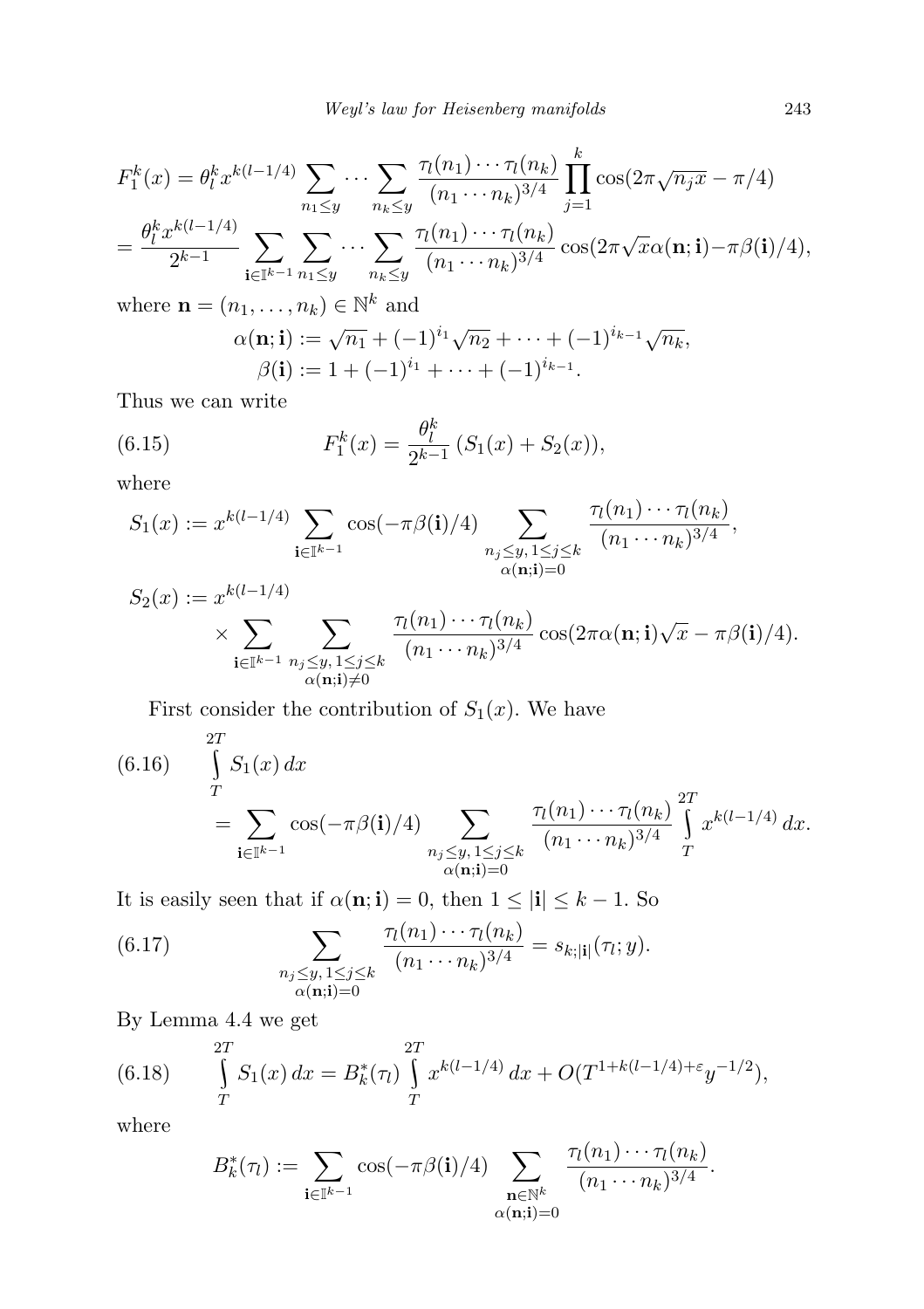For any  $\mathbf{i} \in \mathbb{I}^{k-1} \setminus \mathbf{0}$ , let

$$
S(\tau_l; \mathbf{i}) := \sum_{\substack{\mathbf{n} \in \mathbb{N}^k \\ \alpha(\mathbf{n}; \mathbf{i}) = 0}} \frac{\tau_l(n_1) \cdots \tau_l(n_k)}{(n_1 \cdots n_k)^{3/4}}.
$$

It is easily seen that if  $|\mathbf{i}| = |\mathbf{i}'|$  or  $|\mathbf{i}| + |\mathbf{i}'| = k$ , then

$$
S(\tau_l; \mathbf{i}) = S(\tau_l; \mathbf{i}') = s_{k; |\mathbf{i}|}(\tau_l).
$$

From  $(-1)^{j} = 1 - 2j$   $(j = 0, 1)$  we also have  $\beta(i) = k - 2|i|$ . So we get

(6.19) 
$$
B_k^*(\tau_l) = \sum_{v=1}^{k-1} \sum_{|\mathbf{i}|=v} \cos(-\pi \beta(\mathbf{i})/4) S(\tau_l; \mathbf{i})
$$

$$
= \sum_{v=1}^{k-1} s_{k;v}(\tau_l) \cos(\pi (k-2v)/4) \sum_{|\mathbf{i}|=v} 1
$$

$$
= \sum_{v=1}^{k-1} {k-1 \choose v} s_{k;v}(\tau_l) \cos(\pi (k-2v)/4) = B_k(\tau_l).
$$

Now we consider the contribution of  $S_2(x)$ . By Lemma 4.5 we get

(6.20) 
$$
\int_{T}^{2T} S_2(x) dx \ll T^{1/2 + k(l-1/4)} U_k(y),
$$

where

$$
U_k(y) := \sum_{\mathbf{i} \in \mathbb{I}^{k-1}} \sum_{\substack{n_j \leq y, \, 1 \leq j \leq k \\ \alpha(\mathbf{n}; \mathbf{i}) \neq 0}} \frac{d(n_1) \cdots d(n_k)}{(n_1 \cdots n_k)^{3/4} |\alpha(\mathbf{n}; \mathbf{i})|}.
$$

In [30] the author proved

$$
(6.21) \t\t\t U_k(y) \ll y^{s(k)+\varepsilon},
$$

where  $s(k)$  was defined in Section 2.1. Thus

(6.22) 
$$
\int_{T}^{2T} S_2(x) dx \ll T^{1/2 + k(l-1/4) + \varepsilon} y^{s(k)}.
$$

Hence from  $(6.15)$ – $(6.22)$  we get

LEMMA 6.2. For fixed  $k \geq 3$ , we have

(6.23) 
$$
\int_{T}^{2T} F_{1}^{k}(x) dx = \frac{2^{1+k-lk} l^{k} B_{k}(\tau_{l})}{(l!)^{k} \pi^{k}} \int_{T}^{2T} x^{k(l-1/4)} dx + O(T^{1+k(l-1/4)+\varepsilon} y^{-1/2} + T^{1/2+k(l-1/4)+\varepsilon} y^{s(k)}).
$$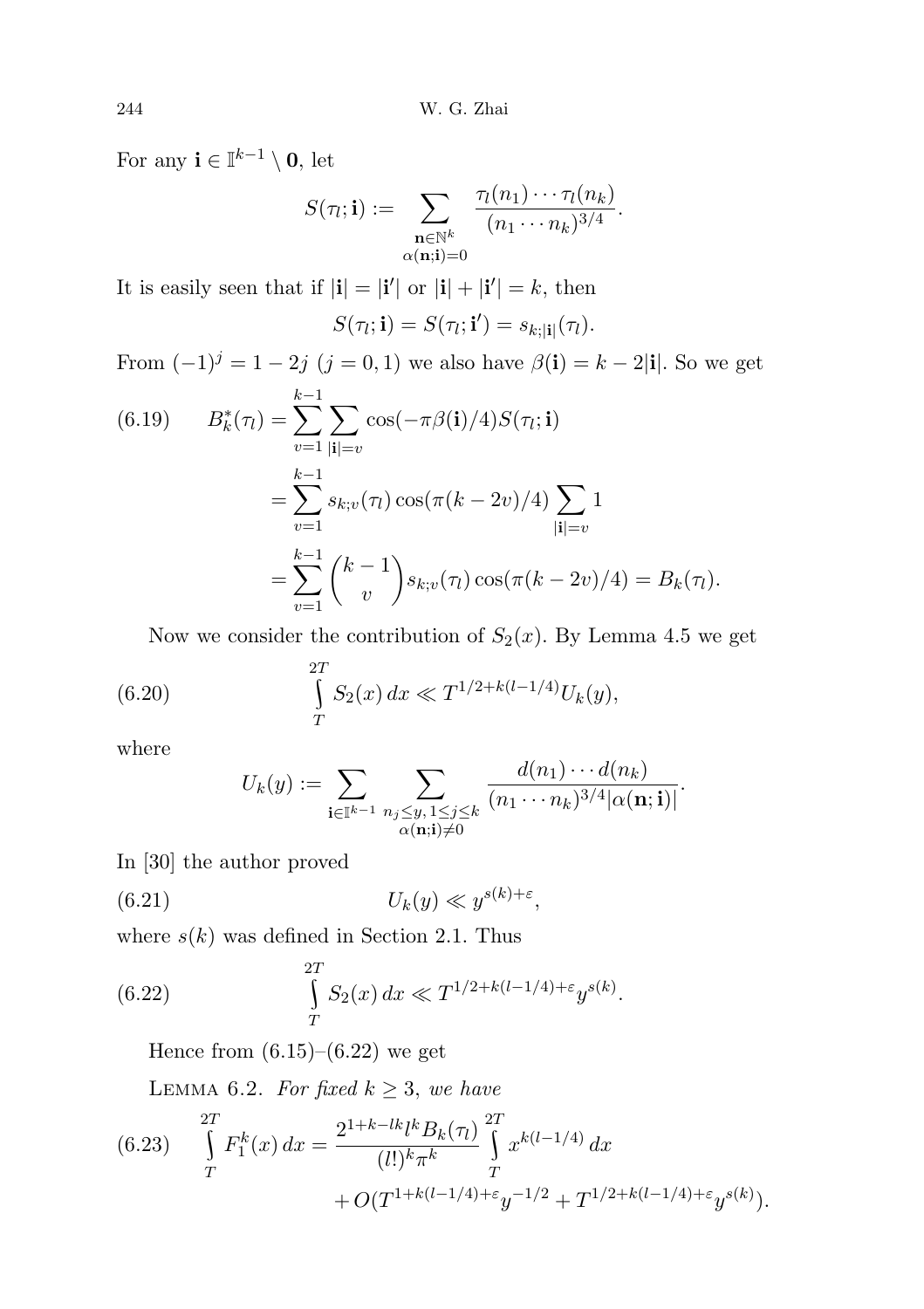**6.4.** Upper bound of 
$$
\int_{T}^{2T} F_{1}^{k-1}(x) F_{2}(x) dx
$$
. Let  
\n $N_2 := H^2(2^{2J+1} + 1/2), \quad J := [(\mathcal{L} - \log \mathcal{L})/2 \log 2].$ 

By  $(6.14)$  we have

$$
F_1^{k-1}(x)F_2(x) = \theta_l^k x^{k(l-1/4)} \sum_{y < n_1 \le N_2} \sum_{n_2 \le y} \cdots \sum_{n_k \le y} \frac{\tau_l(n_1; H, T)\tau_l(n_2) \cdots \tau_l(n_k)}{(n_1 \cdots n_k)^{3/4}} \times \prod_{j=1}^k \cos(2\pi \sqrt{n_j x} - \pi/4)
$$
\n
$$
= \frac{\theta_l^k x^{k(l-1/4)}}{2^{k-1}} \sum_{\mathbf{i} \in \mathbb{I}^{k-1}} \sum_{y < n_1 \le N_2} \sum_{n_2 \le y} \cdots \sum_{n_k \le y} \frac{\tau_l(n_1; H, T)\tau_l(n_2) \cdots \tau_l(n_k)}{(n_1 \cdots n_k)^{3/4}} \times \cos(2\pi \sqrt{x} \alpha(\mathbf{n}; \mathbf{i}) - \pi \beta(\mathbf{i})/4).
$$

Thus

(6.24) 
$$
F_1^{k-1}(x)F_2(x) = \frac{\theta_l^k}{2^{k-1}} (S_3(x) + S_4(x)),
$$

where

$$
S_3(x) = x^{k(l-1/4)} \sum_{\mathbf{i} \in \mathbb{I}^{k-1}} \cos(-\pi \beta(\mathbf{i})/4)
$$
  
\$\times \sum\_{y < n\_1 \le N\_2} \sum\_{\substack{n\_j \le y, 2 \le j \le k \\ \alpha(\mathbf{n}; \mathbf{i}) = 0}} \frac{\tau\_l(n\_1; H, T)\tau\_l(n\_2) \cdots \tau\_l(n\_k)}{(n\_1 \cdots n\_k)^{3/4}},\newline S\_4(x) = x^{k(l-1/4)} \sum\_{\mathbf{i} \in \mathbb{I}^{k-1}} \sum\_{\substack{y < n\_1 \le N\_2 \\ \alpha(\mathbf{n}; \mathbf{i}) \ne \mathbf{0}}} \sum\_{\substack{n\_j \le y, 2 \le j \le k \\ \alpha(\mathbf{n}; \mathbf{i}) \ne \mathbf{0}}} \frac{\tau\_l(n\_1; H, T)\tau\_l(n\_2) \cdots \tau\_l(n\_k)}{(n\_1 \cdots n\_k)^{3/4}} \times \cos(2\pi \alpha(\mathbf{n}; \mathbf{i}) \sqrt{x} - \pi \beta(\mathbf{i})/4). \newline

By Lemma 4.4 we have

$$
(6.25) \int_{T}^{2T} S_3(x) dx
$$
  
\n
$$
\leqslant \sum_{\mathbf{i} \in \mathbb{I}^{k-1}} \sum_{y < n_1 \leq N_2} \sum_{\substack{n_j \leq y, 2 \leq j \leq k \\ \alpha(\mathbf{n}; \mathbf{i}) = 0}} \frac{d(n_1) \cdots d(n_k)}{(n_1 \cdots n_k)^{3/4}} \int_{T}^{2T} x^{k(l-1/4)} dx
$$
  
\n
$$
\leqslant T^{1 + k(l-1/4)} \sum_{\mathbf{i} \in \mathbb{I}^{k-1}} \sum_{\substack{y < n_1 \leq N_2 \\ \alpha(\mathbf{n}; \mathbf{i}) = 0}} \sum_{\substack{n_j \leq y, 2 \leq j \leq k \\ \alpha(\mathbf{n}; \mathbf{i}) = 0}} \frac{d(n_1) \cdots d(n_k)}{(n_1 \cdots n_k)^{3/4}}
$$
  
\n
$$
\leqslant T^{1 + k(l-1/4)} \sum_{v=1}^{k-1} |s_{k;v}(d; y) - s_{k;v}(d)| \leqslant T^{1 + k(l-1/4) + \varepsilon} y^{-1/2}.
$$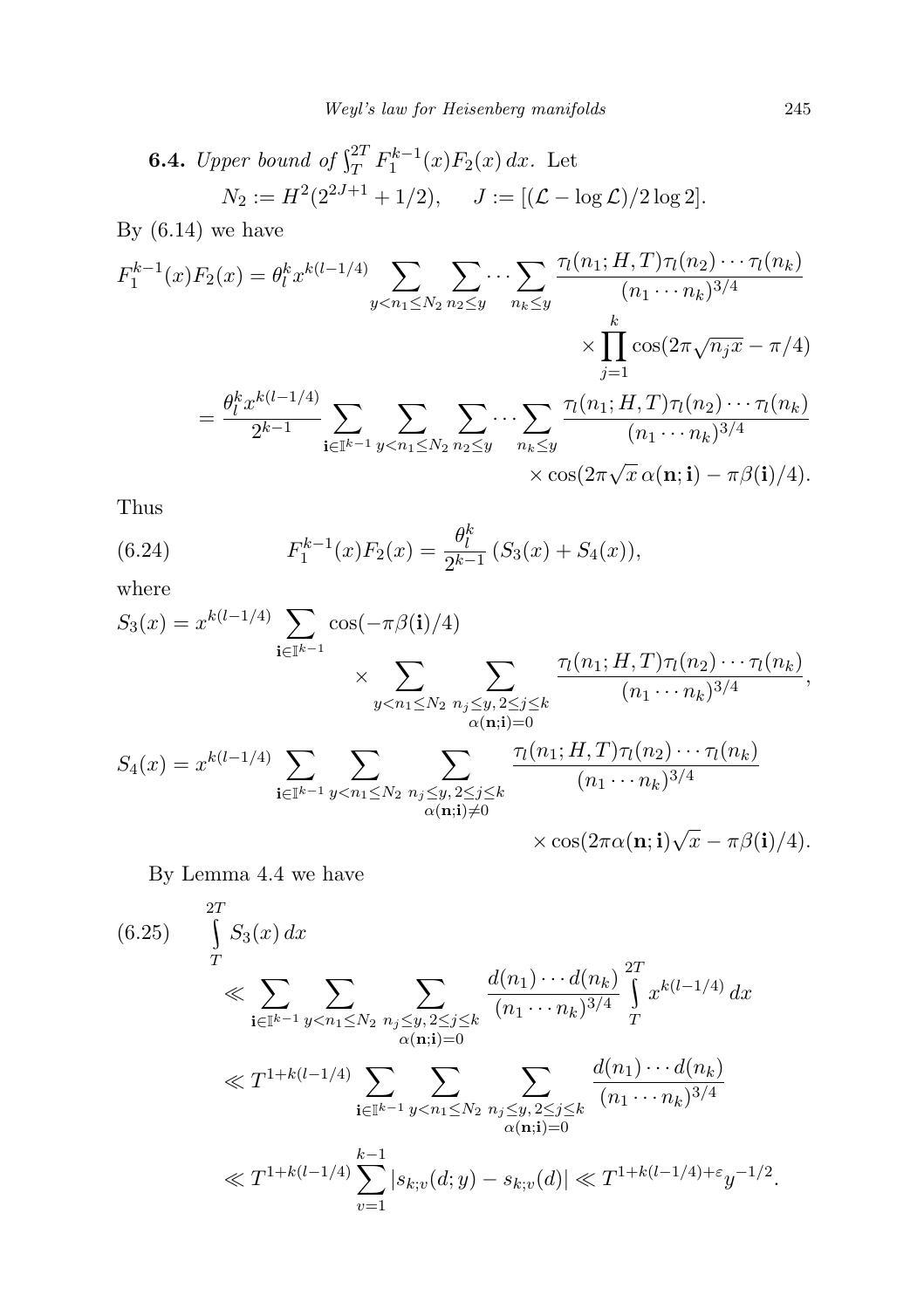Now we consider the contribution of  $S_4(x)$ . By Lemma 4.5 we get

(6.26) 
$$
\int_{T}^{2T} S_4(x) dx \ll T^{1/2 + k(l-1/4)} (\Sigma_4 + \Sigma_5),
$$

where

$$
\Sigma_4 = \sum_{\mathbf{i} \in \mathbb{I}^{k-1}} \sum_{y < n_1 \leq k^2 y} \sum_{\substack{n_j \leq y, 2 \leq j \leq k \\ \alpha(\mathbf{n}; \mathbf{i}) \neq 0}} \frac{d(n_1) \cdots d(n_k)}{(n_1 \cdots n_k)^{3/4} |\alpha(\mathbf{n}; \mathbf{i})|},
$$
\n
$$
\Sigma_5 = \sum_{\mathbf{i} \in \mathbb{I}^{k-1}} \sum_{\substack{k^2 \leq x < N_2, 2 \leq i \leq k \\ k \leq n_1 \leq x, 2 \leq i \leq k}} \frac{d(n_1) \cdots d(n_k)}{(n_1 \cdots n_k)^{3/4} |\alpha(\mathbf{n}; \mathbf{i})|}.
$$

 $n_j \leq y, 2 \leq j \leq k$  $\alpha(\mathbf{n};\mathbf{i}){\neq}0$ 

By  $(6.21)$  we have

(6.27) 
$$
\Sigma_4 \ll U_k(k^2y) \ll y^{s(k)+\varepsilon}.
$$

 $k^2y < n_1 \le N_2$ 

 $\mathrm{i} {\in} \mathbb{I}^{k-1}$ 

When  $n_1 > k^2y$ , it is easy to show that  $|\alpha(\mathbf{n}; \mathbf{i})| \gg n_1^{1/2}$  $1/2$ , which implies that

$$
(6.28) \quad \Sigma_5 \ll \sum_{k^2 y < n_1 \le N_2} \sum_{n_j \le y, \, 2 \le j \le k} \frac{d(n_1) \cdots d(n_k)}{(n_2 \cdots n_k)^{3/4} n_1^{5/4}} \ll y^{(k-2)/4} \mathcal{L}^k
$$

on noting that

$$
\sum_{n\leq y} d(n)n^{-3/4} \ll y^{1/4} \log y, \quad \sum_{n>y} d(n)n^{-5/4} \ll y^{-1/4} \log y.
$$

From  $(6.24)$ – $(6.28)$  we have

$$
(6.29) \int_{T}^{2T} F_1^{k-1}(x) F_2(x) dx \ll T^{1+k(l-1/4)+\varepsilon} y^{-1/2} + T^{1/2+k(l-1/4)+\varepsilon} y^{s(k)}.
$$

**6.5.** Higher moments of  $F_2(x)$ . From now on, we take  $H := T^{A_0}$ .

We first study the mean square of  $F_2(x)$ . Recall that  $N_2 = H^2(2^{2J+1}+1/2)$ . Since  $\tau(n; H, T) = \tau(n)$  for  $n \leq y \leq T\mathcal{L}^{-2}$ , we have

$$
F_2(x) = \theta_l x^{l-1/4} \sum_{y < n \le N_2} \frac{\tau_l(n; H, T)}{n^{3/4}} \cos(2\pi \sqrt{nx} - \pi/4) + O(T^{l-1/2} \mathcal{L}^3)
$$
\n
$$
\ll T^{l-1/4} \Big| \sum_{y < n \le N_2} \frac{\tau_l(n; H, T)}{n^{3/4}} e(2\sqrt{nx}) \Big| + T^{l-1/2} \mathcal{L}^3,
$$

which implies

$$
(6.30)
$$
  
\n $\int_{T}^{2T} F_2^2(x) dx \ll T^{2l-1/2} \int_{T}^{2T} \left| \sum_{y < n \le N_2} \frac{\tau(n; H, T)}{n^{3/4}} e(2\sqrt{nx}) \right|^2 dx + T^{2l} \mathcal{L}^3$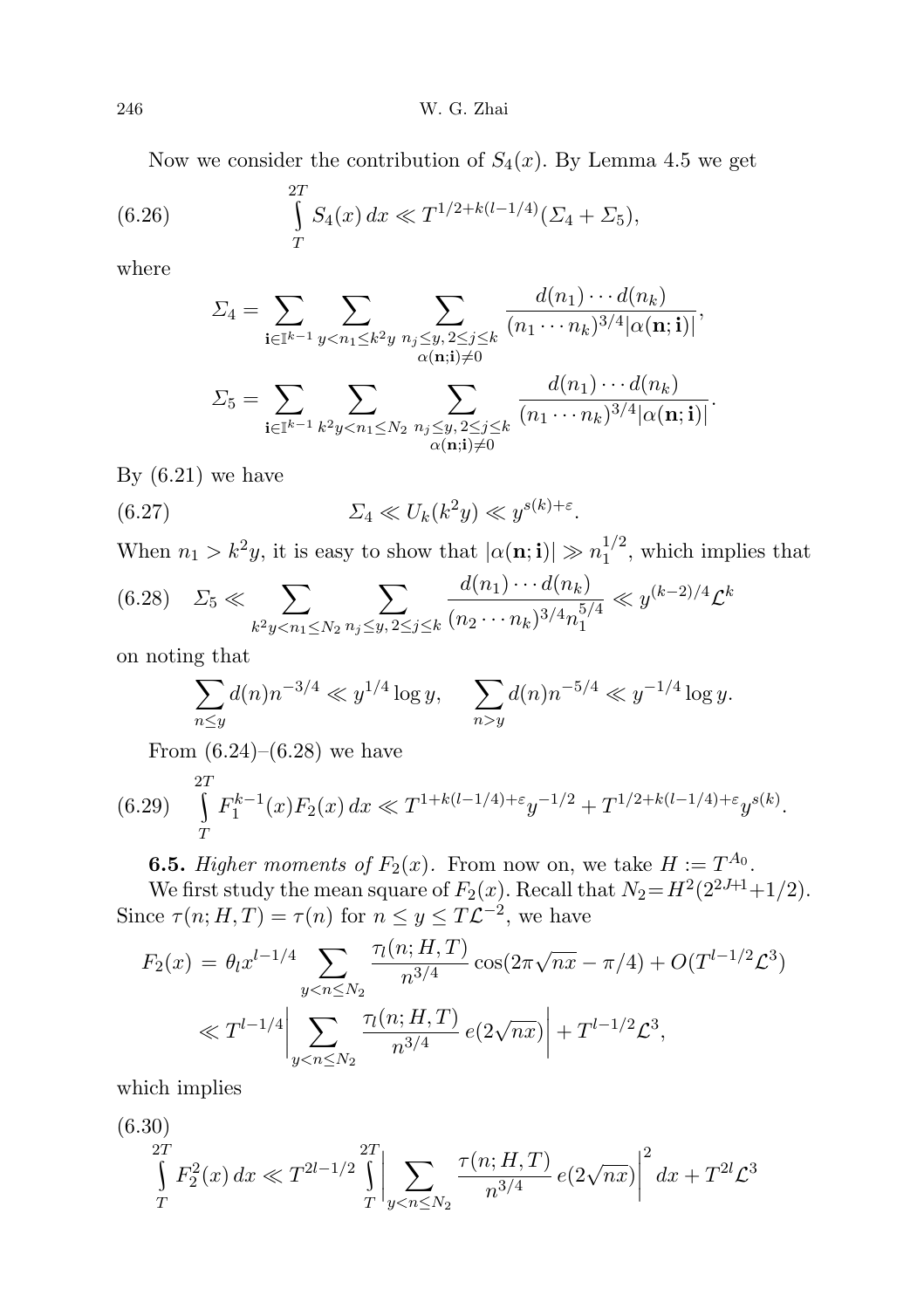$$
\ll T^{2l+1/2} \sum_{y < n \leq N_2} \frac{d^2(n)}{n^{3/2}} + T^{2l} \sum_{y < m < n \leq N_2} \frac{d(n)d(m)}{(mn)^{3/4}(\sqrt{n} - \sqrt{m})} \ll \frac{T^{2l+1/2} \mathcal{L}^3}{y^{1/2}},
$$

where we used the estimate  $\sum_{n\leq u} d^2(n) \ll u \log^3 u$  and the well-known Hilbert inequality.

Now suppose  $y^{2b(K_0)} \leq T$ . Then from Lemma 6.2 we get

$$
\int_{T}^{2T} |F_1(x)|^{K_0} dx \ll T^{1+K_0(l-1/4)+\varepsilon},
$$

which implies

(6.31) 
$$
\int_{T}^{2T} |F_1(x)|^{A_0} dx \ll T^{1+A_0(l-1/4)+\varepsilon}
$$

since  $A_0 \leq K_0$ . Trivially we have

$$
G(x) = \sum_{m \le \sqrt{2T}} \min\left(1, \frac{1}{H \|x/2m - m/2 + 1/2\|}\right) \ll T^{1/2}.
$$

By Lemma 6.1 we have

(6.32) 
$$
\int_{T}^{2T} G^{A_0}(x) dx \ll T^{(A_0-1)/2} \int_{T}^{2T} G(x) dx \ll T^{A_0/2+1} H^{-1} \mathcal{L} \ll T \mathcal{L}.
$$

From (2.3), (6.31) and (6.32) we get

(6.33) 
$$
\int_{T}^{2T} |F_2(x)|^{A_0} dx \ll \int_{T}^{2T} (|R_*(x)|^{A_0} + |F_1(x)|^{A_0} + T^{A_0(l-1/2)} G^{A_0}(x)) dx
$$

$$
\ll T^{1+A_0(l-1/4)+\varepsilon}.
$$

For any  $2 < A < A_0$ , from (6.30), (6.33) and Hölder's inequality we get

$$
(6.34) \qquad \int_{T}^{2T} |F_2(x)|^A dx = \int_{T}^{2T} |F_2(x)|^{\frac{2(A_0 - A)}{A_0 - 2} + \frac{A_0(A - 2)}{A_0 - 2}} dx
$$

$$
\ll \left(\int_{T}^{2T} F_2^2(x) dx\right)^{\frac{A_0 - A}{A_0 - 2}} \left(\int_{T}^{2T} |F_2(x)|^{A_0} dx\right)^{\frac{A - 2}{A_0 - 2}}
$$

$$
\ll T^{1 + A(l - 1/4) + \varepsilon} y^{-\frac{A_0 - A}{2(A_0 - 2)}}.
$$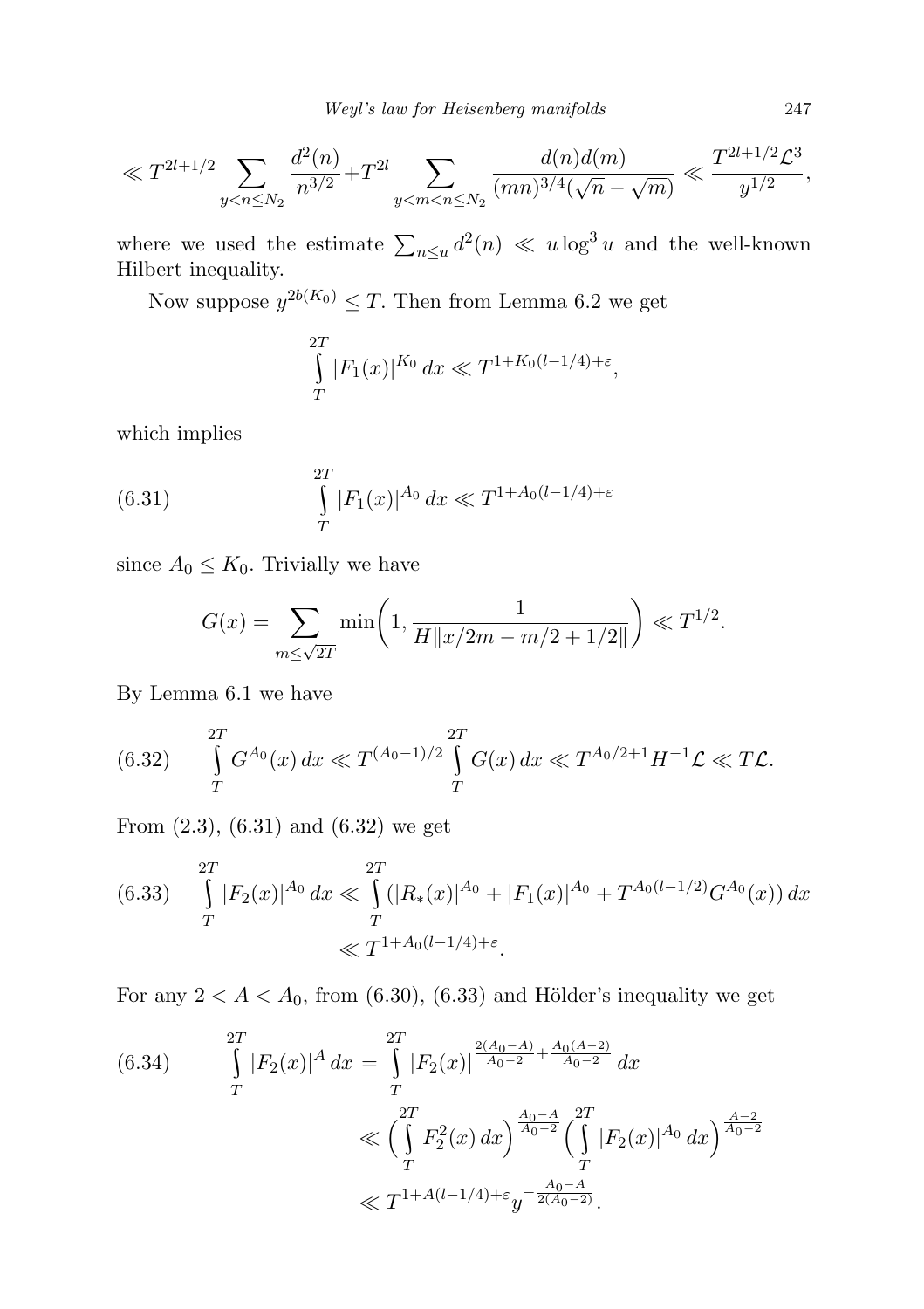This yields

LEMMA 6.3. Suppose  $T^{\varepsilon} \leq y \leq T^{1/2b(K_0)}$  and  $2 < A < A_0$ . Then

(6.35) 
$$
\int_{T}^{2T} |F_2(x)|^A dx \ll T^{1+A(l-1/4)+\varepsilon} y^{-\frac{A_0-A}{2(A_0-2)}}.
$$

**6.6.** Evaluation of  $\int_{T}^{2T} F^{k}(x) dx$ . Suppose  $3 \leq k < A_0$  and  $T^{\varepsilon} \leq y \leq$  $T^{1/2b(K_0)}$ . By the elementary formula

$$
(a+b)^k = a^k + ka^{k-1}b + O(|a^{k-2}b^2| + |b|^k)
$$

we get

(6.36) 
$$
\int_{T}^{2T} F^{k}(x) dx = \int_{T}^{2T} F_{1}^{k}(x) dx + k \int_{T}^{2T} F_{1}^{k-1}(x) F_{2}(x) dx + O\left(\int_{T}^{2T} |F_{1}^{k-2}(x) F_{2}^{2}(x)| dx + \int_{T}^{2T} |F_{2}(x)|^{k} dx\right).
$$

By  $(6.31)$ , Lemma  $6.3$  and Hölder's inequality we get

$$
(6.37) \int_{T}^{2T} |F_1^{k-2}(x)F_2^{2}(x)| dx
$$
  

$$
\ll \left(\int_{T}^{2T} |F_1(x)|^{A_0} dx\right)^{\frac{k-2}{A_0}} \left(\int_{T}^{2T} |F_2(x)|^{\frac{2A_0}{A_0-k+2}} dx\right)^{\frac{A_0-k+2}{A_0}}
$$
  

$$
\ll T^{1+k(l-1/4)+\varepsilon} y^{-\frac{A_0-k}{2(A_0-2)}}.
$$

Now from (6.29), (6.37), and Lemmas 6.2 and 6.3 ( $A = k$ ) we get

$$
(6.38) \int_{T}^{2T} F^{k}(x) dx
$$
  
= 
$$
\frac{2^{1+k-lk}k B_{k}(\tau_{l})}{(l!)^{k} \pi^{k}} \int_{T}^{2T} x^{k(l-1/4)} dx + O(T^{1+k(l-1/4) - \frac{A_{0}-k}{4(A_{0}-2)s(K_{0})} + \varepsilon})
$$
  
= 
$$
\frac{2^{1+k-lk}k B_{k}(\tau_{l})}{(l!)^{k} \pi^{k}} \int_{T}^{2T} x^{k(l-1/4)} dx + O(T^{1+k(l-1/4) - \delta_{1}(k, A_{0}) + \varepsilon})
$$

by choosing  $y = T^{1/2s(K_0)}$ .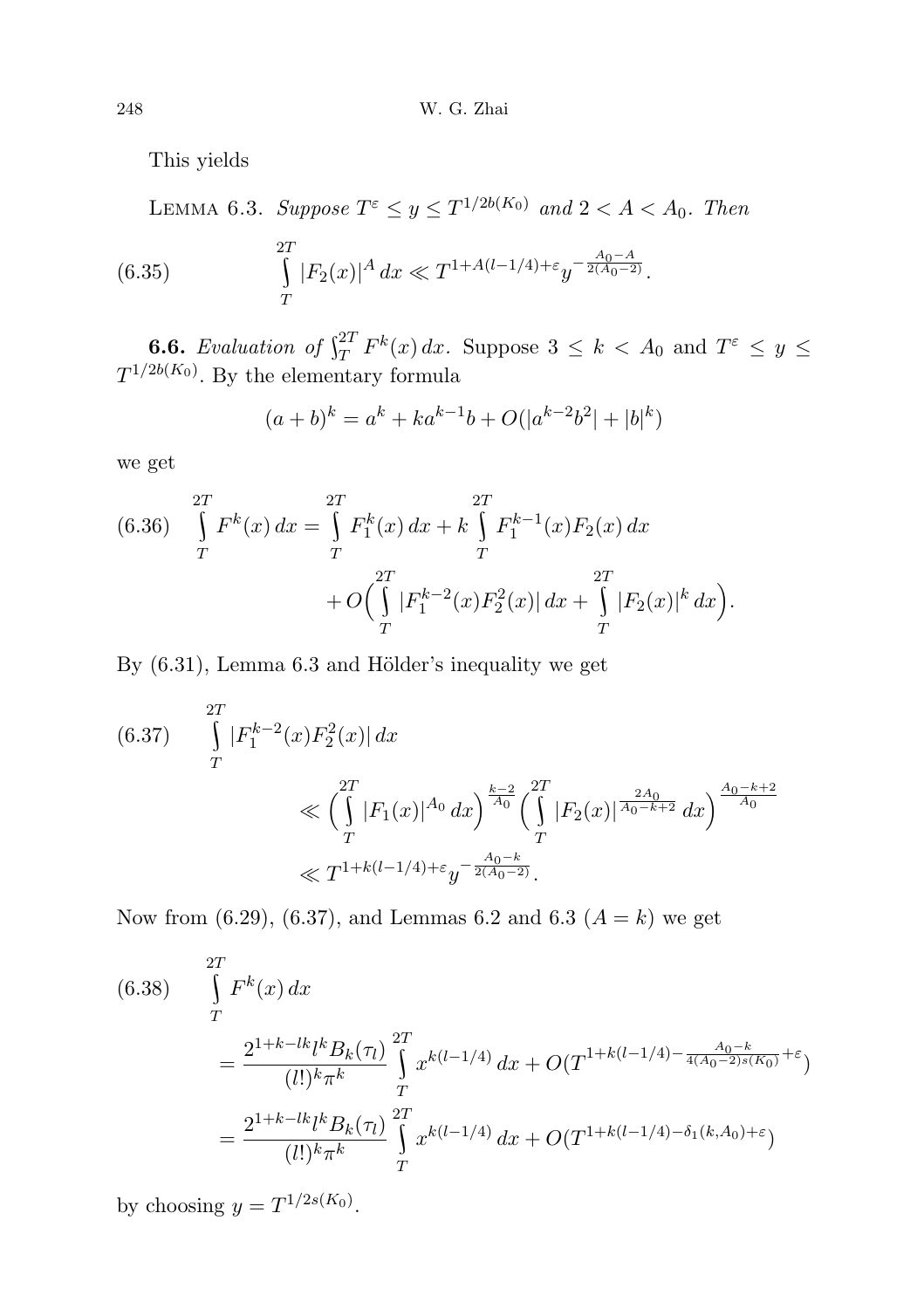**6.7.** *Proof of Theorem 2.* By Proposition 6.1 and the elementary formula  $(a + b)^k = a^k + O(|a|^{k-1}|b| + |b|^k)$  we get

(6.39) 
$$
R_{*}^{k}(x) = F^{k}(x) + O(|F(x)|^{k-1}T^{l-1/2}G(x) + |F(x)|^{k-1}T^{l-1/2}\mathcal{L}^{3}) + O(T^{k(l-1/2)}G^{k}(x) + T^{k/2}\mathcal{L}^{3k}).
$$

Lemma 6.1 and Hölder's inequality yield

$$
(6.40) \int_{T}^{2T} |F(x)|^{k-1} T^{l-1/2} G(x) dx
$$
  
\n
$$
\ll T^{l-1/2} \left( \int_{T}^{2T} |F(x)|^{A_0} dx \right)^{\frac{k-1}{A_0}} \left( \int_{T}^{2T} G(x)^{\frac{A_0}{A_0 - k + 1}} dx \right)^{\frac{A_0 - k + 1}{A_0}}
$$
  
\n
$$
\ll T^{l-1/2} T^{(1 + A_0(l - 1/4) + \varepsilon) \frac{k-1}{A_0}} \left( T^{\frac{k-1}{2(A_0 - k + 1)}} \int_{T}^{2T} G(x) dx \right)^{\frac{A_0 - k + 1}{A_0}}
$$
  
\n
$$
\ll T^{l-1/2} T^{(1 + 3A_0/4 + \varepsilon) \frac{k-1}{A_0}} (T^{\frac{k-1}{A_0 - k + 1}} T^{-(A_0 - 2)})^{\frac{A_0 - k + 1}{A_0}}
$$
  
\n
$$
\ll T^{1/4 + k(l - 1/4)}.
$$

By Hölder's inequality again we get

$$
(6.41) \int_{T}^{2T} |F(x)|^{k-1} T^{l-1/2} \mathcal{L}^3 dx \ll T^{l-1/2} \mathcal{L}^3 \Big( \int_{T}^{2T} |F(x)|^{A_0} dx \Big)^{\frac{k-1}{A_0}} T^{\frac{A_0 - k + 1}{A_0}} \ll T^{1 + k(l - 1/4) - 1/4 + \varepsilon}.
$$

From  $(6.39)$ – $(6.41)$  we get

$$
\int_{T}^{2T} R_{*}^{k}(x) dx = \frac{2^{1+k-lk} l^{k} B_{k}(\tau_{l})}{(l!)^{k} \pi^{k}} \int_{T}^{2T} x^{k(l-1/4)} dx + O(T^{1+k(l-1/4)-\delta_{1}(k,A_{0})+\varepsilon}),
$$

which implies that

$$
(6.42) \int_{1}^{T} R_{*}^{k}(x) dx
$$
  
= 
$$
\frac{2^{1+k-lk}k B_{k}(\tau_{l})}{(l!)^{k} \pi^{k}} \int_{1}^{T} x^{k(l-1/4)} dx + O(T^{1+k(l-1/4)-\delta_{1}(k,A_{0})+\varepsilon})
$$
  
= 
$$
\frac{2^{1+k-lk}k B_{k}(\tau_{l})}{(l!)^{k} \pi^{k}(k(l-1/4)+1)} T^{1+k(l-1/4)} + O(T^{1+k(l-1/4)-\delta_{1}(k,A_{0})+\varepsilon}).
$$

Now Theorem 2 follows from (6.42) on noting that

(6.43) 
$$
\int_{1}^{T} R^{k}(t) dt = 2\pi \int_{1}^{T/2\pi} R_{*}^{k}(x) dx + O(1).
$$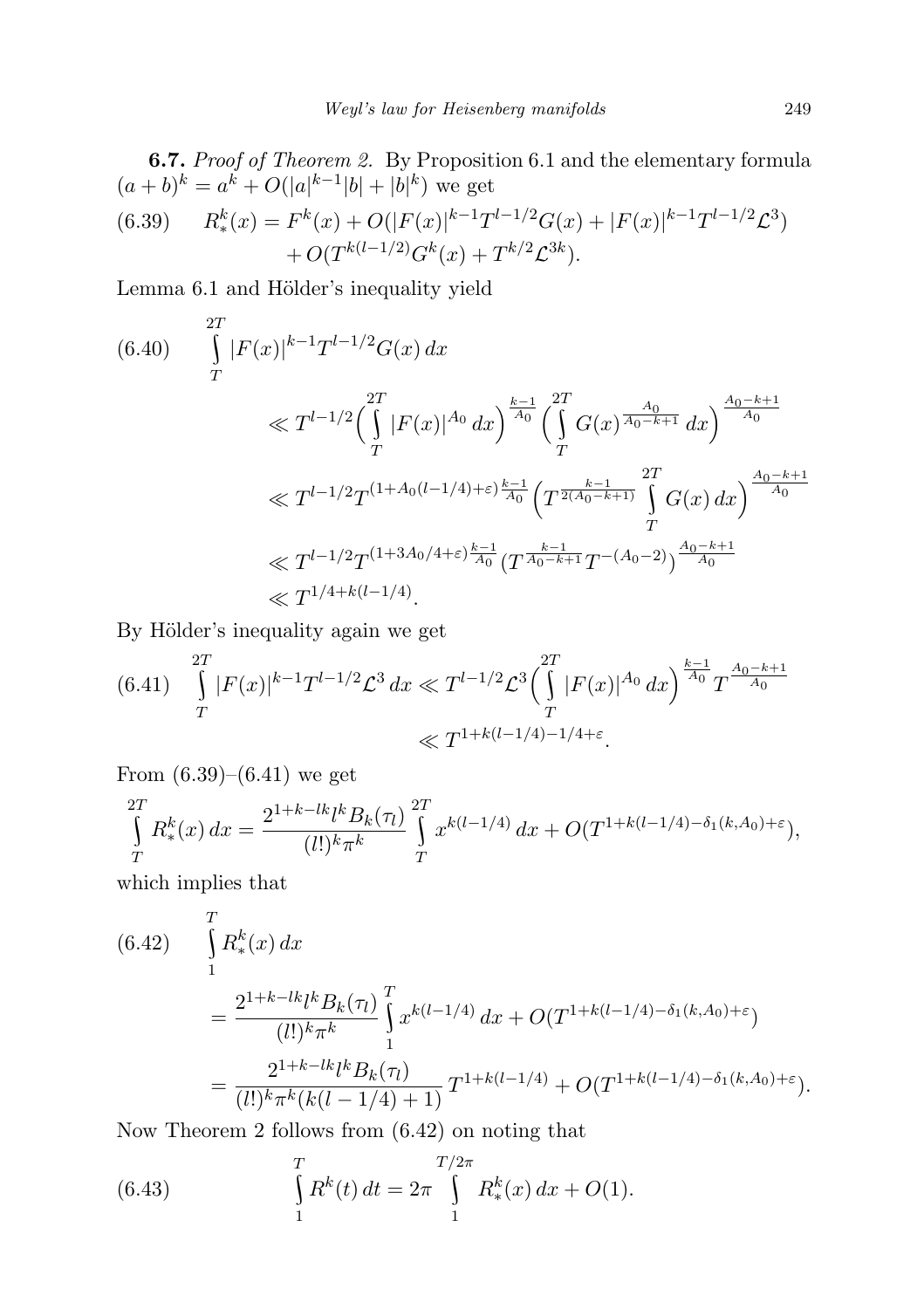**7. Proofs of Theorems 3 and 4.** Throughout this section, let  $A_0 =$  $262/27$  and  $H = T^{262/27}$ .

7.1. Proof of Theorem 3. The proof is almost the same as that of Theorem 2. So we only give an outline.

Applying the argument of the proof of Theorem 5.1 to  $F_1(x)$  directly, we can show that

(7.1) 
$$
\int_{T}^{2T} |F_1(x)|^{A_0} dx \ll T^{1+A_0(l-1/4)} \mathcal{L}^{50}
$$

for  $y \leq T^{77/208}$ . Here we remark that if we want to get the result of the type  $(7.1)$  we have to assume  $yT^{2\theta} \ll T$  when recalling the formula (5.8), where  $\theta = 131/416.$ 

From (7.1), (6.32) and (2.3) we get

(7.2) 
$$
\int_{T}^{2T} |F_2(x)|^{A_0} dx \ll T^{1+A_0(l-1/4)+\varepsilon}.
$$

From (7.1) and (7.2) we can show that the conclusion of Lemma 6.2 holds for  $y \n\t\leq T^{77/208}$ . Using other estimates in the proof of Theorem 2, by choosing  $y = T^{(k-2)/2(A_0-2)s(k)}$  we get

$$
\int_{T}^{2T} R_{*}^{k}(x) dx = \frac{2^{1+k-lk} l^{k} B_{k}(\tau_{l})}{(l!)^{k} \pi^{k}} \int_{T}^{2T} x^{k(l-1/4)} dx + O(T^{1+k(l-1/4)+\varepsilon} y^{-\frac{A_{0}-k}{2(A_{0}-2)}}) \n+ O(T^{1/2+k(l-1/4)+\varepsilon} y^{s(k)}) \n= \frac{2^{1+k-lk} l^{k} B_{k}(\tau_{l})}{(l!)^{k} \pi^{k}} \int_{T}^{2T} x^{k(l-1/4)} dx + O(T^{1+k(l-1/4)-\delta_{2}(k,262/27)+\varepsilon}),
$$

which implies Theorem 3.

**7.2.** Proof of Theorem 4 (the case  $k = 3$ ). By the argument of Section 6.3 we get

(7.3) 
$$
\int_{T}^{2T} F_1^3(x) dx = \frac{2^{4-2l} l^3 B_3(\tau_l)}{(l!)^3 \pi^3} \int_{T}^{2T} x^{3(l-1/4)} dx + O(T^{3l+1/4+\epsilon} y^{-1/2}) + O(T^{3l-1/4} U_3(y)),
$$

where  $U_3(y)$  was defined in Section 6.3. In Lemma 2.6 of [32], the author proved

$$
(7.4) \t\t U_3(y) \ll y^{1/4+\varepsilon}.
$$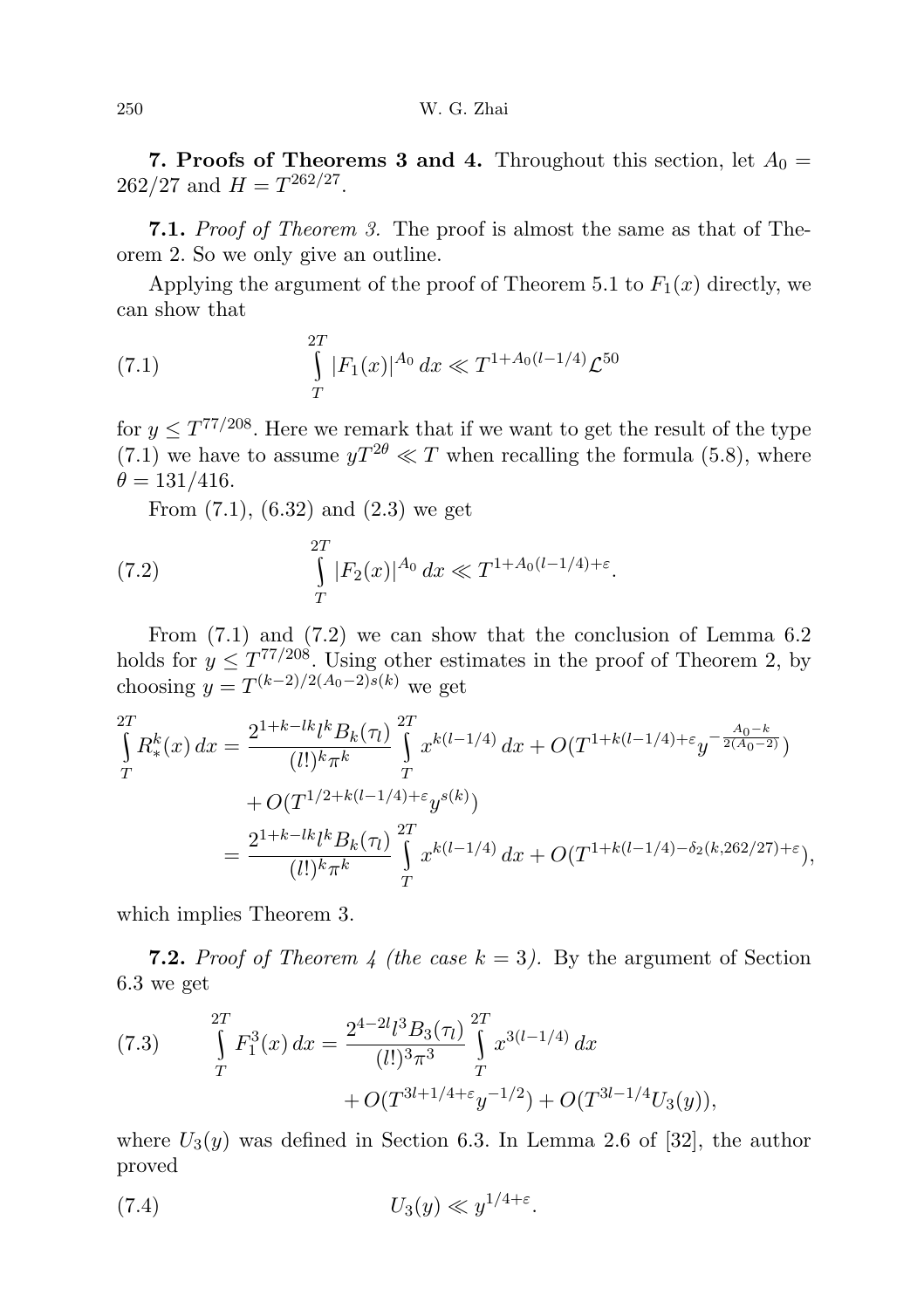By the argument of Section 6.4 we get

(7.5) 
$$
\int_{T}^{2T} F_1^2(x) F_2(x) dx
$$
  

$$
\ll T^{3l+1/4+\epsilon} y^{-1/2} + T^{3l-1/4} y^{1/4} \mathcal{L}^3 + T^{3l-1/4} U_3^*(y),
$$

where

$$
U_3^*(y) = \sum_{\mathbf{i} \in \mathbb{T}^2} \sum_{y < n_1 \le 9y} \sum_{\substack{n_2 \le y, n_3 \le y \\ \alpha(\mathbf{n}; \mathbf{i}) \neq 0}} \frac{d(n_1) d(n_2) d(n_3)}{(n_1 n_2 n_3)^{3/4} |\alpha(\mathbf{n}; \mathbf{i})|}.
$$

By  $(7.4)$  we get

(7.6) 
$$
U_3^*(y) \ll U_3(9y) \ll y^{1/4+\varepsilon}.
$$

Trivially we have  $F_1(x) \ll x^{l-1/4} y^{1/4} \mathcal{L}$ . So by (6.30) we obtain

$$
(7.7) \quad \int\limits_T^{2T} |F_1(x)F_2^2(x)| \, dx \ll T^{l-1/4} y^{1/4} \mathcal{L} \int\limits_T^{2T} |F_2^2(x)| \, dx \ll T^{3l+1/4} y^{-1/4} \mathcal{L}^4
$$

for  $y \leq T$ . The trivial estimate  $F_2(x) \ll x^l$  and (6.30) yield

(7.8) 
$$
\int_{T}^{2T} |F_{2}^{3}(x)| dx \ll T^{l} \int_{T}^{2T} |F_{2}(x)|^{2} dx \ll T^{3l+1/2} y^{-1/2} \mathcal{L}^{3}.
$$

From (6.36) with  $k = 3$  and (7.3)–(7.8) with  $y = T\mathcal{L}^{-2}$  we get

$$
\int_{T}^{2T} F^{3}(x) dx = \frac{2^{4-2l} l^{3} B_{3}(\tau_{l})}{(l!)^{3} \pi^{3}} \int_{T}^{2T} x^{3(l-1/4)} dx + O(T^{3l+\epsilon}),
$$

which combined with the arguments of Section 6.7 gives

(7.9) 
$$
\int_{T}^{2T} R_{*}^{3}(x) dx = \frac{2^{4-2l} \{^{3} B_{3}(\tau) \}}{(l!)^{3} \pi^{3}} \int_{T}^{2T} x^{3(l-1/4)} dx + O(T^{3l+\varepsilon}).
$$

The formula (2.8) follows from (7.9).

**7.3.** Proof of Theorem 4 (the case  $k = 4$ ). By the argument of Section 6.3 we get

(7.10) 
$$
\int_{T}^{2T} F_{1}^{4}(x) dx = \frac{2^{5-4l}l^{4}B_{4}(\tau_{l})}{(l!)^{4}\pi^{4}} \int_{T}^{2T} x^{4l-1} dx + O(T^{4l+\epsilon}y^{-1/2}) + O(T^{4l-1}V_{1,4}(y)),
$$

where

$$
V_{1,4}(y) = \sum_{\mathbf{i} \in \mathbb{I}^3} \sum_{\substack{n_j \leq y, 1 \leq j \leq 4 \\ \alpha(\mathbf{n}; \mathbf{i}) \neq 0}} \frac{d(n_1) d(n_2) d(n_3) d(n_4)}{(n_1 n_2 n_3 n_4)^{3/4}} \min\left(T, \frac{T^{1/2}}{|\alpha(\mathbf{n}; \mathbf{i})|}\right).
$$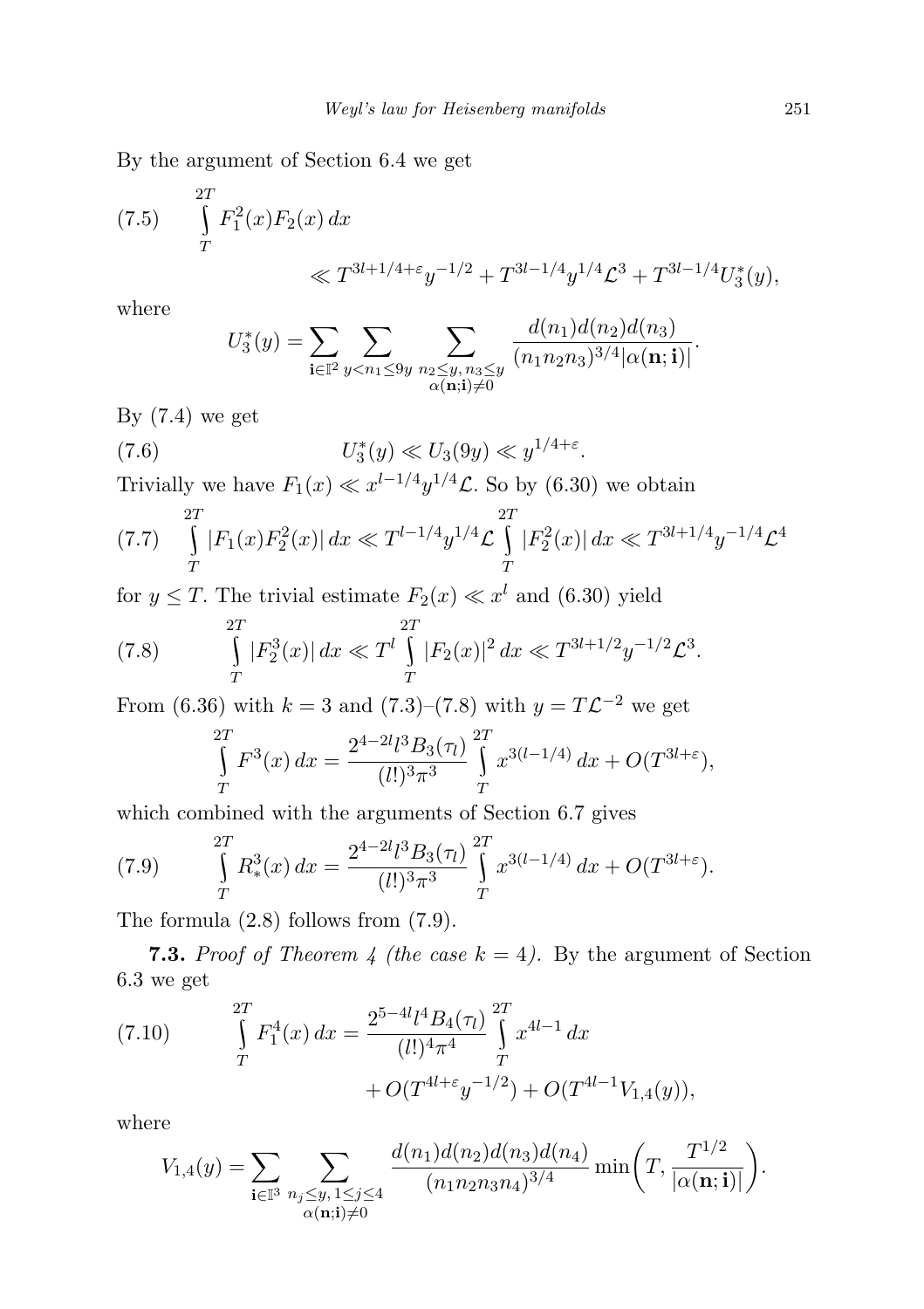In [31] the author proved that if  $y \ll T^{3/4}$ , then

(7.11) 
$$
V_{1,4}(y) \ll T^{1-3/28+\varepsilon}.
$$

From  $(7.10)$  and  $(7.11)$  we get

$$
(7.12) \qquad \int\limits_T^{2T} F_1^4(x) \, dx = \frac{2^{5-4l} l^4 B_4(\tau_l)}{(l!)^4 \pi^4} \int\limits_T^{2T} x^{4l-1} \, dx + O(T^{4l-3/28+\varepsilon}).
$$

By the argument of Section 6.4 we get

$$
(7.13)\quad \int\limits_T^{2T} F_1^3(x) F_2(x) \, dx \ll T^{4l+\varepsilon} y^{-1/2} + T^{4l-1/2} y^{1/2} \mathcal{L}^4 + T^{4l-1} V_{2,4}(y),
$$

where

$$
V_{2,4}(y) = \sum_{\mathbf{i} \in \mathbb{I}^3} \sum_{y < n_1 \le 16y} \sum_{\substack{n_j \le y, 2 \le j \le 4 \\ \alpha(\mathbf{n}; \mathbf{i}) \neq 0}} \frac{d(n_1) d(n_2) d(n_3) d(n_4)}{(n_1 n_2 n_3 n_4)^{3/4}} \min\left(T, \frac{T^{1/2}}{|\alpha(\mathbf{n}; \mathbf{i})|}\right).
$$

From (7.11) we find that if  $y \ll T^{3/4}$ , then

(7.14) 
$$
V_{2,4}(y) \ll V_{1,4}(16y) \ll T^{1-3/28+\varepsilon}.
$$

From Section 7.1 we know that the estimate of Lemma 6.3 holds for  $y \leq$  $T^{77/208}$ . Taking  $A = 4$  in Lemma 6.3 we get

(7.15) 
$$
\int_{T}^{2T} F_2^4(x) dx \ll T^{4l+\epsilon} y^{-77/208}.
$$

Taking  $k = 4$  in (6.37) we see that

(7.16) 
$$
\int_{T}^{2T} F_1^2(x) F_2^2(x) dx \ll T^{4l + \varepsilon} y^{-77/208}
$$

for  $y \le T^{77/208}$ .

From  $(7.10)$ – $(7.16)$  and taking  $y = T^{1/3}$  we get

$$
\int_{T}^{2T} F^{4}(x) dx = \frac{2^{5-4l}l^{4}B_{4}(\pi)}{(l!)^{4}\pi^{4}} \int_{T}^{2T} x^{4l-1} dx + O(T^{4l-3/28+\epsilon}),
$$

which combined with the arguments of Section 6.7 gives

(7.17) 
$$
\int_{T}^{2T} R_{*}^{4}(x) dx = \frac{2^{5-4l} \ell^{4} B_{4}(\tau_{l})}{(l!)^{4} \pi^{4}} \int_{T}^{2T} x^{4l-1} dx + O(T^{4l-3/28+\epsilon}).
$$

The formula (2.9) follows from (7.17).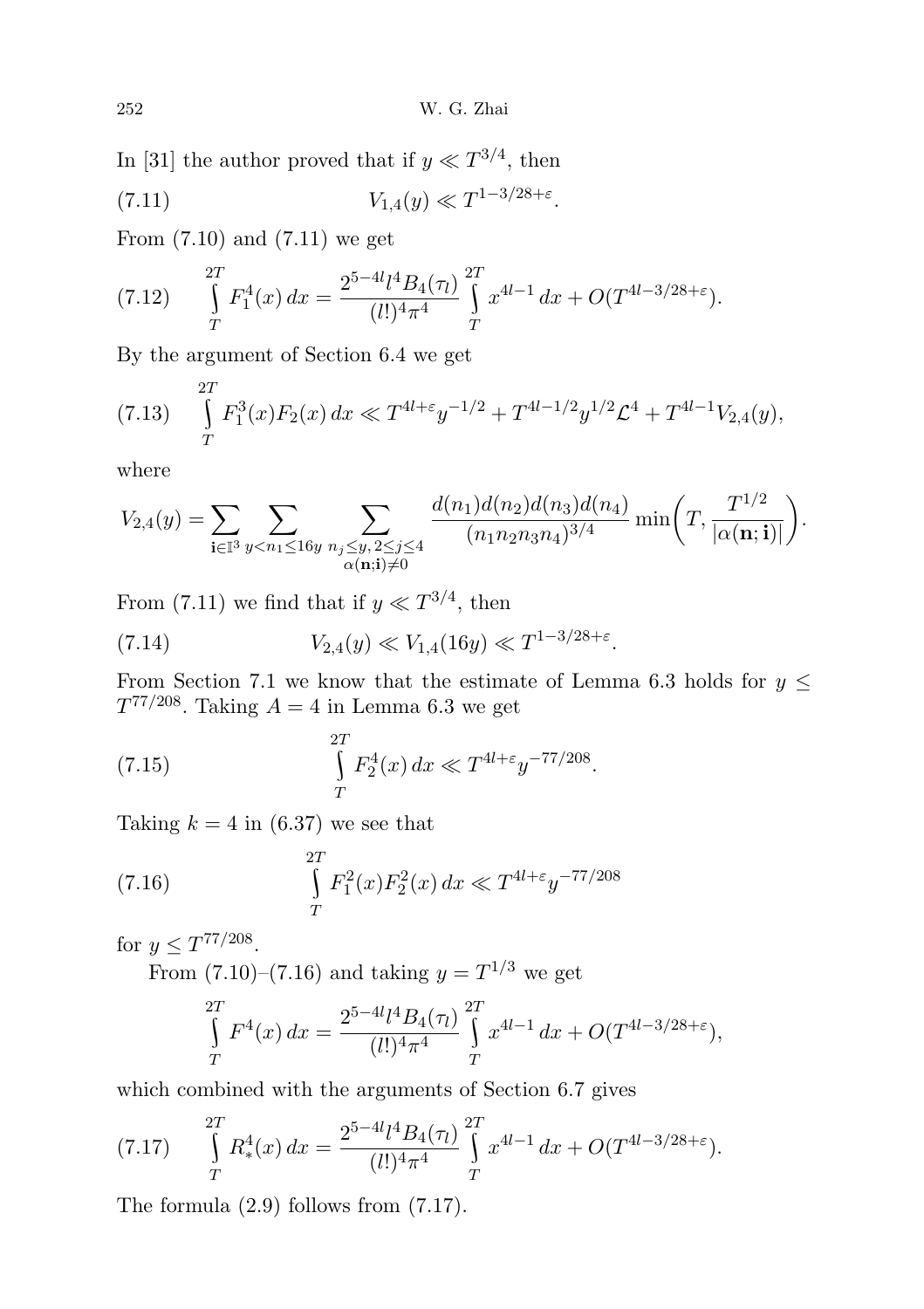8. Proofs of Theorems 5 and 6. We shall follow Heath-Brown's argument [11]. We first quote some results from [11]. The following Hypothesis (H), Lemma 8.1 and Lemma 8.2 are Hypothesis (H), Theorem 5 and Theorem 6 of [11], respectively.

HYPOTHESIS (H). Let  $M(t)$  be a real-valued function,  $a_1(t), a_2(t), \ldots$ be continuous real-valued functions with period 1, and suppose there are nonzero constants  $\gamma_1, \gamma_2, \ldots$  such that

$$
\lim_{N \to \infty} \limsup_{T \to \infty} \frac{1}{T} \int_{0}^{T} \min\left(1, \left|M(t) - \sum_{n \leq N} a_n(\gamma_n t)\right|\right) dt = 0.
$$

LEMMA 8.1. Suppose  $M(t)$  satisfies (H) and the constants  $\gamma_i$  are linearly independent over Q. Suppose further

$$
\int_{0}^{1} a_n(t) dt = 0 \quad (n \in \mathbb{N}), \quad \sum_{n=1}^{\infty} \int_{0}^{1} a_n^{2}(t) dt < \infty,
$$

and there is a constant  $\mu > 1$  such that

$$
\max_{t \in [0,1]} |a_n(t)| \ll n^{1-\mu}, \quad \lim_{n \to \infty} n^{\mu} \int_0^1 a_n^2(t) dt = \infty.
$$

Then  $M(t)$  has a distribution function  $f(\alpha)$  with the properties described in Theorem 5.

LEMMA 8.2. Suppose  $M(t)$  satisfies (H) and

$$
\int_{0}^{T} |M(t)|^{K} dt \ll T
$$

for some  $K > 0$ . Then for any real number  $k \in [0, K)$ , the limit

$$
\lim_{T \to \infty} \frac{1}{T} \int_{0}^{T} |M(t)|^{k} dt
$$

exists.

Suppose 
$$
T \le x \le 2T
$$
,  $H = T^2$ ,  $J = [(\mathcal{L} - \log \mathcal{L})/2 \log 2]$ . Define  
\n
$$
M(x) = x^{-(2l-1/2)} R_*(x^2),
$$
\n
$$
a_n(x) = \frac{\mu^2(n)}{n^{3/4}} \sum_{r=1}^{\infty} \frac{\tau_1(nr^2)}{r^{3/2}} \cos(2\pi rx - \pi/4),
$$
\n
$$
\gamma_n = \sqrt{n}.
$$

It is easy to check that  $a_n(x)$  satisfies all conditions of Lemma 8.1 for any fixed constant  $3/2 < \mu < 7/4$ . By Proposition 6.1 we have

$$
M(x) = M_1(x) + M_2(x) + M_3(x),
$$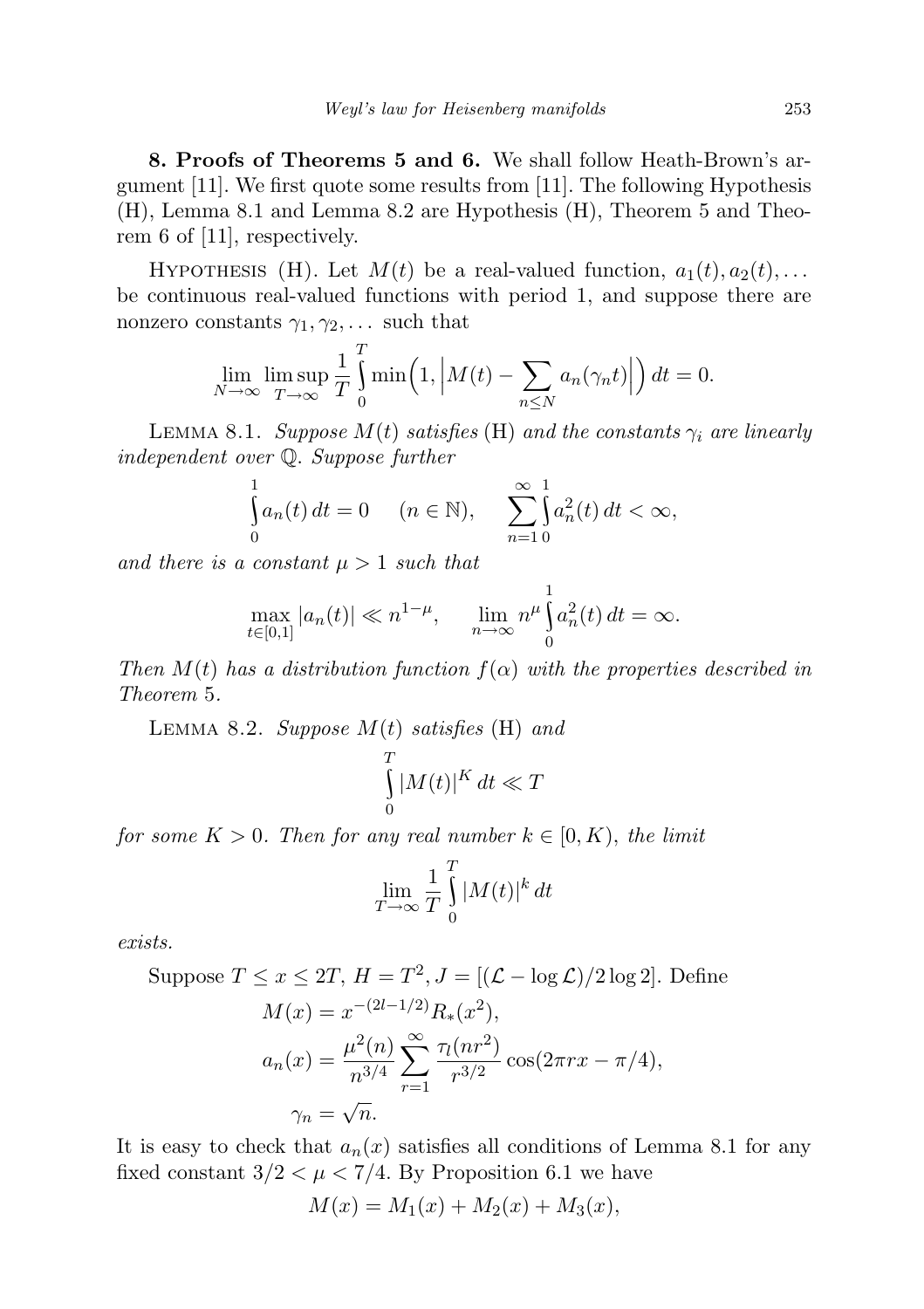where

$$
M_1(x) = \frac{2^{2-l}}{(l-1)!\pi} \sum_{1 \le n \le T\mathcal{L}^{-2}} \frac{\tau_l(n)}{n^{3/4}} \cos(2\pi x \sqrt{n} - \pi/4),
$$
  
\n
$$
M_2(x) = \frac{2^{2-l}}{(l-1)!\pi} \sum_{T\mathcal{L}^{-2} < n \le H^2(2^{2J+1}+1/2)} \frac{\tau_l(n; H, T)}{n^{3/4}} \cos(2\pi x \sqrt{n} - \pi/4),
$$
  
\n
$$
M_3(x) = O(T^{-1/2}G(x^2) + T^{-1/2}\mathcal{L}^3).
$$

It is easy to see that for any integer  $N \leq T^{1/3}$  we have (recall that  $\tau_l(n; H, T)$  $\ll d(n)$ 

$$
\begin{split}\n\left| M(x) - \sum_{n \le N} a_n(\gamma_n x) \right| \\
&\ll \left| \sum_{n \le T\mathcal{L}^{-2}} \frac{\tau_l(n)}{n^{3/4}} \cos(2\pi x \sqrt{n} - \pi/4) \right| \\
&+ \sum_{n \le N} \frac{1}{n^{3/4}} \sum_{r > \sqrt{T}/\sqrt{n}} \frac{d(nr^2)}{r^{3/2}} + |M_2(x)| + M_3(x) \\
&\ll \left| \sum_{n \le T\mathcal{L}^{-2}} \frac{\tau_l(n)}{n^{3/4}} \cos(2\pi x \sqrt{n} - \pi/4) \right| + N^{1/2} T^{-1/4} \mathcal{L}^5 + |M_2(x)| + M_3(x),\n\end{split}
$$

where  $\sum'$  means that n has a square-free kernel greater that N.

We have (note that  $\tau_l(n) \ll d(n)$ )

$$
\int_{T}^{2T} \left| \sum_{n \le T\mathcal{L}^{-2}} \frac{\tau_{l}(n)}{n^{3/4}} \cos(2\pi x \sqrt{n} - \pi/4) \right|^{2} dx
$$
  
=  $T \sum_{n \le T\mathcal{L}^{-2}} \frac{d^{2}(n)}{n^{3/2}} + O(T^{\varepsilon}) \ll T \sum_{n > N} \frac{d^{2}(n)}{n^{3/2}} + T^{\varepsilon} \ll TN^{-1/2} \log^{3} N + T^{\varepsilon}.$ 

Similarly to (6.30) we have

$$
\int_{T}^{2T} |M_2(x)|^2 dx \ll TN^{-1/2} \log^3 N.
$$

By the trivial estimate  $G(u) \ll \sqrt{u}$   $(u \sim T)$  and Lemma 6.1 we get

$$
\int_{T}^{2T} |M_3(x)|^2 dx \ll T^{-1} \int_{T}^{2T} G^2(x^2) dx + \mathcal{L}^6 \ll \int_{T}^{2T} G(x^2) dx + \mathcal{L}^6
$$
  

$$
\ll \int_{\sqrt{T}}^{\sqrt{2T}} G(y) y^{-1/2} dy + \mathcal{L}^6 \ll T^{1/2} H^{-1} \mathcal{L} + \mathcal{L}^6 \ll \mathcal{L}^6.
$$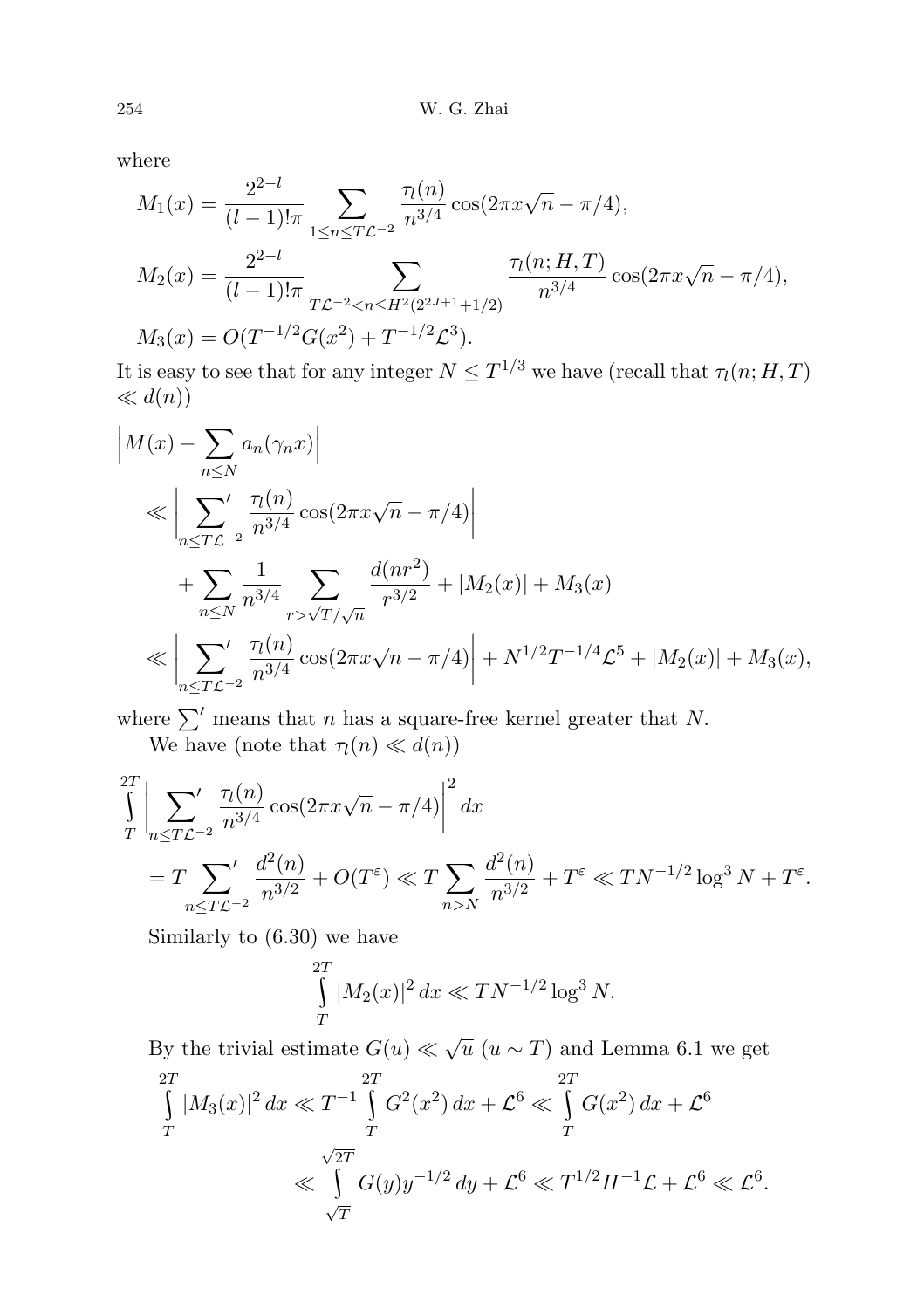From the above estimates and Cauchy's inequality we get

$$
\limsup_{T \to \infty} \frac{1}{T} \int_{T}^{2T} \left| M(x) - \sum_{n \le N} a_n(\gamma_n x) \right|^2 dx \ll N^{-1/2} \log^3 N,
$$

whence Hypothesis (H) follows. From Lemma 8.1 with  $\mu = 5/3$  we get Theorem 5.

Now we prove Theorem 6. According to Lemma 8.2, it suffices to show that

(8.1) 
$$
\int_{0}^{T} x^{-k(l-1/4)} |R(x)|^{k} dx \ll T
$$

for any real number  $0 \leq k < A_0 := 262/27$ .

Fix 
$$
2 < k < A_0
$$
. Suppose  $x \sim T$ ,  $y = T^{1/s(10)}$ ,  $H = T^5$ . We have  
 $R(x) \ll |F_1(x)| + |F_2(x)| + T^{l-1/2}G(x) + T^{l-1/2}\mathcal{L}^3$ ,

where  $F_1(x)$ ,  $F_2(x)$  and  $G(x)$  were defined in Section 6. By Lemma 6.2

$$
\int_{T}^{2T} |F_1(x)|^{10} dx \ll T^{1+10(l-1/4)},
$$

which implies that

$$
\int_{T}^{2T} |F_1(x)|^k dx \ll T^{1+k(l-1/4)}.
$$

By Lemma 6.3,

$$
\int_{T}^{2T} |F_2(x)|^k dx \ll T^{1+k(l-1/4)-(A_0-k)/2(A_0-2)s(10)+\varepsilon} \ll T^{1+k(l-1/4)}.
$$

By Lemma 6.1,

$$
\int_{T}^{2T} T^{k(l-1/2)} G^{k}(x) dx \ll T^{k(l-1/2)} T^{(k-1)/2} \int_{T}^{2T} G(x) dx \ll T^{k(l-1/4)-2}.
$$

From the above estimates we get

$$
\int_{T}^{2T} |R(x)|^k dx \ll T^{1+k(l-1/4)}
$$

and correspondingly,

$$
\int_{0}^{T} |R(x)|^{k} dx \ll T^{1 + k(l - 1/4)},
$$

which implies  $(8.1)$  by partial summation. This completes the proof of Theorem 6.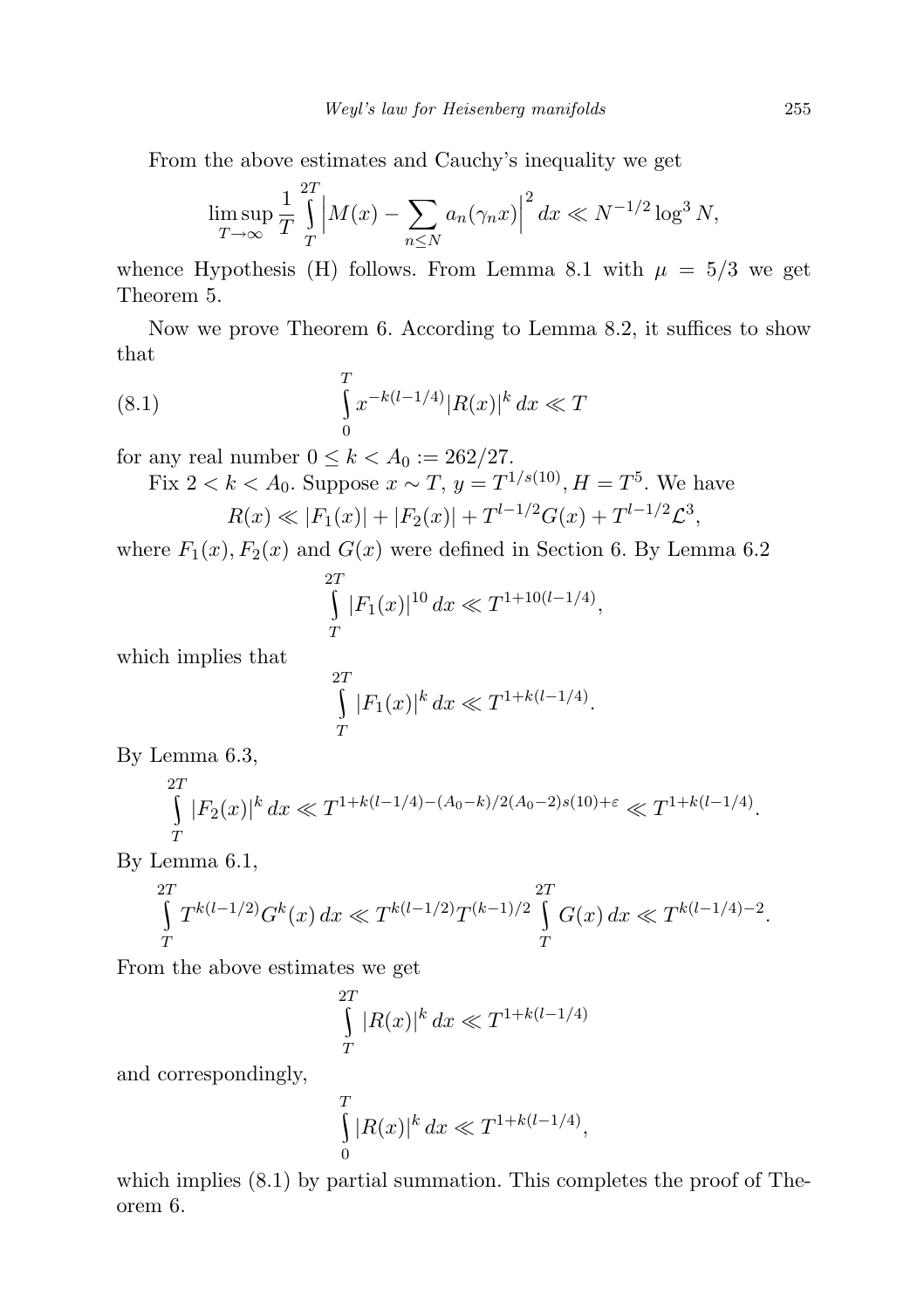## 256 W. G. Zhai

## References

- [1] V. Bentkus and F. Götze, *Lattice point problems and distribution of values of* quadratic forms, Ann. of Math. (2) 50 (1999), 977–1027.
- $[2]$  P. H. Berard, On the wave equation on a compact Riemannian manifold without conjugate points, Math. Z. 155 (1977), 249–276.
- [3] L. Bleher, On the distribution of the number of lattice points inside a family of convex ovals, Duke Math. J. 67 (1992), 461–481.
- [4] D. Chung, Y. N. Petridis and J. Toth, The Remainder in Weyl's Law for Heisenberg Manifolds II, Bonner Math. Schriften 360, Bonn, 2003.
- [5] H. Cramér, Uber zwei Sätze von Herrn G. H. Hardy, Math. Z. 15 (1922), 201–210.
- [6] G. B. Folland, Harmonic Analysis in Phase Space, Princeton Univ. Press, 1989, 9–73.
- [7] F. Fricker, *Einführung in die Gitterpunktlehre*, Lehrbücher und Monographien aus dem Gebiete der Exakten Wissenschaften, Math. Reihe 73, Birkhäuser, Basel, 1982.
- [8] C. Gordon and E. Wilson, The spectrum of the Laplacian on Riemannian Heisenberg manifolds, Michigan Math. J. 33 (1986), 253–271.
- [9] F. Götze, Lattice point problems and values of quadratic forms, Invent. Math. 157 (2004), 195–226.
- [10] G. H. Hardy, On the expression of a number as the sum of two squares, Quart. J. Math. 46 (1915), 263–283.
- [11] D. R. Heath-Brown, The distribution and moments of the error term in the Dirichlet divisor problem, Acta Arith. 60 (1992), 389–415.
- [12] —, The Piatetski-Shapiro prime theorem, J. Number Theory 16 (1983), 242–266.
- [13] L. Hörmander, The spectral function of an elliptic operator, Acta Math. 121 (1968), 193–218.
- [14] M. N. Huxley, Exponential sums and lattice points III, Proc. London Math. Soc. 87 (2003), 591–609.
- [15] A. Ivić, *The Riemann Zeta Function*, Wiley, New York, 1985.
- [16] V. A. Ivrii, Precise Spectral Asymptotics for Elliptic Operators Acting in Fiberings over Manifolds with Boundary, Lecture Notes in Math. 1100, Springer, 1984.
- [17] M. Khosravi, Third moment of the remainder error term in Weyl's law for Heisenberg manifolds, arXiv: 0711.0073.
- [18] M. Khosravi and Y. Petridis, The remainder in Weyl's law for n-dimensional Heisenberg manifolds, Proc. Amer. Math. Soc. 133 (2005), 3561–3571.
- [19] M. Khosravi and J. A. Toth, *Cramér's formula for Heisenberg manifolds*, Ann. Inst. Fourier (Grenoble) 55 (2005), 2489–2520.
- [20] M. Kühleitner and W. G. Nowak, The asymptotic behaviour of the mean-square of fractional part sums, Proc. Edinburgh Math. Soc. 43 (2000), 309–323.
- [21] S. H. Min, The Methods of Number Theory, Science Press, Beijing, 1981 (in Chinese).
- [22] W. Müller, On the asymptotic behaviour of the ideal counting function in quadratic number fields, Monatsh. Math. 108 (1989), 301–323.
- [23] W. G. Nowak, Fractional part sums and lattice points, Proc. Edinburgh Math. Soc. 41 (1998), 497–515.
- [24] Y. Petridis and J. A. Toth, The remainder in Weyl's law for Heisenberg manifolds, J. Differential Geom. 60 (2002), 455–483.
- [25] E. M. Stein, Harmonic Analysis, Princeton Univ. Press, 1993, 527–574.
- [26] K. M. Tsang, *Higher-power moments of*  $\Delta(x)$ ,  $E(t)$  and  $P(x)$ , Proc. London Math. Soc. (3) 65 (1992), 65–84.